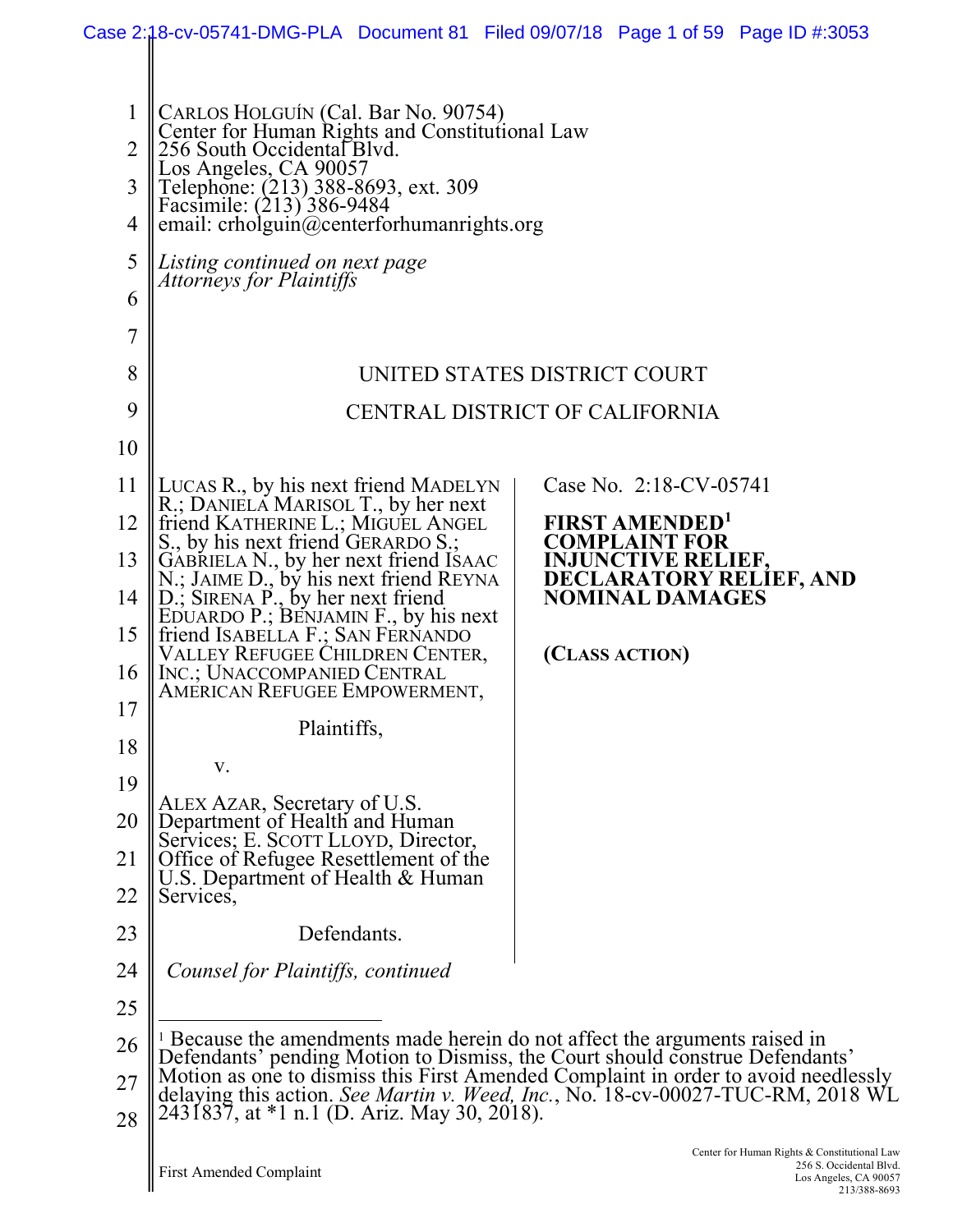|                     | Case 2:18-cv-05741-DMG-PLA Document 81 Filed 09/07/18 Page 2 of 59 Page ID #:3054                                           |  |                                                                                                                  |
|---------------------|-----------------------------------------------------------------------------------------------------------------------------|--|------------------------------------------------------------------------------------------------------------------|
|                     |                                                                                                                             |  |                                                                                                                  |
| 1                   | HOLLY S. COOPER (Cal. Bar No. 197626)<br>Co-Director, Immigration Law Clinic                                                |  |                                                                                                                  |
| $\overline{2}$      | CARTER C. WHITE (Cal. Bar No. 164149)<br>Director, Civil Rights Clinic                                                      |  |                                                                                                                  |
| 3                   | University of California Davis School of Law<br>One Shields Ave. TB 30                                                      |  |                                                                                                                  |
| 4                   | Davis, CA 95616<br>Telephone: (530) 754-4833                                                                                |  |                                                                                                                  |
| 5                   | Email: hscooper $(a)$ ucdavis.edu<br>$ccwhite$ @ucdavis.edu                                                                 |  |                                                                                                                  |
| 6                   |                                                                                                                             |  |                                                                                                                  |
| $\overline{7}$<br>8 | LEECIA WELCH (Cal. Bar No. 208741)<br>NEHA DESAI (Cal. RLSA Bar No. 803161)                                                 |  |                                                                                                                  |
| 9                   | POONAM JUNEJA (Cal. Bar No. 300848)<br>National Center for Youth Law<br>405 14th Street, 15th Floor                         |  |                                                                                                                  |
| 10                  | Oakland, CA 94612<br>Telephone: (510) 835-8098                                                                              |  |                                                                                                                  |
| 11                  | Email: lwelch@youthlaw.org<br>ndesai@youthlaw.org                                                                           |  |                                                                                                                  |
| 12                  | $p$ juneja $\alpha$ youthlaw.org                                                                                            |  |                                                                                                                  |
| 13                  | CRYSTAL ADAMS (Cal. Bar No. 308638)                                                                                         |  |                                                                                                                  |
| 14                  | National Center for Youth Law<br>1313 L St. NW, Suite 130                                                                   |  |                                                                                                                  |
| 15                  | Washington, DC 20005<br>Telephone: (202) 868-4785                                                                           |  |                                                                                                                  |
| 16                  | Email: cadams@youthlaw.org                                                                                                  |  |                                                                                                                  |
| 17                  | SUMMER WYNN (Cal. Bar No. 240005)                                                                                           |  |                                                                                                                  |
| 18                  | MARY KATHRYN KELLEY (Cal. Bar No. 170259)<br>JON F. CIESLAK (Cal. Bar No. 268951)<br>MEGAN L. DONOHUE (Cal. Bar No. 266147) |  |                                                                                                                  |
| 19                  | Cooley LLP                                                                                                                  |  |                                                                                                                  |
| 20                  | 4401 Éastgate Mall<br>San Diego, CA 92121-1909                                                                              |  |                                                                                                                  |
| 21                  | Telephone: (858) 550-6000<br>Email: swynn@cooley.com<br>mkkelley@cooley.com                                                 |  |                                                                                                                  |
| 22                  | jcieslak@cooley.com                                                                                                         |  |                                                                                                                  |
| 23                  | mdonohue@cooley.com                                                                                                         |  |                                                                                                                  |
| 24                  |                                                                                                                             |  |                                                                                                                  |
| 25                  |                                                                                                                             |  |                                                                                                                  |
| 26                  |                                                                                                                             |  |                                                                                                                  |
| 27                  |                                                                                                                             |  |                                                                                                                  |
| 28                  | <b>First Amended Complaint</b>                                                                                              |  | Center for Human Rights & Constitutional Law<br>256 S. Occidental Blvd.<br>Los Angeles, CA 90057<br>213/388-8693 |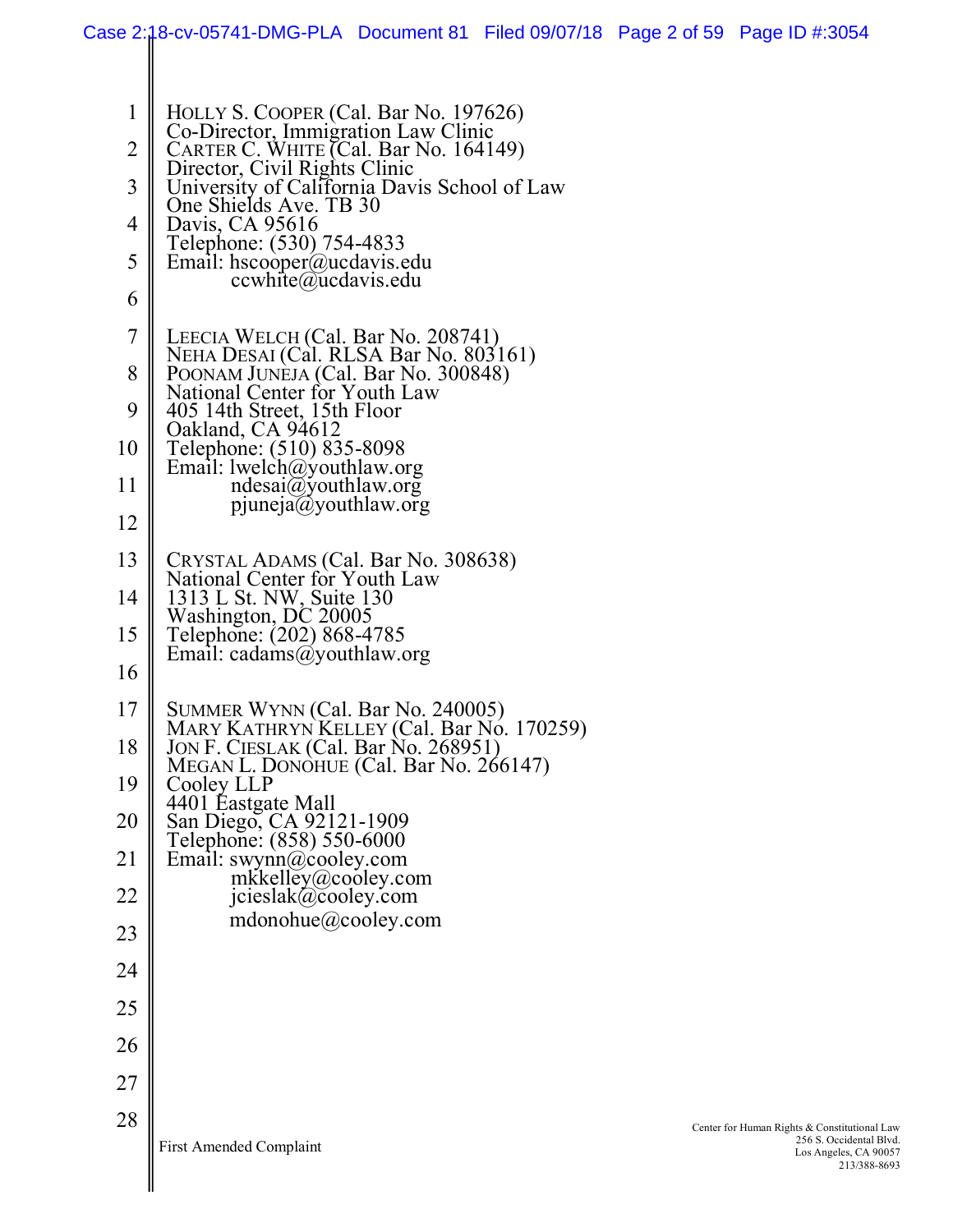| $\mathbf{1}$   |                         | Ι.                                                                                        |                                                                                                                  |
|----------------|-------------------------|-------------------------------------------------------------------------------------------|------------------------------------------------------------------------------------------------------------------|
| $\overline{2}$ |                         | <b>INTRODUCTION</b>                                                                       |                                                                                                                  |
| 3              | 1.                      | This is an action for injunctive relief, declaratory relief, and nominal                  |                                                                                                                  |
| 4              |                         | damages, challenging certain unlawful policies and practices of Defendant Office of       |                                                                                                                  |
| 5              |                         | Refugee Resettlement ("ORR"), a subordinate entity within the U.S. Department of          |                                                                                                                  |
| 6              |                         | Health and Human Services ("HHS"). These policies and practices are causing grave         |                                                                                                                  |
| 7              |                         | harm to children detained for alleged civil violations of the Immigration and             |                                                                                                                  |
| 8              |                         | Nationality Act, 8 U.S.C. §§ 1101, et seq. ("INA"). Pursuant to § 462 of the Homeland     |                                                                                                                  |
| 9              |                         | Security Act of 2002, Pub. L. 107-296, 116 Stat. 2135, codified at 6 U.S.C. § 279         |                                                                                                                  |
| 10             |                         | ("HSA"), and § 235 of the William Wilberforce Trafficking Victims Protection              |                                                                                                                  |
| 11             |                         | Reauthorization Act of 2008, Pub. L. 110-457, 122 Stat. 5044, codified at 8 U.S.C.        |                                                                                                                  |
| 12             |                         | § 1232 ("TVPRA"), ORR is responsible for the placement, care, custody and release         |                                                                                                                  |
| 13             |                         | of "unaccompanied alien children."                                                        |                                                                                                                  |
| 14             | 2.                      | The named Plaintiffs are immigrant and asylum-seeking children                            |                                                                                                                  |
| 15             |                         | detained for alleged civil violations of the INA and are members of the class protected   |                                                                                                                  |
| 16             |                         | under the settlement in <i>Flores v. Sessions</i> , No. 85-cv-4544-DMG (AGRx) (C.D. Cal.) |                                                                                                                  |
| 17             |                         | <i>("Flores Settlement").</i>                                                             |                                                                                                                  |
| 18             | 3.                      | The <i>Flores</i> Settlement and TVPRA $\S$ 235 oblige ORR to $-$                         |                                                                                                                  |
| 19             | (a)                     | minimize the detention of immigrant children by releasing them to their                   |                                                                                                                  |
| 20             |                         | parents or other qualified custodians so long as their continued detention                |                                                                                                                  |
| 21             |                         | is not required due to dangerousness or unusual flight risk;                              |                                                                                                                  |
| 22             | (b)                     | place detained immigrant children in the least restrictive setting that is in             |                                                                                                                  |
| 23             |                         | the best interest of individual children—generally a facility having a                    |                                                                                                                  |
| 24             |                         | state license to care for dependent, as opposed to delinquent, juveniles —                |                                                                                                                  |
| 25             |                         | for however long they remain in federal custody;                                          |                                                                                                                  |
| 26             |                         |                                                                                           |                                                                                                                  |
| 27             |                         |                                                                                           |                                                                                                                  |
| 28             | First Amended Complaint | 1                                                                                         | Center for Human Rights & Constitutional Law<br>256 S. Occidental Blvd.<br>Los Angeles, CA 90057<br>213/388-8693 |

 $\mathsf{l}$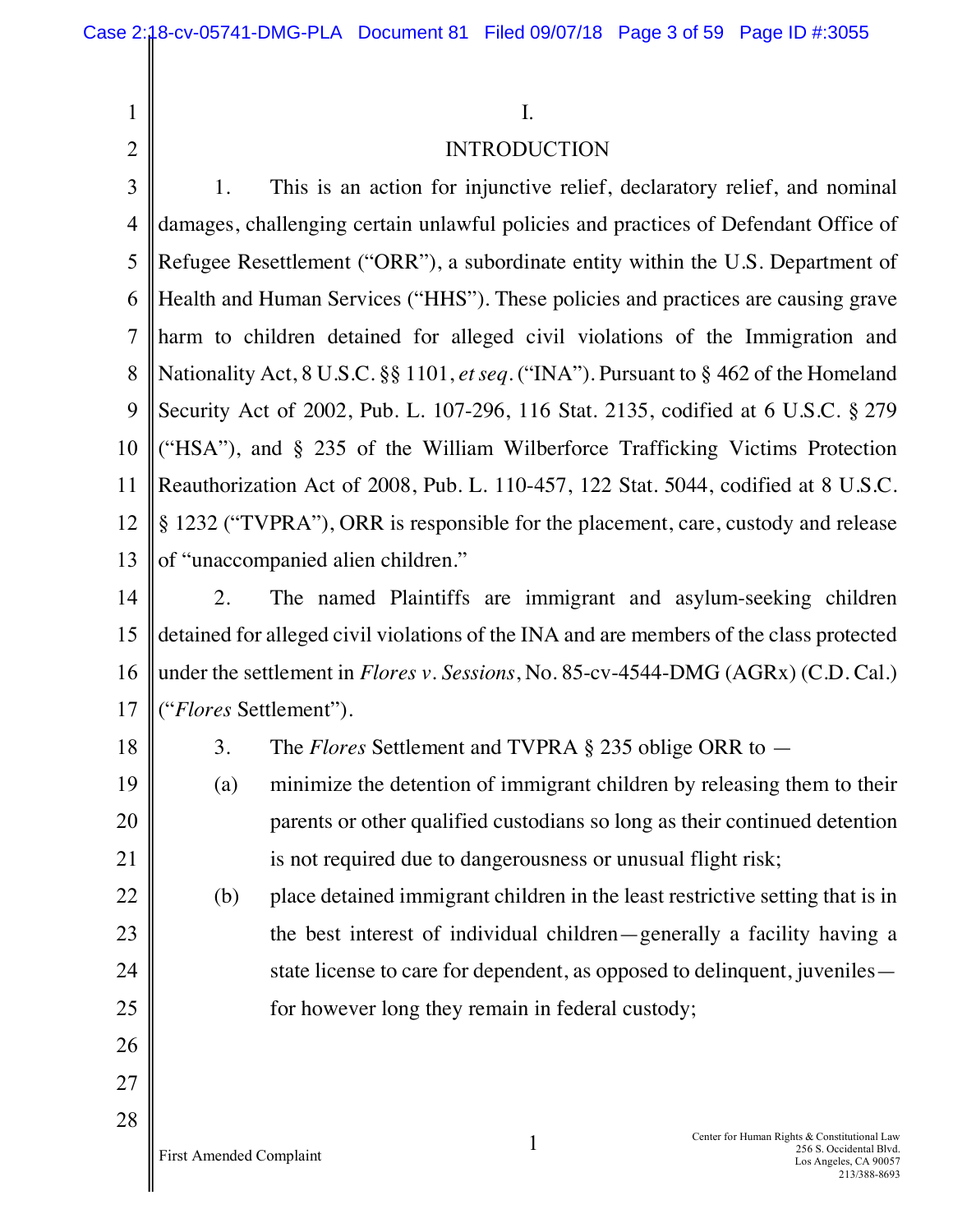(c) ensure that detained immigrant children are held only in facilities that are safe, sanitary and consistent with concern for the particular vulnerability of minors; and (d) ensure to the greatest extent practicable that children who are or have been in ORR custody, except those from contiguous countries, have counsel to represent them in legal matters and protect them from mistreatment, exploitation, and trafficking.

8 9 10 11 4. ORR violates the foregoing requirements, as well as the Due Process Clause of the Fifth Amendment of the U.S. Constitution, the Freedom of Association Clause of the First Amendment to the U.S. Constitution, and Section 504 of the Rehabilitation Act of 1973 by pursuing the following policies and practices:

- 12 13 14 15 16 (a) ORR confines children in medium secure facilities, residential treatment centers ("RTCs"), and secure facilities peremptorily, often on bare allegations they are dangerous or pose a flight risk, without affording them a meaningful or timely opportunity to be heard regarding the reasons for such placement;
- 17 18 19 20 (b) ORR prolongs children's detention on the ground that their parents or other available custodians are or may be unfit, while affording neither detained juveniles nor their proposed custodians a meaningful or timely opportunity to be heard regarding a proposed custodian's fitness;
- 21 22 23 24 25 26 (c) ORR places children in residential treatment facilities and detention facilities in which it knows they will be administered powerful psychotropic medications for weeks, months, or years, without procedural safeguards, including seeking informed parental consent or other lawful authorization, even from parents present in the United States.

27

28

1

2

3

4

5

6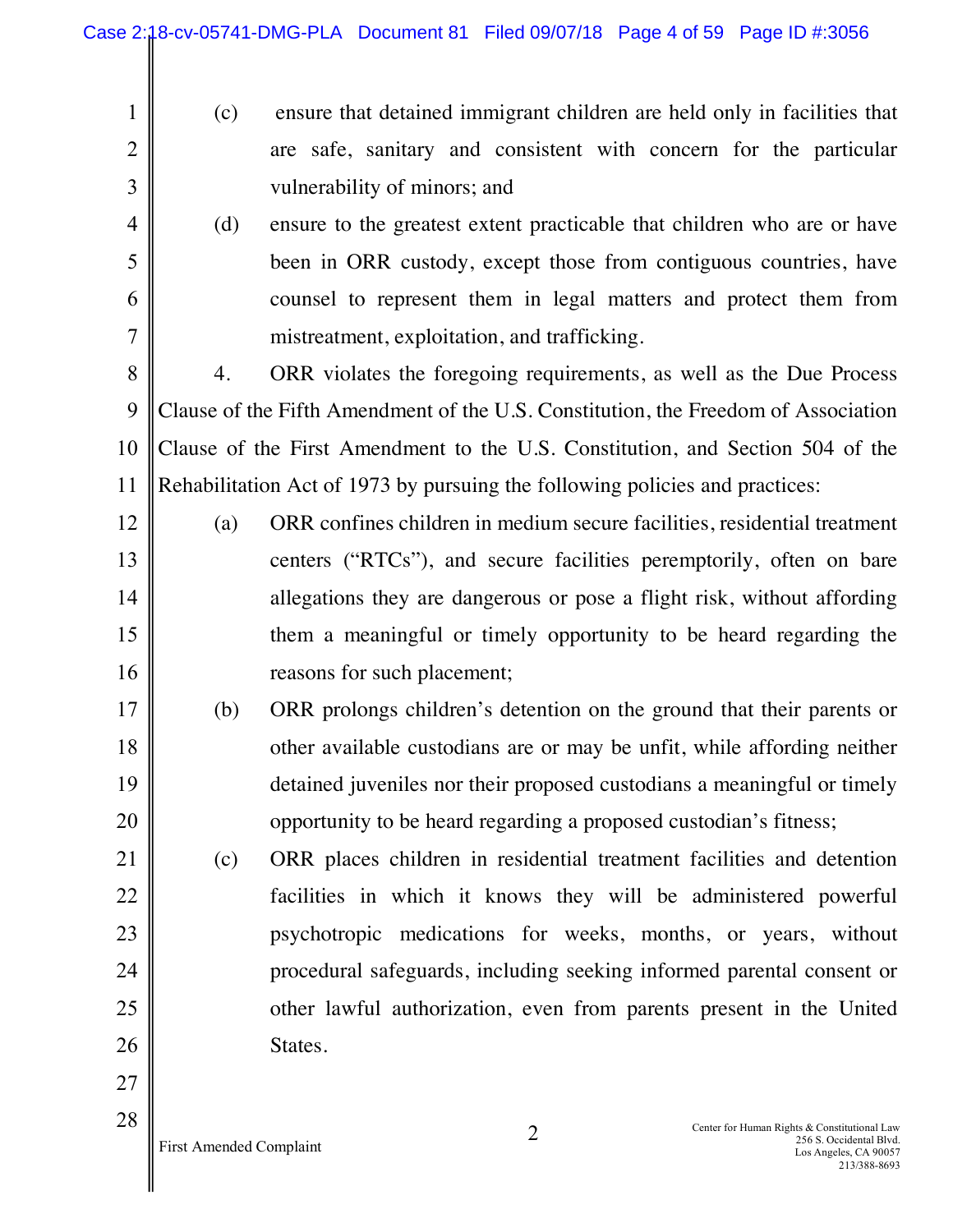Ш

| $\mathbf{1}$   | (d)                                                                                          | ORR blocks lawyers from representing detained children with respect to                                                |  |
|----------------|----------------------------------------------------------------------------------------------|-----------------------------------------------------------------------------------------------------------------------|--|
| $\overline{2}$ |                                                                                              | placement, non-consensual administration of psychotropic medications,                                                 |  |
| 3              |                                                                                              | or release to available custodians notwithstanding that Congress has                                                  |  |
| 4              |                                                                                              | allocated funds specifically to provide such lawyers to represent children                                            |  |
| 5              |                                                                                              | who are or have been in ORR custody in "legal matters," including issues                                              |  |
| 6              |                                                                                              | related to release and least-restrictive placement;                                                                   |  |
| 7              | (e)                                                                                          | ORR segregates children who have or are perceived to have a behavioral,                                               |  |
| 8              |                                                                                              | mental health, intellectual, and/or developmental disability in secure                                                |  |
| 9              |                                                                                              | facilities, medium secure facilities, and RTCs, instead of the most                                                   |  |
| 10             |                                                                                              | integrated setting appropriate to their needs; and                                                                    |  |
| 11             | (f)                                                                                          | ORR's actions prolong the detention of children who have or are                                                       |  |
| 12             |                                                                                              | perceived to have a behavioral, mental health, intellectual, and/or                                                   |  |
| 13             |                                                                                              | developmental disability by placing them in restrictive settings                                                      |  |
| 14             |                                                                                              | associated with heightened administrative barriers to release.                                                        |  |
| 15             | 5.                                                                                           | By this action, Plaintiffs seek equitable relief on behalf of themselves                                              |  |
| 16             | and those similarly situated requiring Defendants to conform their polices, practices,       |                                                                                                                       |  |
| 17             | and procedures to the <i>Flores</i> Settlement, § 235 of the TVPRA, the Due Process Clause   |                                                                                                                       |  |
| 18             | of the Fifth Amendment to the U.S. Constitution, the Freedom of Association Clause           |                                                                                                                       |  |
|                | 19 of the First Amendment to the U.S. Constitution, and Section 504 of the Rehabilitation    |                                                                                                                       |  |
| 20             | Act. Plaintiffs also seek nominal damages against individual Defendant E. Scott              |                                                                                                                       |  |
| 21             | Lloyd in his personal capacity pursuant to Bivens v. Six Unknown Named Agents of             |                                                                                                                       |  |
| 22             | Fed. Bureau of Narcotics, 403 U.S. 388 (1971).                                               |                                                                                                                       |  |
| 23             | $\prod$ .                                                                                    |                                                                                                                       |  |
| 24             | <b>JURISDICTION AND VENUE</b>                                                                |                                                                                                                       |  |
| 25             | 6.                                                                                           | This Court has jurisdiction over this action pursuant to Paragraph 37 of                                              |  |
| 26             | the <i>Flores</i> Settlement (providing for "the enforcement, in this District Court, of the |                                                                                                                       |  |
| 27             | provisions of this Agreement except for claims brought under Paragraph 24"); 28              |                                                                                                                       |  |
| 28             | First Amended Complaint                                                                      | Center for Human Rights & Constitutional Law<br>3<br>256 S. Occidental Blvd.<br>Los Angeles, CA 90057<br>213/388-8693 |  |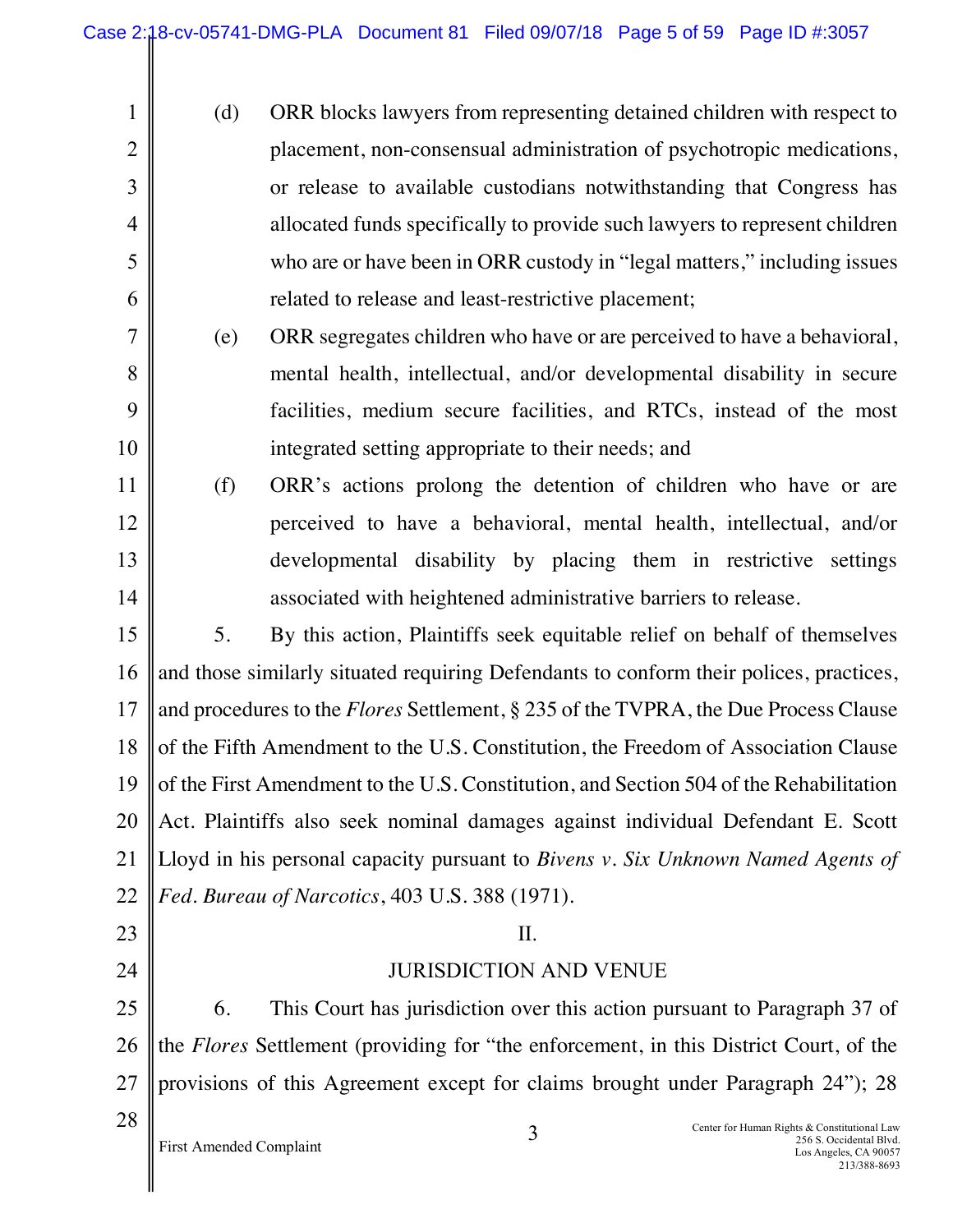Case 2:18-cv-05741-DMG-PLA Document 81 Filed 09/07/18 Page 6 of 59 Page ID #:3058

1 2 U.S.C. § 1331 (federal question jurisdiction); and 28 U.S.C. § 2241 (habeas corpus jurisdiction).

3 4 7. Plaintiffs' action for declaratory relief is brought pursuant to 28 U.S.C. §§ 2201 and 2202, and 5 U.S.C. § 703.

5 6 7 8 9 8. Venue is properly in this court pursuant to Paragraph 37 of the *Flores* Settlement and 28 U.S.C. § 1391(b) and (e)(1), because this action challenges classwide violations of the *Flores* Settlement, and because acts complained of herein occurred in this district, Defendants have offices in this district, and no real property is involved in this action.

10 11 12 9. Plaintiffs have private rights of action against Defendants pursuant to Paragraph 37 of the *Flores* Settlement and the Administrative Procedure Act, 5 U.S.C. §§ 701 *et seq*.

- 13
- 14

# III.

#### PARTIES

15 16 17 18 19 20 21 22 23 24 10. Plaintiff Lucas  $\mathbb{R}^2$  is a native and citizen of Guatemala whom ORR is currently detaining at the Shiloh Residential Treatment Center ("Shiloh RTC") in Texas. He was born in 2005 and is thirteen years old. Lucas is, and at all relevant times was, an unaccompanied alien child within the meaning of 6 U.S.C.  $\S 279(g)(2)$ and a member of the plaintiff class the *Flores* Settlement protects. Pursuant to Federal Rule of Civil Procedure 17(c)(2), Lucas appears through his Next Friend and sister, Madelyn R., a resident of Los Angeles, California. Before Tuesday, September 4, 2018, ORR refused to release Lucas to his Next Friend and sister on the ground that Madelyn's home may be unfit. ORR indicated on September 4, 2018 that it would

25

 $\overline{a}$ 

<sup>26</sup> 27 28 <sup>2</sup> The Court has previously granted permission to use pseudonyms for the named Plaintiffs and their Next Friends. Plaintiffs will promptly seek permission to use pseudonyms for the two new named Plaintiffs and their Next Friends.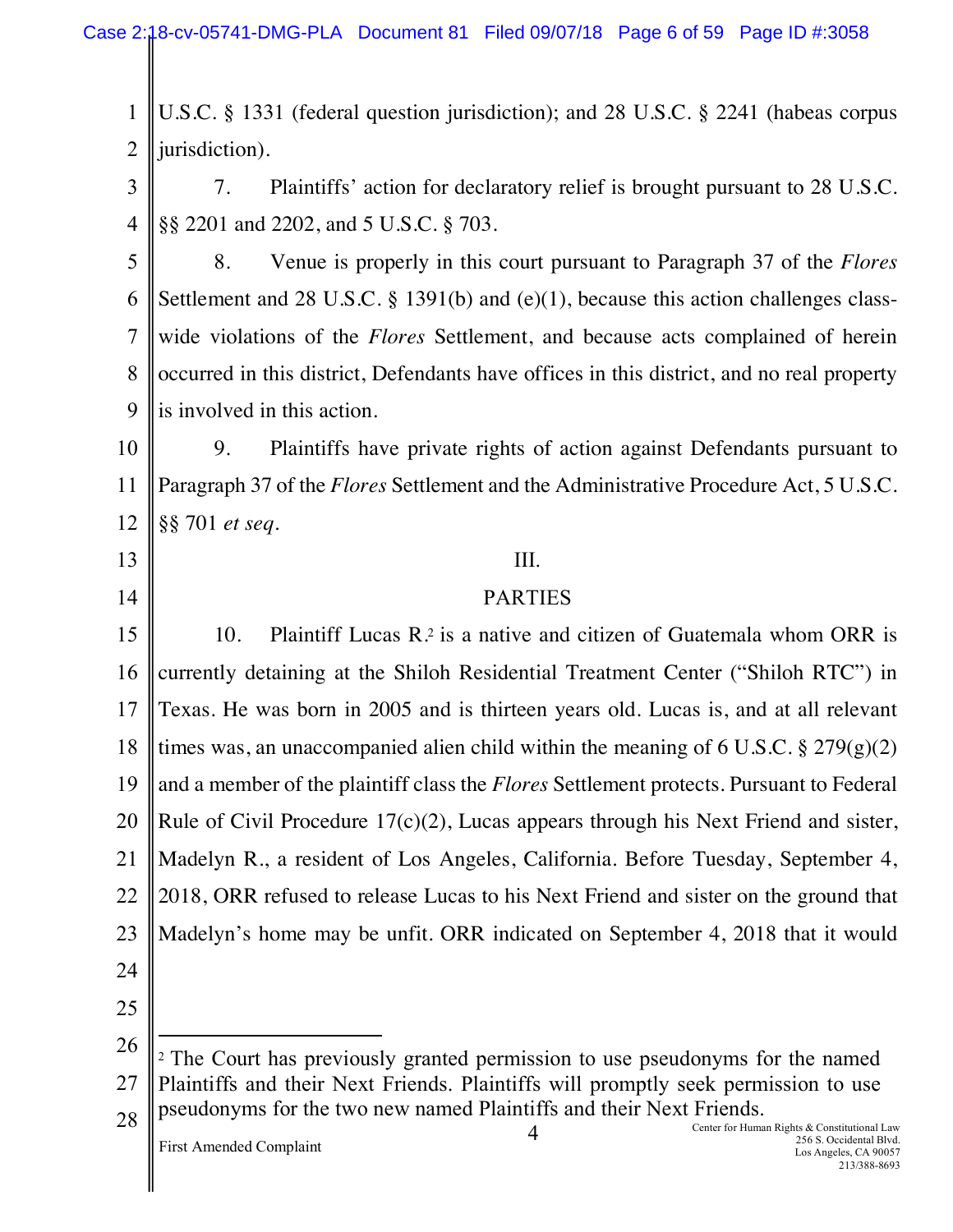1 2 release Lucas on September 6, 2018. Upon information and belief, as of the timing of this filing, Lucas is scheduled to be released on September 8, 2018.

3 4 5 6 7 8 9 10 11 12 13 14 15 11. Plaintiff Daniela Marisol T. is a native and citizen of Honduras in ORR custody in a residential group home in Kentwood, Michigan. Daniela Marisol was born in 2001 and is seventeen years old. Daniela Marisol is, and at all relevant times was, an unaccompanied alien child within the meaning of 6 U.S.C.  $\S 279(g)(2)$  and a member of the plaintiff class the *Flores* Settlement protects. Pursuant to Federal Rule of Civil Procedure 17(c)(2), Daniela Marisol appears through her Next Friend and sister, Katherine L., a resident of St. Paul, Minnesota. ORR previously refused to release Daniela Marisol to her Next Friend and sister on the ground that Katherine is or may be unfit due to not having a separate bedroom for Daniela Marisol and not having adequate income to support Daniela Marisol's medical expenses. Katharine has now met ORR's requirements for reunification having rented a larger apartment and having enough disposable income to pay Daniela Marisol's medical expenses and is currently awaiting ORR's decision to release Daniela Marisol into her care.

16 17 18 19 20 21 22 23 12. Plaintiff Gabriela N. is a native and citizen of El Salvador whom ORR is presently detaining in St. Michael's Home for Children in Houston, Texas. She was born in 2000 and is seventeen years old. Gabriela is, and at all relevant times was, an unaccompanied alien child within the meaning of 6 U.S.C.  $\S 279(g)(2)$  and a member of the plaintiff class the *Flores* Settlement protects. Pursuant to Federal Rule of Civil Procedure 17(c)(2), Gabriela appears through her Next Friend and grandfather, Isaac N., a resident of Oakland, California. ORR has refused to release Gabriela to her Next Friend and grandfather on the ground that Isaac is or may be unfit.

24 25 26 27 13. Plaintiff Miguel Angel S. is a native and citizen of Mexico whom ORR is presently detaining at Yolo County Juvenile Detention Center ("Yolo"), a secure facility in Woodland, California. He was born in 2001 and is seventeen years old. Miguel Angel is, and at all relevant times was, an unaccompanied alien child within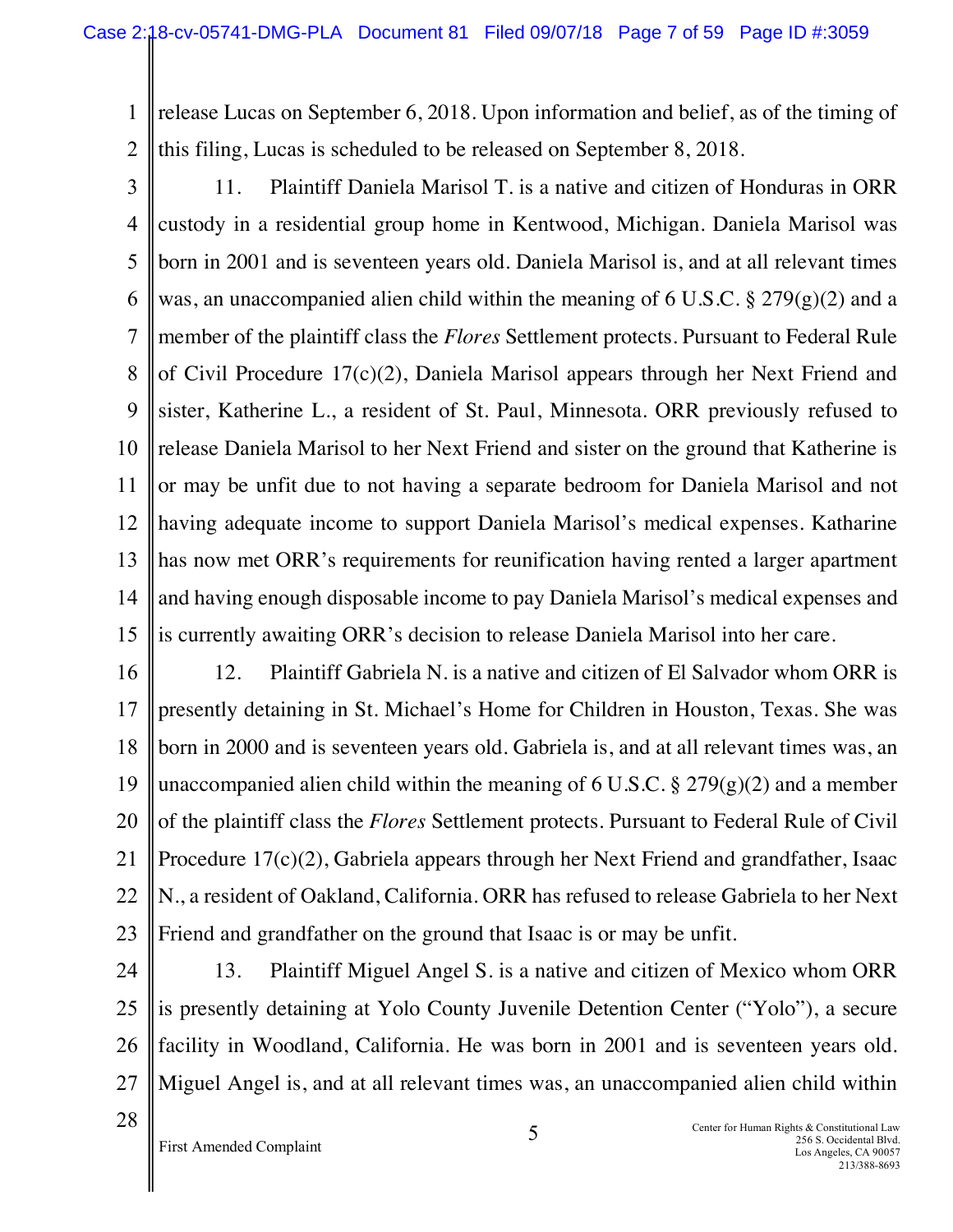1 2 3 4 the meaning of 6 U.S.C. § 279(g)(2) and a member of the plaintiff class the *Flores* Settlement protects. Pursuant to Federal Rule of Civil Procedure 17(c)(2), Miguel Angel appears through his Next Friend and father, Gerardo S., a resident of San Jose, California. Gerardo has sought to be Miguel Angel's custodian and to have Miguel Angel released from ORR custody into his care.

5 6

7 8 9 10 11 12 13 14. Plaintiff Jaime D. is a native and citizen of Honduras and presently being held in ORR custody in Dobbs Ferry, New York. He was born in 2004 and is thirteen years old. Jaime is, and at all relevant times was, an unaccompanied alien child within the meaning of 6 U.S.C. § 279(g)(2) and a member of the plaintiff class the *Flores*  Settlement protects. Pursuant to Federal Rule of Civil Procedure  $17(c)(2)$ , Jaime appears through his Next Friend, Reyna D., a resident of Riverdale, Maryland. Reyna is Jaime's aunt. Reyna has sought to be Jaime's custodian and to have Jaime released from ORR custody into her care.

14 15 16 17 18 19 20 21 15. Plaintiff Sirena P. is a native and citizen of Mexico and is presently being held in ORR custody at Shiloh RTC in Manvel, Texas. She was born in 2003 and is fourteen years old. Sirena is, and at all relevant times was, an unaccompanied alien child within the meaning of 6 U.S.C.  $\S 279(g)(2)$  and a member of the plaintiff class the *Flores* Settlement protects. Pursuant to Federal Rule of Civil Procedure 17(c)(2), Sirena appears through her Next Friend, Eduardo P., a resident of Ontario, California. Eduardo is Sirena's parent. Eduardo has sought to be Sirena's custodian and to have Sirena released from ORR custody into his care.

- 22 23 24 25 26 27 16. Plaintiff Benjamin F. is a native and citizen of El Salvador whom ORR is currently detaining at Shiloh RTC in Manvel, Texas. He was born in 2008 and is an autistic, developmentally delayed nine-year-old boy with limited verbal abilities. Benjamin is, and at all relevant times was, an unaccompanied alien child within the meaning of 6 U.S.C. § 279(g)(2) and a member of the plaintiff class the *Flores* Settlement protects. Benjamin F. appears through his Next Friend and grandmother,
- 28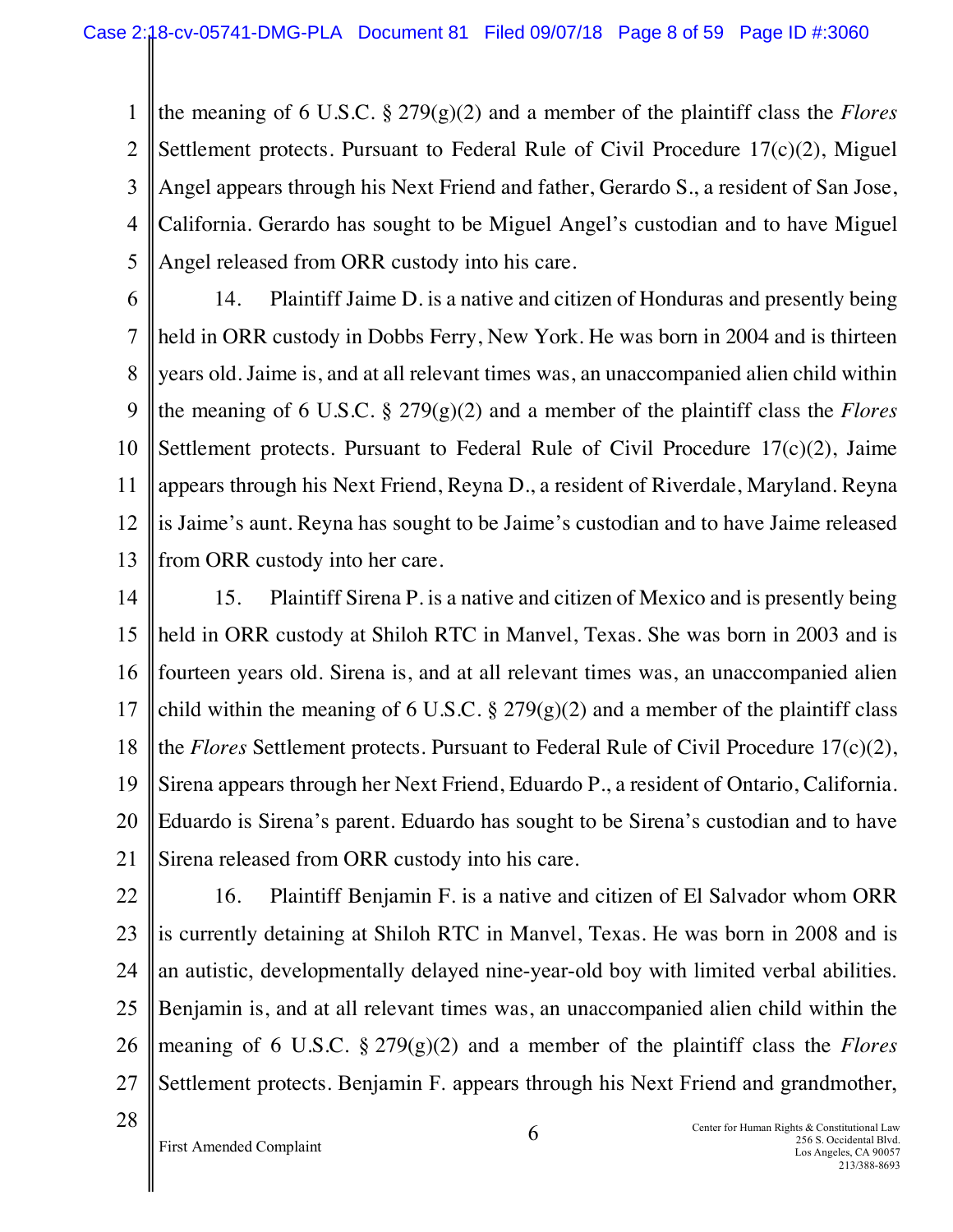1 2 Isabella F., a resident of Los Angeles, California. Isabella has sought to be Benjamin's sponsor and to have Benjamin released from ORR custody into her care.

3 4 5 6 7 8 9 10 11 12 13 14 15 16 17 18 19 20 21 22 23 24 25 26 17. Plaintiff San Fernando Valley Refugee Children Center, Inc. ("Children Center") is a non-profit organization incorporated in the State of California, with its principal place of business in North Hills, California. The Children Center is a project of the North Hills United Methodist Church's Hispanic Mission. The Children Center's mission is to provide comprehensive social services, including mental health care, shelter, transitional living assistance and legal aid, to children, youth, and families who have come in search of refuge from persecution and endemic violence in the Northern Triangle of Central America (El Salvador, Honduras, and Guatemala). The children and youth the Children Center serves are the functional equivalents of its members. The rights of children and youth the Children Center seeks to protect in this action are germane to its mission and purpose. ORR's policies and practices, as alleged herein, make it substantially more difficult for the Children Center to carry out its mission. For example, many of the children and youth whom the Children Center serves have suffered multiple psychological and physical traumas, first in their countries of origin, next during their journeys through Mexico, and then again, upon being arrested and detained for immigration violations. The more time alreadytraumatized children and youth remain detained, separated from their parents and families, the more their mental and physical health deteriorates. The trauma that immigration detention causes children and youth is greater still when ORR places them in restrictive settings such as juvenile halls and RTCs, or medicates them involuntarily or without their parents' consent or other lawful authority. The additional trauma such detention inflicts requires the Children Center to devote commensurately greater resources, particularly mental health resources, to assist such children and youth to recover.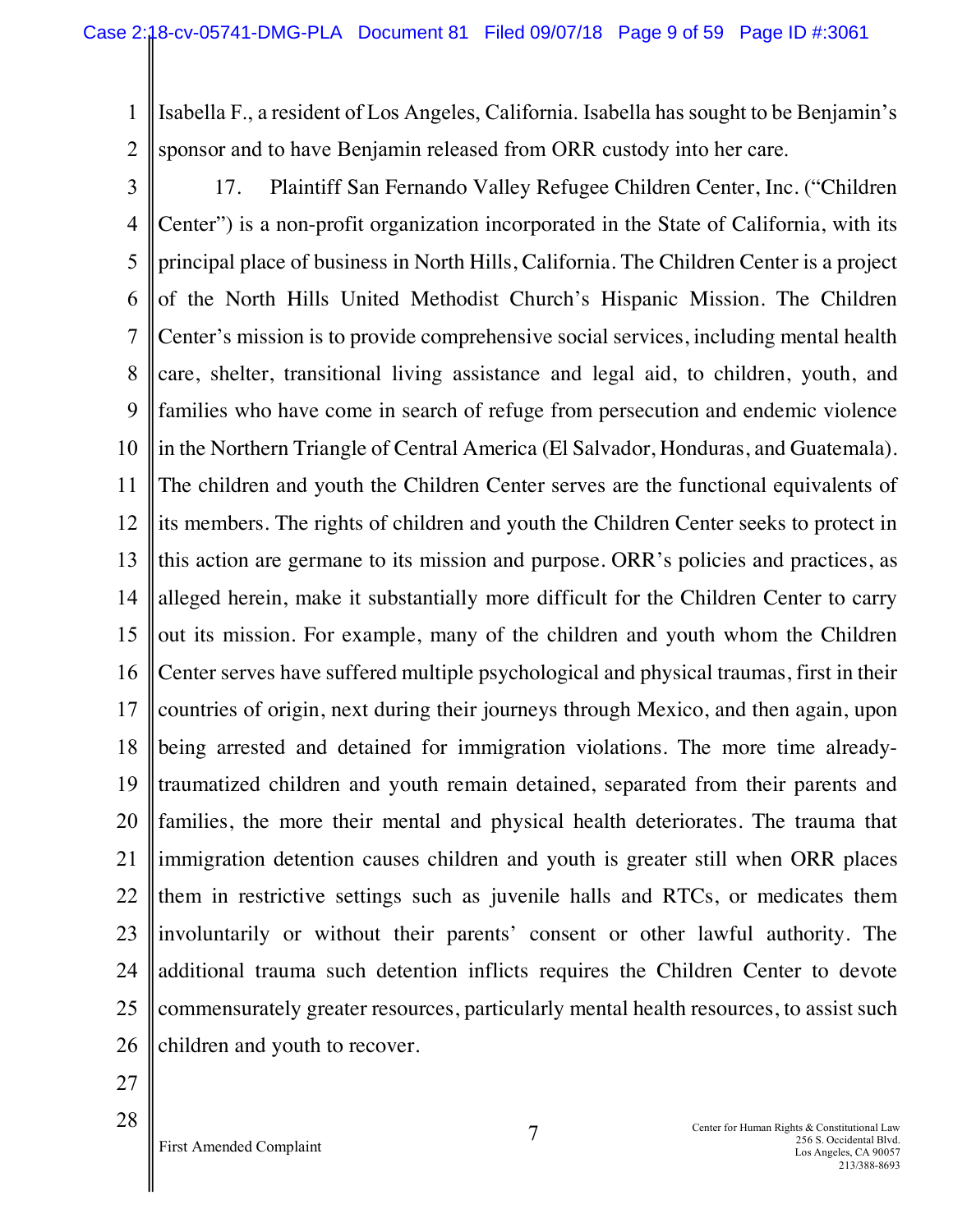1 2 3 4 5 6 7 8 9 10 11 12 13 14 15 16 17 18 19 18. The Children Center is one of a small number of non-profit organizations that serve refugee children and youth. The Children Center's resources are limited and do not allow it to help all who are in need. The Children Center's ability to raise funds depends in part on the raw number of children and youth it helps. As a practical matter, resources the Children Center's devotes to serving one child or youth are unavailable to others. Defendants' challenged policies and practices divert the Children Center's limited resources to address the injuries those policies and practices cause, thereby reducing the number of other needy children and youth the Children Center is able to assist, and, *a fortiori*, its ability to raise funds. The Children Center therefore has a direct institutional interest in: (a) minimizing the time refugee children and youth, including youth with disabilities, are detained; (b) ensuring that such children and youth are housed in minimally restrictive settings for however long they must remain in immigration-related detention; (c) minimizing the injury children and youth suffer as a result of taking psychotropic drugs; and (d) ensuring that refugee children and youth have counsel to assist them in all legal matters relating to their immigration status, including custody, placement, and the administration of psychotropic drugs without parental consent. The direct participation in this litigation of the children and youth whom the Children Center serves is not necessary because Plaintiffs seek only prospective equitable relief and nominal damages.

20 21 22 23 24 25 26 27 19. Plaintiff Unaccompanied Central American Refugee Empowerment ("UCARE") is an unincorporated consortium of non-profit agencies, most of which are incorporated in the State of California, with its principal place of business in Los Angeles, California. UCARE's mission is to advocate for and provide legal and social services to immigrant and refugee minors, many of whom are or have been in ORR or Immigration and Customs Enforcement custody. In appropriate cases, UCARE arranges free representation and assistance to youth with immigration problems before the U.S. Citizenship and Immigration Services, the Executive Office of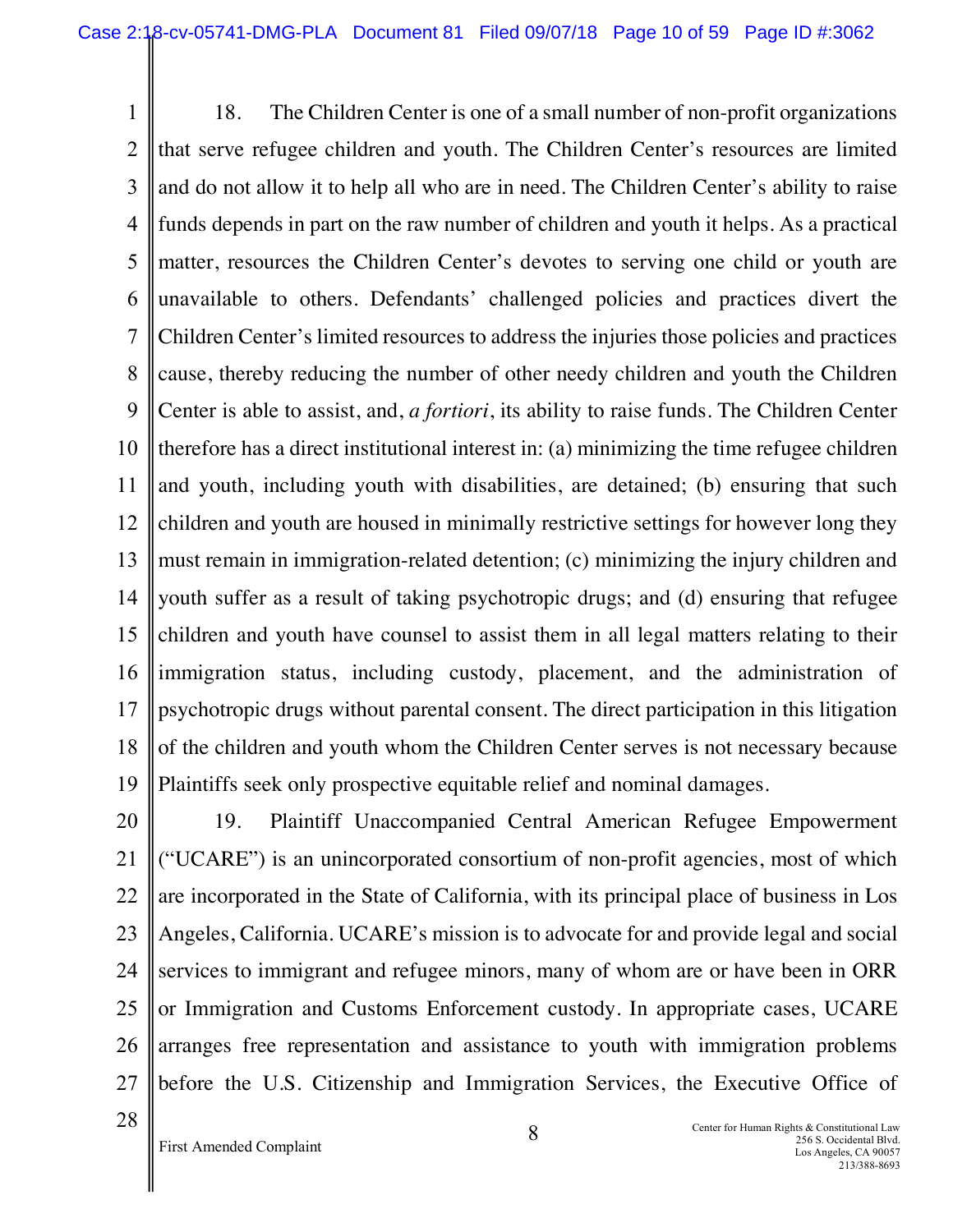1 2 3 4 5 6 7 8 9 10 11 Immigration Review, and the Board of Immigration Appeals. Defendants' unlawful policies and practices, as alleged herein, make such assistance and representation substantially more difficult and render UCARE's work less effective. ORR's compliance with the *Flores* Settlement and § 235 of the TVPRA is germane to UCARE's purpose. The individual participation of aggrieved youth the UCARE serves is not necessary because UCARE seeks only prospective or injunctive relief and nominal damages for its client members. UCARE has an actual stake in this litigation because the funding of UCARE's member organizations is largely determined by the number of youth they serve. Defendants' challenged policies and practices deny or delay children's release, and thus delay or deny Plaintiff UCARE's member organizations the opportunity to serve them.

12

13 14 20. ORR has placed many unaccompanied children in the communities that the Children Center and UCARE serve. In federal fiscal year 2018, ORR placed more than 1,100 unaccompanied children in Los Angeles alone.

15 16 17 18 19 20 21 21. Defendant Alex Azar is the Secretary of HHS and oversees ORR. Pursuant to 6 U.S.C. § 279, HHS is responsible for the proper care and placement of unaccompanied alien children who are in federal custody by reason of their immigration status. HHS and ORR discharge these duties by, *inter alia*, entering into contracts with public and private entities to house, care for, and provide legal assistance to unaccompanied alien children arrested and detained pursuant to the INA. Defendant Azar is sued in his official capacity only.

22 23 24 25 26 27 22. Defendant E. Scott Lloyd is the Director of ORR. ORR is responsible for the care, custody, and release of unaccompanied alien children in federal custody on account of their immigration status. Defendant Lloyd is sued in his individual capacity for nominal damages pursuant to *Bivens v. Six Unknown Named Agents of Fed. Bureau of Narcotics*, 403 U.S. 388 (1971), and in all other respects in his official capacity only.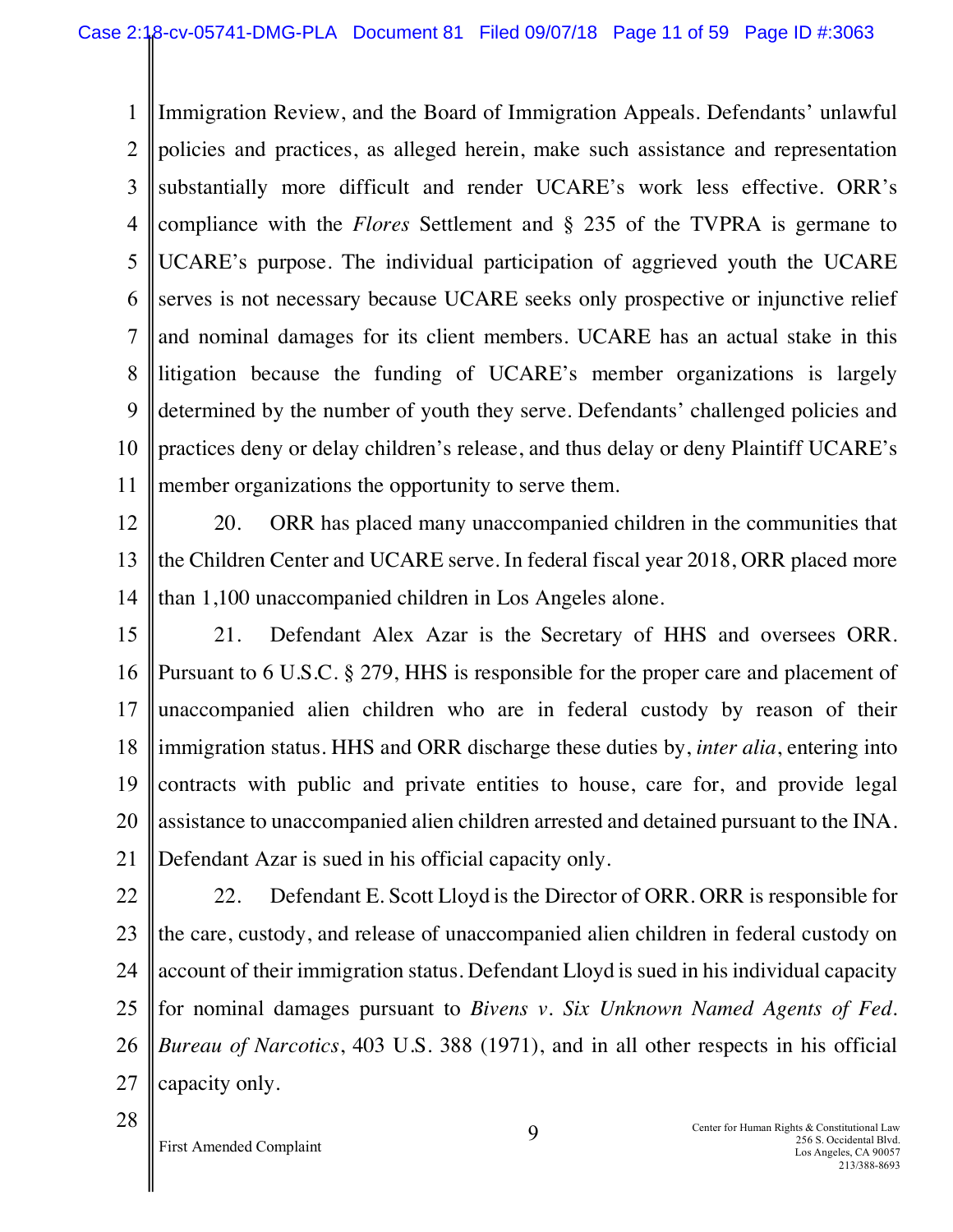- 1 2 3 4 23. Defendants, and each of them, have historically professed to act in the capacity of *parens patriae* to detained children. Defendants, and each of them, thereby assume a legal obligation to act in such children's best interests. Defendants breach this duty in pursuing the policies and practices challenged in this Complaint.
- 5
- 6

7

# NAMED PLAINTIFFS' EXPERIENCES IN ORR CUSTODY

IV.

A. Lucas R.

8 9 10 11 12 13 14 15 16 17 24. On or about February 12, 2018, ORR assumed custody of Plaintiff Lucas R. after he arrived at the U.S.-Mexico border. ORR placed him at the Hacienda del Sol facility in Youngtown, Arizona. Within approximately ten days, Madelyn R., Lucas' adult sister and Next Friend, requested Lucas' custody and delivered to ORR a family reunification packet with the required documentation. Many years ago, Lucas and Madelyn's father abandoned them; their mother died when Lucas was approximately two years old. Thereafter, Madelyn and an aunt raised Lucas in his parents' stead. Madelyn and Lucas have a very close relationship. Over the next six weeks or so, ORR gave Lucas and Madelyn the impression that everything was in order and that it would soon release Lucas to Madelyn's custody; it did not.

18 19 20 21 25. According to Madelyn, in Guatemala, Lucas was a thriving, happy child who liked to joke, play, and talk with people. When he arrived at Hacienda del Sol, facility staff noted that Lucas appeared cooperative, calm, and alert, and showed "no behavioral concerns."

- 22 23 24 25 26 27 26. As his confinement wore on, however, Lucas became depressed, fearing that ORR would never release him to his family. Without obtaining Madelyn's informed consent, the informed consent of any other adult family member, or judicial authorization, ORR administered Lucas psychotropic drugs, ostensibly to control "moderate" depression. Upon information and belief, ORR did not involve a neutral
- 28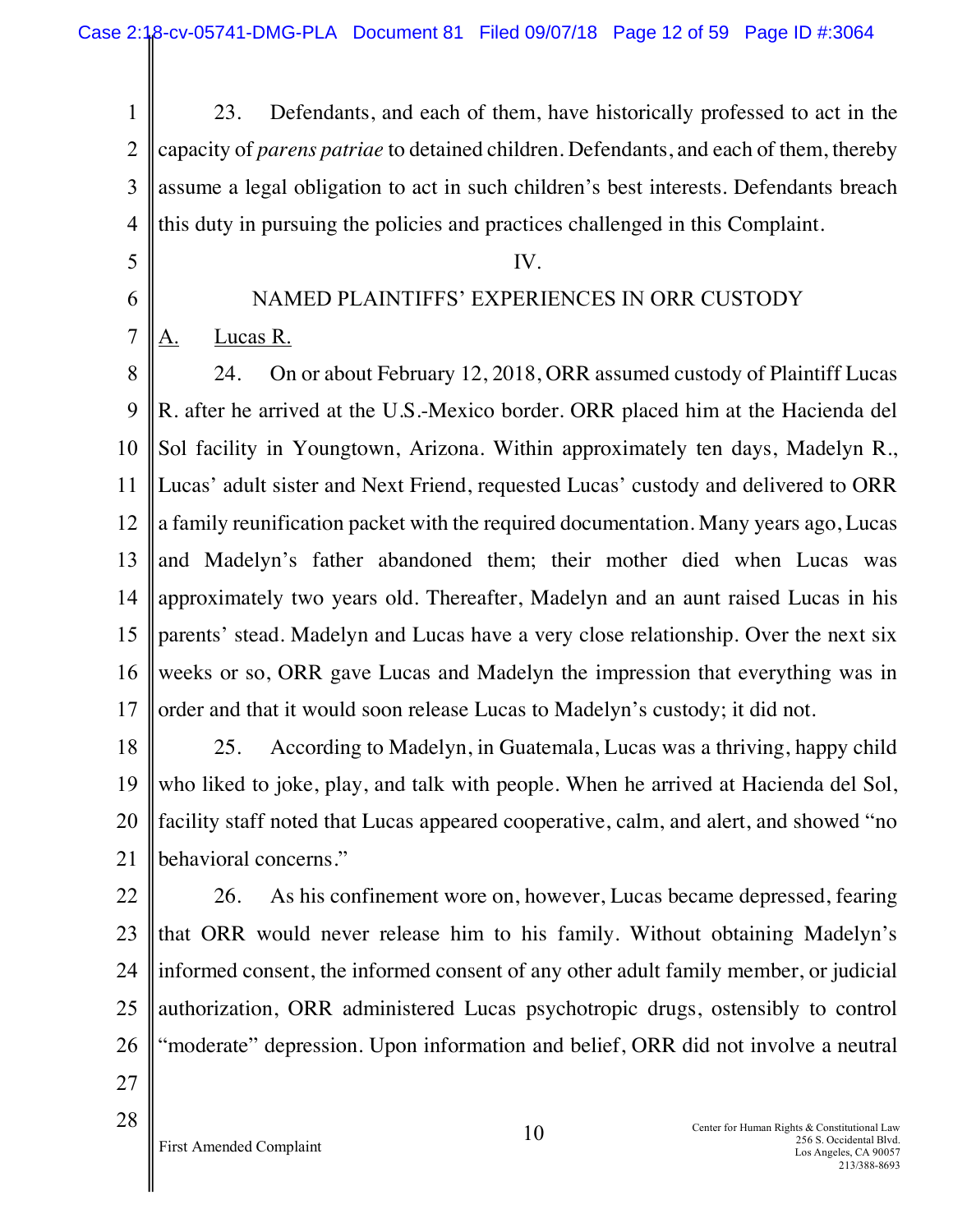1 2 decision maker in the initial determination of whether to prescribe psychotropic medications to Lucas or in ongoing reviews of those medications.

3 4 5 27. The medications caused Lucas stomach pain, and he refused to continue taking them. Lucas thinks that his refusal to take the medications harmed his ability to reunify with his sister.

6 7 8 9 10 28. Approximately six weeks after Madelyn had requested Lucas' custody, ORR sent an investigator to Madelyn's home in Los Angeles, California. Living with Madelyn then and now are her infant daughter, adult brother, and an unrelated female roommate and her child. At the time the investigator arrived, Madelyn's roommate's brother was visiting.

11 12 13 14 15 16 17 18 19 20 21 22 29. The investigator indicated to Madelyn that her home was suitable, but that all adults who reside with her would have to appear for fingerprinting, including her roommate's brother. Madelyn advised the investigator that her roommate's brother did not live in the home, but the investigator insisted that the visitor appear for fingerprinting regardless. All the adult residents of Madelyn's home appeared for fingerprinting, but her roommate's brother did not. Approximately one month later, ORR orally advised Madelyn that it would not release Lucas to her because her roommate's brother had failed to appear for fingerprinting. ORR represented to Madelyn that its decision was final, and afforded neither Madelyn nor Lucas any hearing, right to administrative appeal, or other means to change its decision. ORR failed to provide Madelyn with a written decision or written explanation for denying her custody of Lucas.

23

24 25 26 27 30. When Lucas learned that the ORR home examiner recommended against releasing him to Madelyn, he was devastated. Lucas began feeling desperate and helpless over his prolonged detention and shared those feelings with staff members. Rather than attempting to help Lucas manage his feelings, Hacienda del Sol personnel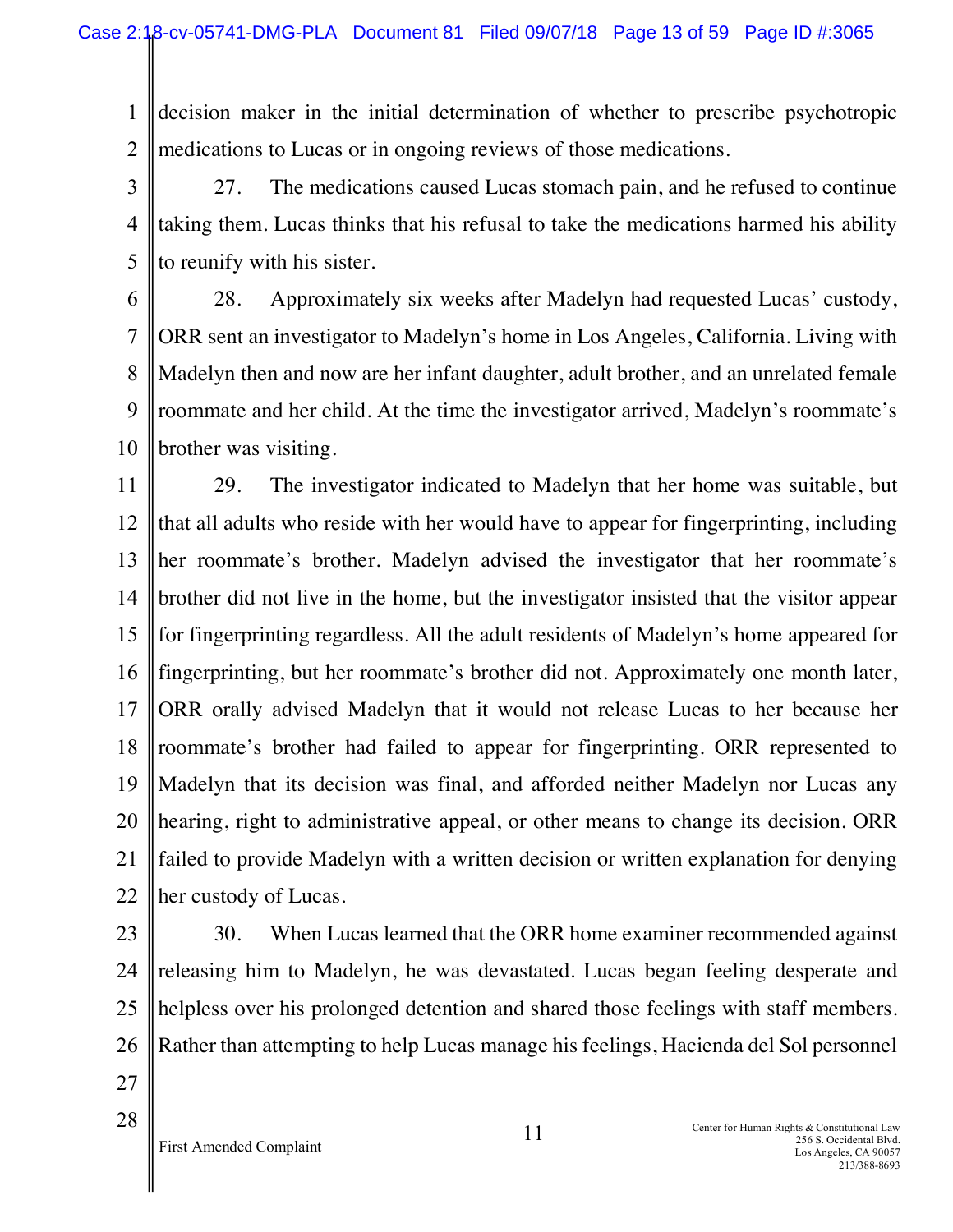1 2 responded to his pleas for support by hospitalizing Lucas and requesting that ORR transfer him to a more secure facility.

- 3 4 5 6 7 8 9 31. On or about May 21, 2018, ORR transferred Lucas to Shiloh RTC in Manvel, Texas due to his mental health needs. ORR did not afford Lucas notice of this transfer, an opportunity to be heard, or a right to appeal. ORR led Madelyn to believe Shiloh RTC was simply another shelter to which it was sending Lucas because Hacienda del Sol lacked space. Due to ORR's actions and inactions, Lucas' release has been unnecessarily delayed, and Lucas has not been placed in the least restrictive setting.
- 10 11 12 13 32. Upon information and belief, while detained at Shiloh RTC, Lucas has been administered Zoloft. Zoloft's side-effects include rigidity in the muscles, high fever, sweating, confusion, agitation, hallucinations, overactive reflexes, tremors, nausea, vomiting, diarrhea, loss of appetite, fainting, and seizures.
- 14 15 16 17 18 19 20 21 33. Shiloh personnel have now diagnosed Lucas with "major depressive disorder." Among Lucas' "major stressors," Shiloh personnel identify his "[b]eing kept from family and in ORR custody." Shiloh staff nonetheless told Lucas that ORR would not release him until Shiloh medical personnel declared him psychologically sound. Lucas' experiences in ORR custody, including prolonged separation from his family and administration of psychotropic medications over his objection and without informed consent, exacerbated his mental health symptoms and made this approval less likely, thereby delaying his release.
- 22 23 24 25 26 34. Shiloh personnel have regularly prevented Lucas from communicating with Madelyn over the telephone. Shiloh denied Lucas his right to speak with Madelyn on a weekly basis without providing him or his sister any explanation for the denial. This prohibition has made Lucas deeply despondent and has increased his feelings of isolation.
- 27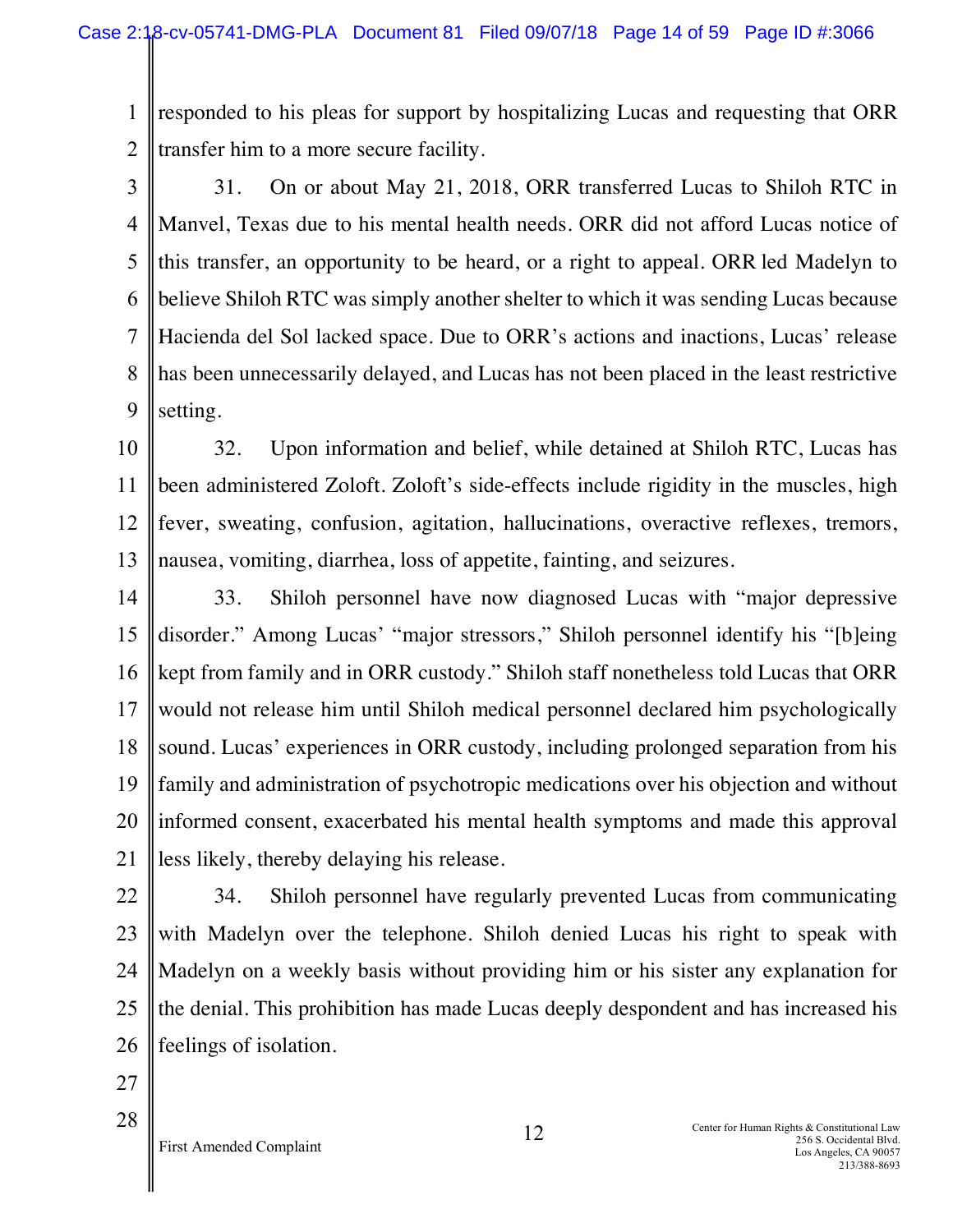2 35. ORR has provided Lucas no legal counsel to represent him with respect to release, the administration of psychotropic medications, or placement at Shiloh.

3 4 5 6 7 36. Prior to Tuesday, September 4, 2018, ORR refused to release Lucas to his Next Friend and sister on the ground that Madelyn's home may be unfit. ORR indicated on September 4, 2018, that it would release Lucas on September 6, 2018; however as of the time of this filing, upon information and belief, Lucas remains detained.

8 B. Daniela Marisol T.

9 10 11 12 13 14 15 16 17 18 19 20 21 22 37. On or about August 3, 2017, Plaintiff Daniela Marisol T., a partially deaf seventeen-year-old girl, arrived at the U.S.-Mexico border with her older sister, Katherine L., and her nephew. Daniela Marisol, Katherine, and her younger nephew fled from their home country in fear for their lives. At the border, Daniela Marisol was forcibly separated from her sister and nephew and placed in the custody of ORR at the International Education Service Norma Linda Shelter in Los Fresnos, Texas. Daniela Marisol and Katherine are very close, and Daniela Marisol views Katherine as a second mother. Daniela Marisol was so emotionally traumatized by the separation that she was later admitted to a psychiatric hospital to cope with the trauma. The screening physician also recommended treatment for Daniela Marisol's hearing disability once she was released to her sister—a release that, eleven months later, has yet to come to fruition. Daniela Marisol finally received a hearing aid ten months after the screening physician's original recommendation, and thus spent nearly a year with limited ability to hear.

23

1

24 25 26 27 38. Katherine and her son, detained separately from Daniela Marisol, were released from immigration custody after they proved to an Asylum Officer that they have a credible fear of persecution should they be returned to Honduras. Upon release, Katherine applied to become Daniela Marisol's custodian and have ORR release Daniela Marisol to her custody. However, ORR has placed arbitrary, expensive, and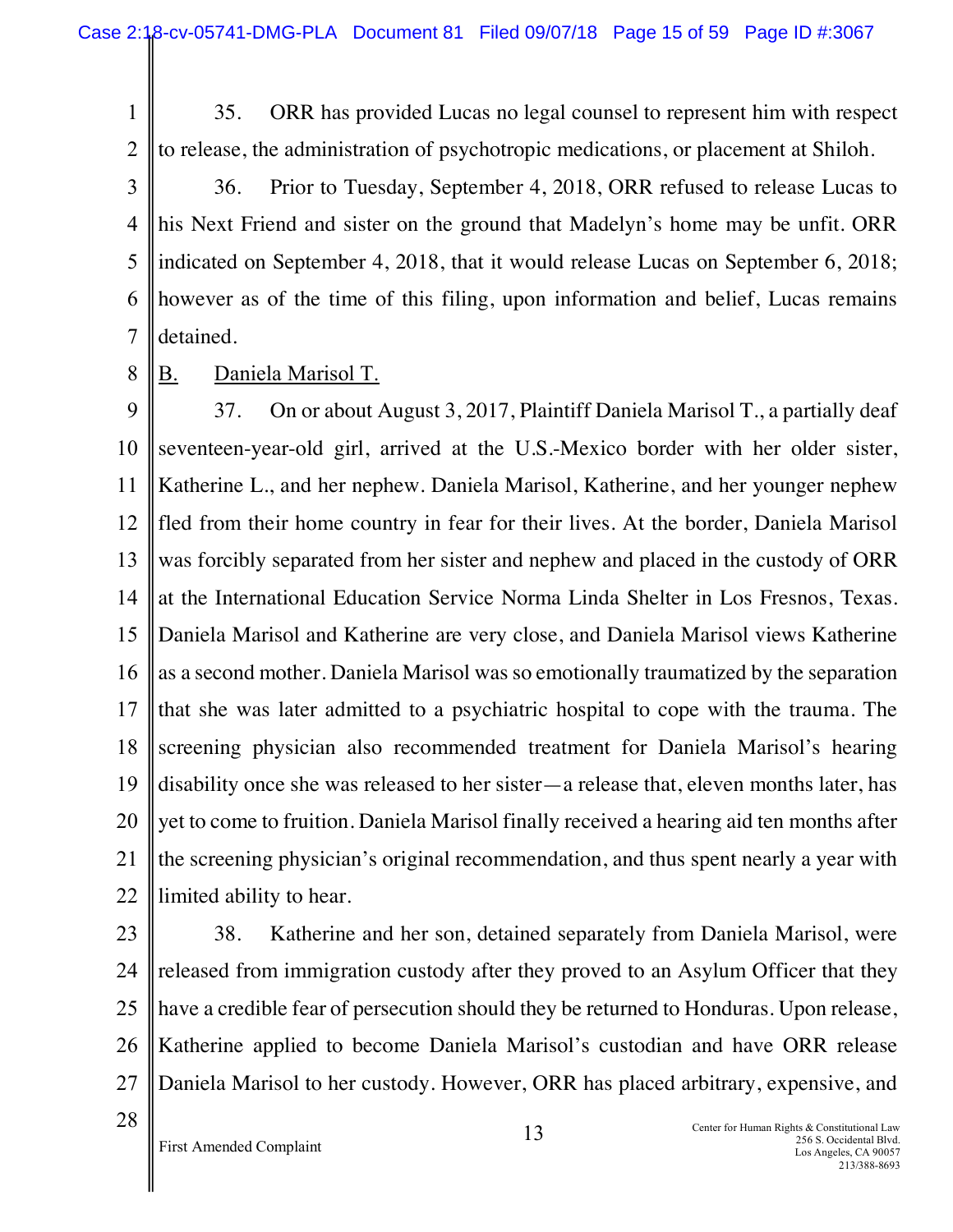1 2 3 4 5 excessive conditions on Daniela Marisol's release, which preemptively dissuaded Katherine from applying to be her sponsor, and included conditions purportedly related to Daniela Marisol's mental health needs. Only recently, following overwhelming community support, has Katherine finally been able to meet these excessive conditions and apply to be Daniela Marisol's sponsor.

6 7 8 9 10 11 12 39. According to Katherine, when Daniela Marisol lived in Honduras with her family, she did not seem to have mental health issues. However, Daniela Marisol's psychological state rapidly deteriorated after her family separation. It was further exacerbated when caseworkers told Daniela Marisol that she was not going to be released to her sister. Daniela Marisol lost hope that she would ever be released to her family. Depressed and suicidal, she was admitted to a psychiatric hospital where she suffered a psychotic breakdown.

13 14 15 16 17 18 19 20 21 22 23 40. While Daniela Marisol was detained at the Norma Linda shelter, a doctor reiterated the screening physician's recommendation, while also discovering that she was largely deaf in one ear. ORR declined to treat her deafness and instead noted that she should consult a specialist regarding her deafness "once [she was] reunified with family." Likewise, at Shiloh RTC, Daniela Marisol's hearing disability went untreated. Months later, when she was stepped-down to a shelter care facility in Los Angeles County called David and Margaret, it was again recommended she receive hearing aids. Again, she never received the hearing aids while in Los Angeles County. Finally, only after she was transferred to Michigan and in the custody of Bethany Christian Services—almost ten months after her hearing disability diagnosis and only at the repeated request of counsel—did she receive her hearing aids.

- 24 25 26 27 41. After her breakdown, on or about September 8, 2017, ORR transferred Daniela Marisol to Shiloh RTC in Manvel, Texas due to her mental health needs. ORR did not afford her notice of her transfer, an opportunity to be heard or a right to appeal. Moreover, Daniela Marisol's sister, Katherine, was required to show a \$500
- 28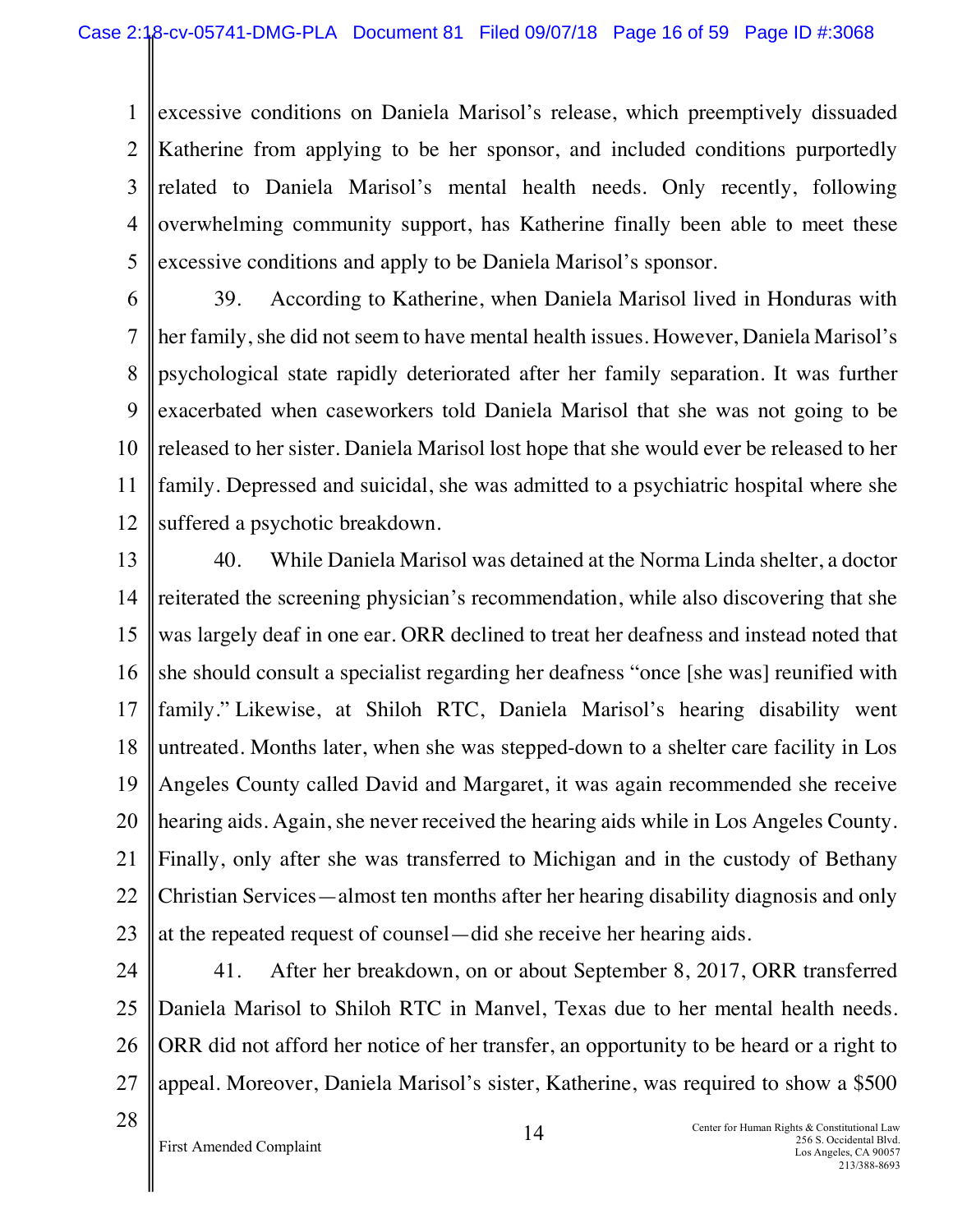1 2 3 per month disposable income in order to support Daniela Marisol's psychological and medical needs. Because her sister did not have sufficient economic resources ORR told her she could not qualify to sponsor Daniela Marisol.

4 5 6 7 8 9 10 11 12 13 14 15 16 17 18 19 42. Without obtaining the informed consent of Daniela Marisol's mother, Katherine, other family members, or court authorization, ORR administered numerous psychotropic medications to Daniela Marisol, including atypical antipsychotics and antidepressants, starting when she was in the Norma Linda shelter, and continuing while she was at Shiloh RTC and the David and Margaret shelter in Los Angeles County, and through her present placement, Bethany Christian Services in Michigan. In the approximately thirteen months that she has been in ORR custody, Daniela Marisol has been given multiple psychotropic medications, including Prozac, Abilify, Clonidine, Risperdal, Seroquel, and Zyprexa. While in ORR custody, Daniela Marisol has been the subject of numerous, changing diagnoses, including "Bipolar disorder, MRE, Mixed, with psychosis, GAD, PTSD;" "major depressive disorder, recurrent episode, severe with mood-congruent psychotic features;" and "bipolar II disorder, generalized anxiety disorder, PTSD." Upon information and belief, ORR did not involve a neutral decision maker in the initial determination of whether to prescribe psychotropic medications to Daniela Marisol or in ongoing reviews of those medications.

20 21 22 23 24 25 26 27 43. As recognized by the U.S. Food and Drug Administration ("FDA"), antidepressants such as those prescribed to Daniela Marisol "increase[] the risk compared to placebo of suicidal thinking and behavior (suicidality) in children, adolescents, and young adults in short term studies of major depressive disorder (MDD) and other psychiatric disorders." ORR has frequently given Daniela Marisol an atypical antipsychotic and an antidepressant in combination. Research demonstrates that the number and severity of side effects, such as thoughts of suicide and intentional self-harm, increases as the number of concurrent medications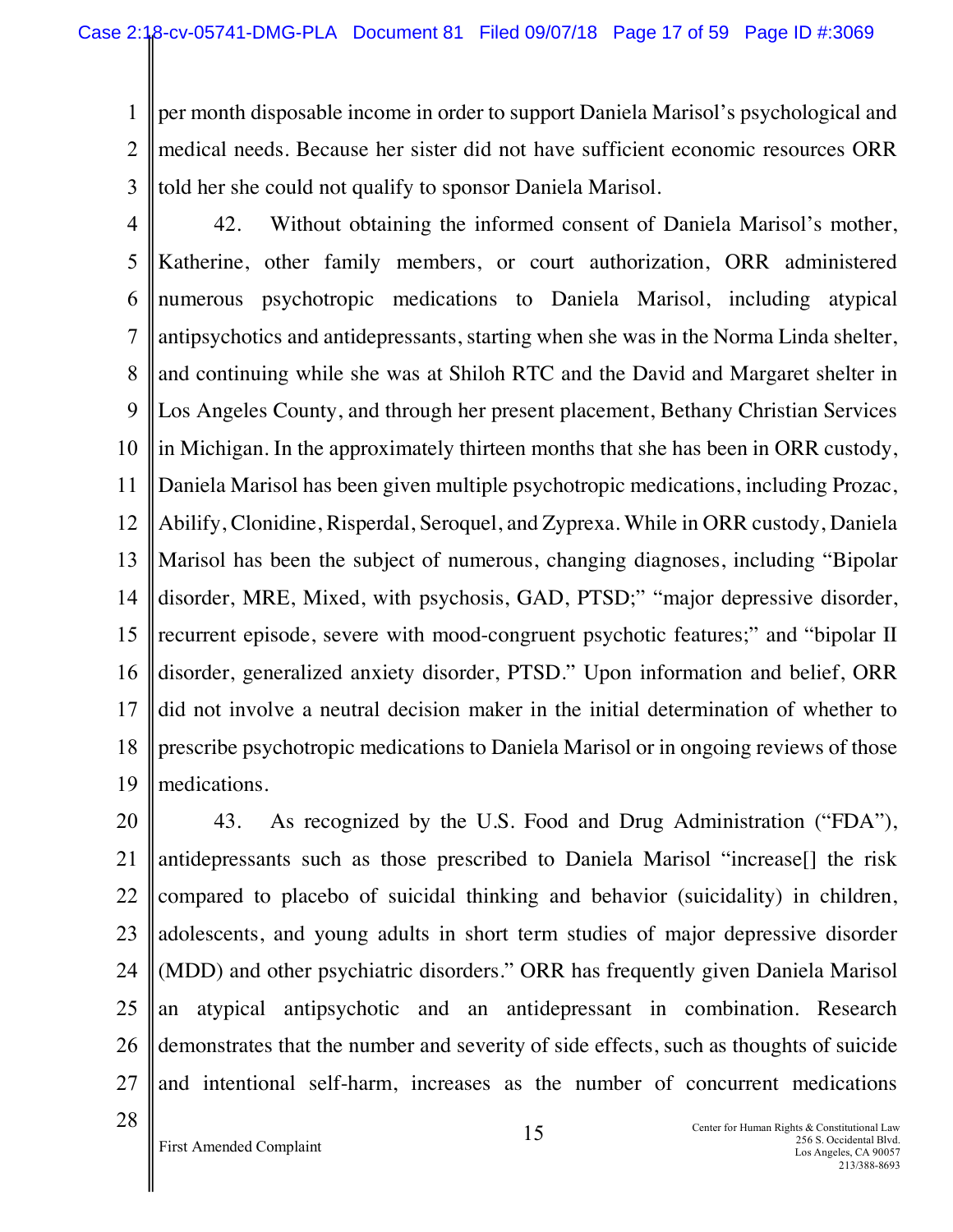1 2 increases. Daniela Marisol has become suicidal while being forced to take such antidepressants and drug combinations.

3 4 5 44. Daniela Marisol believes that she has to take the medication because facility staff have told her that she must in order to be released from government custody.

6 7 8 9 10 11 12 13 14 15 16 17 18 19 20 21 22 23 24 25 26 27 45. Katherine desperately wants to provide her younger sister a loving and safe home, and she has done everything in her power to have Daniela Marisol released to her care. However, ORR told Katherine that, in order for Daniela Marisol to be released to her care, Katherine must move to a new house, have a separate private bedroom for Daniela Marisol, and prove that she can pay over \$500 per month for Daniela Marisol's medical care. In response to these demands, Katherine engaged with a local, supportive Jewish Synagogue that has raised money for a new apartment with a separate bedroom for Daniela Marisol, donated new furnishings for Daniela Marisol's bedroom, and fundraised over \$5,000 in cash from its congregation to support Daniela Marisol's medical needs. Katherine currently lives in a new apartment which she rented specifically to meet ORR's demand that Daniela Marisol have a separate bedroom, and has enough money saved to meet all of Daniela Marisol's medical needs. She has received a positive home study evaluation and an expert psychologist found it was in Daniela Marisol's best interest to be reunited with her sister. Katherine has attempted to meet ORR's arduous demands, but has yet to be provided with any written decision as to whether she will be reunified with Daniela Marisol. ORR's requirements that Katherine must have a two-bedroom apartment and be able to demonstrate she has the ability to pay \$500 per month in medical expenses were represented to Katherine as fixed prerequisites to sponsoring Daniela Marisol. ORR never afforded Katherine or Daniela Marisol any hearing, right to administrative appeal, or other means to change its decision. Due to ORR's actions and inactions,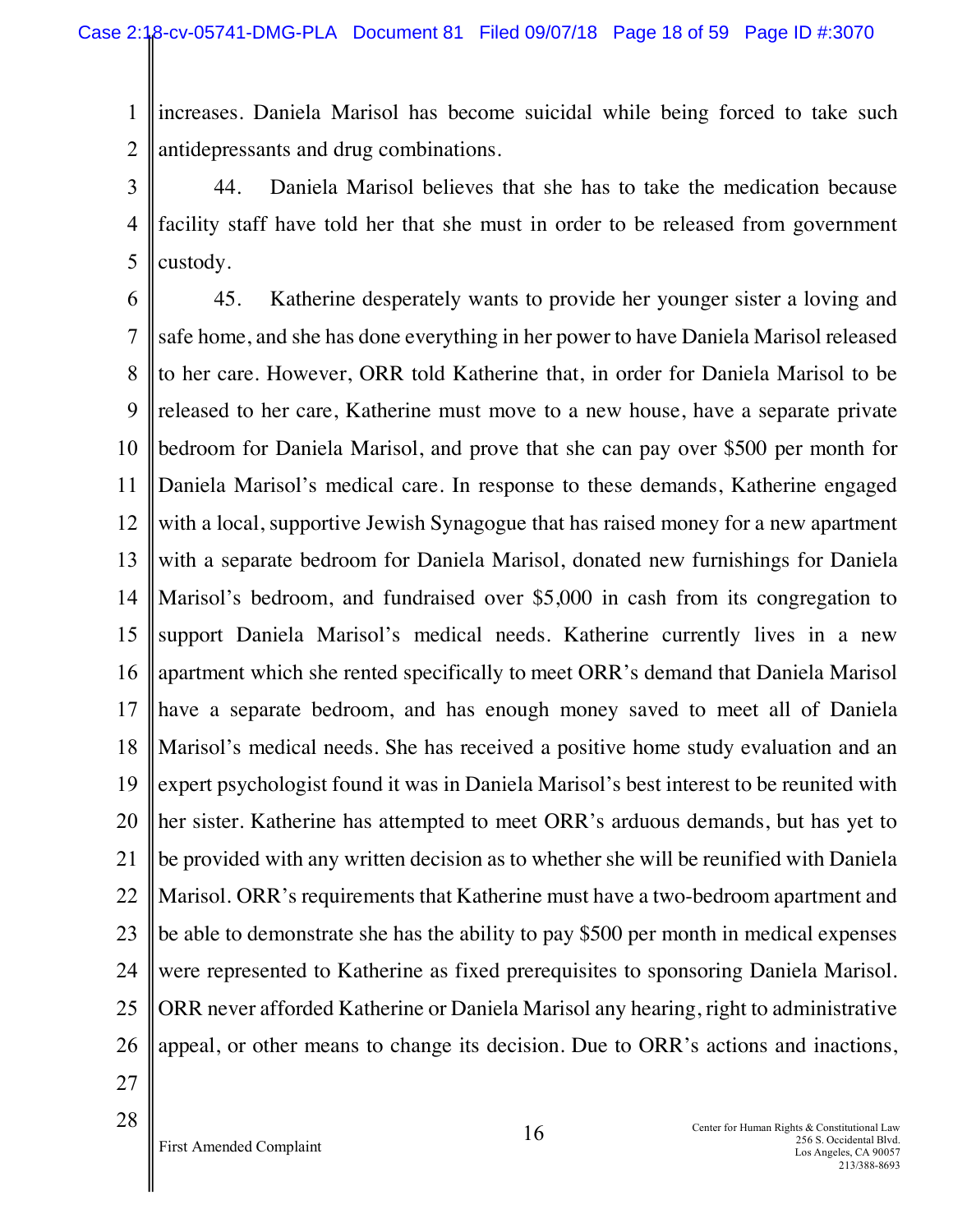1 2 Daniela Marisol's release has been unnecessarily delayed, and she has not been placed in the least restrictive setting.

3 4 5 46. Daniela Marisol remains in government custody, away from her sister and other family. ORR has given her no legal counsel to represent her with respect to release, administration of psychotropic medications, or her placement.

6 C. Miguel Angel S.

7 8 9 10 47. On or about May 16, 2017, ORR assumed custody of Plaintiff Miguel Angel after he arrived at the U.S.-Mexico border. ORR placed him at the Southwest Key shelter in southern California. The staff initially told Miguel Angel that he would be released to Gerardo S., his father and next friend, within three months.

11 12 13 14 15 16 17 18 48. As Miguel Angel's time in detention wore on, he felt anxious at the shelter and often feared he would never be released. On July 17, 2017, ORR transferred Miguel Angel to Shiloh RTC in Texas due to his mental health needs. ORR did not afford him notice of his transfer, an opportunity to be heard or a right to appeal. At Shiloh, Miguel Angel was administered several psychotropic medications, including Remeron, Trazadone, Seroquel, and Lexapro. Side effects of these medications include stomach pain, dizziness, nausea, drowsiness, unusual weight gain, blurred vision, and insomnia.

19 20 21 22 23 49. Miguel Angel objected to taking the medications because they made him feel itchy, dizzy, aggressive, nauseous, and caused him to gain an unusual amount of weight in a short period of time. Shiloh staff insisted that he take the medication. Upon information and belief, the staff at Shiloh administered these medications to Miguel Angel without obtaining Gerardo's informed consent or judicial authorization.

24 25 26 50. Upon information and belief, ORR did not involve a neutral decision maker in the initial determination of whether to prescribe psychotropic medications to Miguel Angel or in ongoing review of those medications.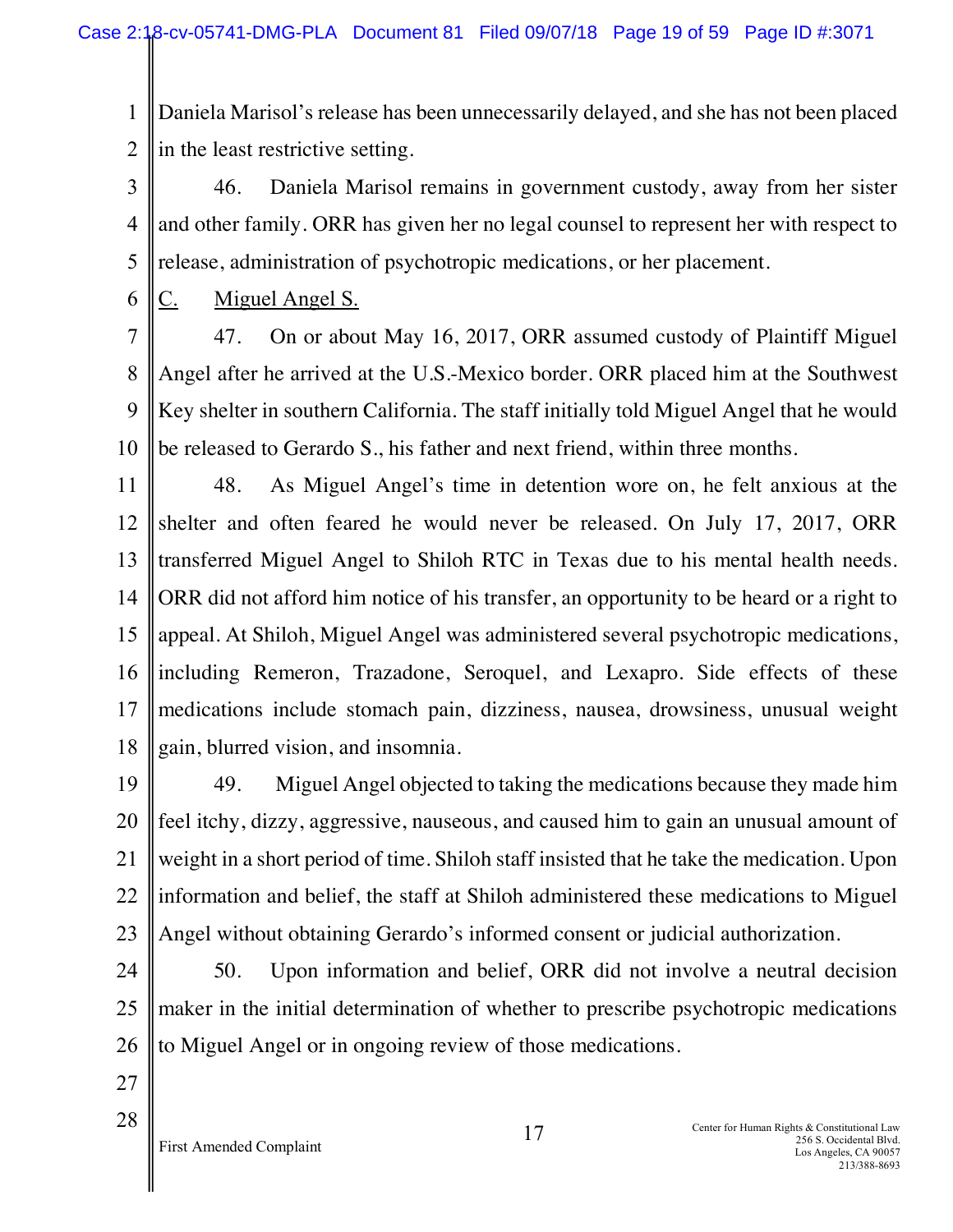1 2 3 4 5 6 7 8 9 10 51. While Miguel Angel was detained at Shiloh, several staff members physically assaulted him multiple times. During one incident, a staff member placed Miguel Angel in a headlock, painfully ripping Miguel Angel's earring out of his earlobe. A physician assistant watched this, but did nothing to stop the attack. Miguel Angel reported the incident immediately to the facility doctor, but the doctor laughed and did nothing. Another time, two Shiloh staff members picked Miguel Angel up by his arms and pushed him up against a wall. One of the staff members pressed his forearm across Miguel Angel's throat, making it hard for him to breathe. Upon information and belief, when Miguel Angel reported the incidents to staff, no disciplinary action was taken.

11 12 13 14 52. In March 2018, shortly after these assaults took place, ORR transferred Miguel Angel to Yolo Juvenile Detention Center, affording him neither notice nor opportunity to be heard. Upon information and belief, Miguel Angel was transferred to Yolo in retaliation for reporting the assaults.

15 16 17 18 19 20 21 53. At Yolo, facility staff has attacked Miguel Angel with pepper spray, and he fears they will do it again. On one occasion, after Miguel Angel had been pepper sprayed by staff in his eyes and ears, he had to use water from the toilet in his cell to wash out his eyes because staff cut off water to his sink. The pepper spray made his eyes feel like they were on fire, and he lost hearing in one ear for several days. Miguel Angel spends most of his time at Yolo locked in a small cell and is only allowed out for short periods, which makes him feel trapped and tortured.

22 23 24 25 26 27 54. Miguel Angel's father, Gerardo, applied to be Miguel Angel's sponsor around October 2017. Miguel Angel and Gerardo have a very close relationship, and Miguel Angel wants to live with him. Gerardo lives in an apartment with his brother, and in October 2017 both Gerardo and his brother submitted all required documents to ORR, including birth certificates and fingerprints. ORR also requested that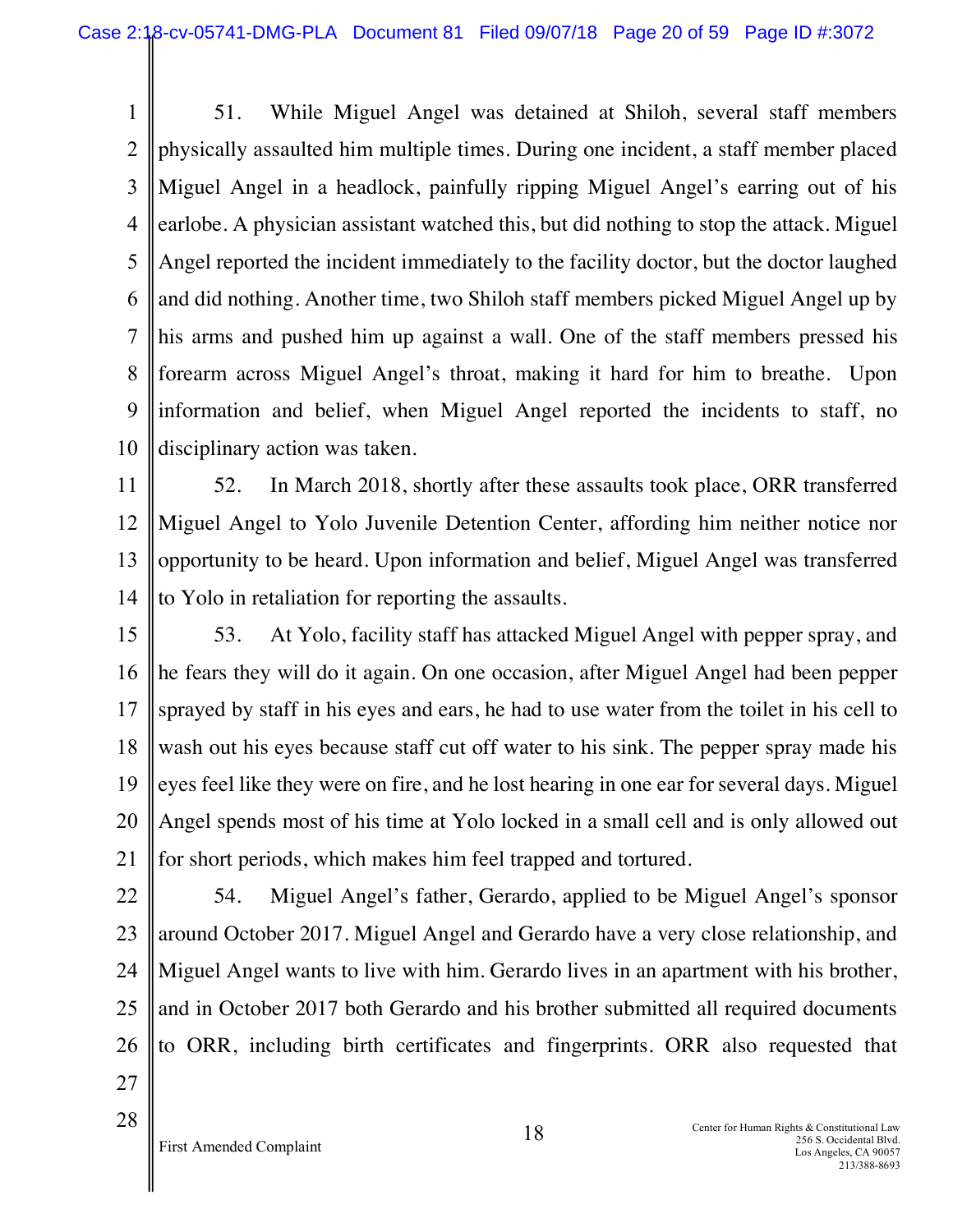1 2 Gerardo's neighbor, who lives across the hallway, submit the same information. The neighbor submitted this information in October 2017.

3

4 5 6 7 8 55. In December 2017, a home investigator visited Gerardo's apartment to perform a home study. The home study went well, and the home investigator recommended that Miguel Angel be released to Gerardo's custody. The home investigator assured Gerardo that Miguel Angel would probably be released in the first few weeks of January. Gerardo heard nothing from ORR or Miguel Angel's case workers throughout January or February 2018.

9 10 11 12 13 14 15 56. At both facilities, Miguel Angel experienced barriers to release to his father. In March 2018, Gerardo was told that the Shiloh doctors would not approve Miguel Angel for release and that he would remain in ORR custody until they do. Miguel Angel's experiences in ORR custody, including prolonged separation from his family, administration of psychotropic medications over his objection and without informed consent, and assaults by staff at Shiloh, exacerbated his mental health symptoms and made this approval less likely, thereby delaying his release.

16 17 18 19 20 21 22 23 57. In early May 2018, Miguel Angel's case worker at Yolo told Gerardo that he needed to provide proof of school enrollment and the name of a psychiatric clinic in order for Miguel Angel to be released. Gerardo has tried his best to comply with these requirements, but the local school requires Miguel Angel to be physically present in order to be enrolled, and Gerardo has been unable to find a psychiatric clinic that will give Miguel Angel an appointment. In late May 2018, Miguel Angel's case worker told Gerardo that his fingerprints had expired, and that Gerardo, his brother, and his neighbor would need to submit their fingerprints again.

24

25 26 27 58. ORR has refused to release Miguel Angel to Gerardo's custody for over a year. ORR has not provided Miguel Angel or Gerardo with written notification of its refusal to release Miguel Angel or the basis for the refusal, or an opportunity to review the underlying evidence or appeal ORR's refusal to release Miguel Angel to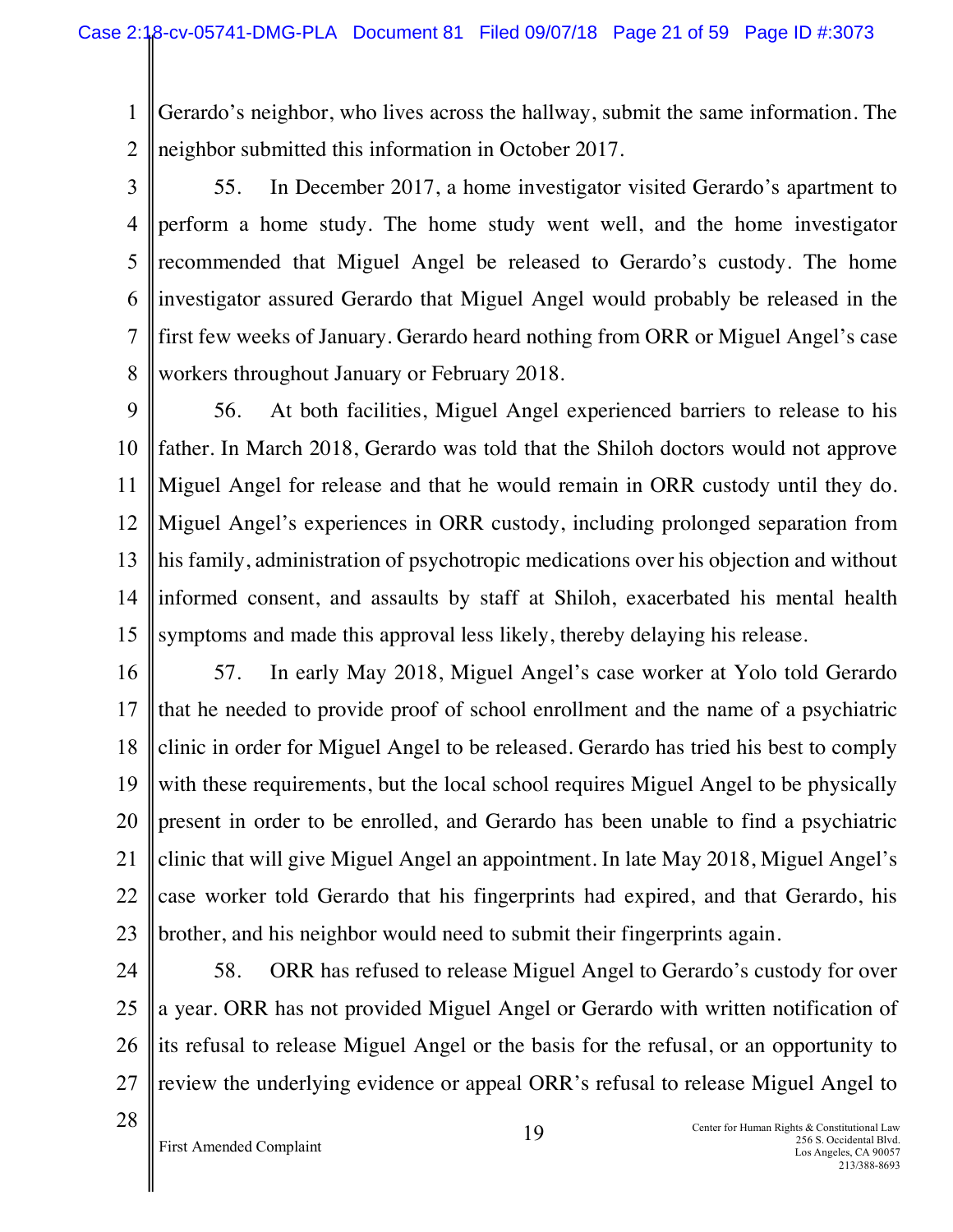1 2 his father. Due to ORR's actions and inactions, Miguel Angel's release has been unnecessarily delayed and he has not been placed in the least restrictive setting.

3 D. Gabriela N.

4 5 6 7 8 9 10 11 12 59. On or about January 8, 2017, ORR assumed custody of Plaintiff Gabriela N., shortly after she had turned herself in at the U.S.-Mexico border. As a young girl living in El Salvador, Gabriela experienced extreme violence and did not feel safe at home. ORR placed her at the Southwest Key Casita del Valle facility ("Casita del Valle shelter") in Clint, Texas. In April 2017, Isaac N., Gabriela's grandfather and Next Friend, requested Gabriela's custody and submitted an application to serve as her custodian. Gabriela's mother appeared before a U.S. Consular official in El Salvador to execute a formal designation pursuant to Paragraph 14D of the *Flores* settlement directing ORR to release Gabriela to her grandfather.

- 13 14 15 16 17 18 19 20 21 22 60. Gabriela's biological father is deceased, and her stepfather physically abused her mother and disabled sister who suffers from paralysis from the abuse and can no longer speak. Thus, Gabriela fled to the U.S. seeking safety, with the hope of living with her grandfather. Gabriela and her grandfather, Isaac, have a close relationship, and she wants to live with him. Over the next approximately fourteen months, Isaac continued to submit documents that ORR requested and completed a home study in anticipation that ORR would release Gabriela to his custody; it did not. 61. In El Salvador, Gabriela took no medications for mental illness. When she arrived at Casita del Valle shelter, facility staff noted that Gabriela appeared emotionally stable, receptive, and resilient.
- 23

24 25 26 27 62. As her confinement wore on, however, Gabriela became depressed and anxious, fearing that ORR would never release her to her family. Without obtaining Isaac's informed consent, the informed consent of any other adult family member, or judicial authorization, ORR repeatedly administered Gabriela psychotropic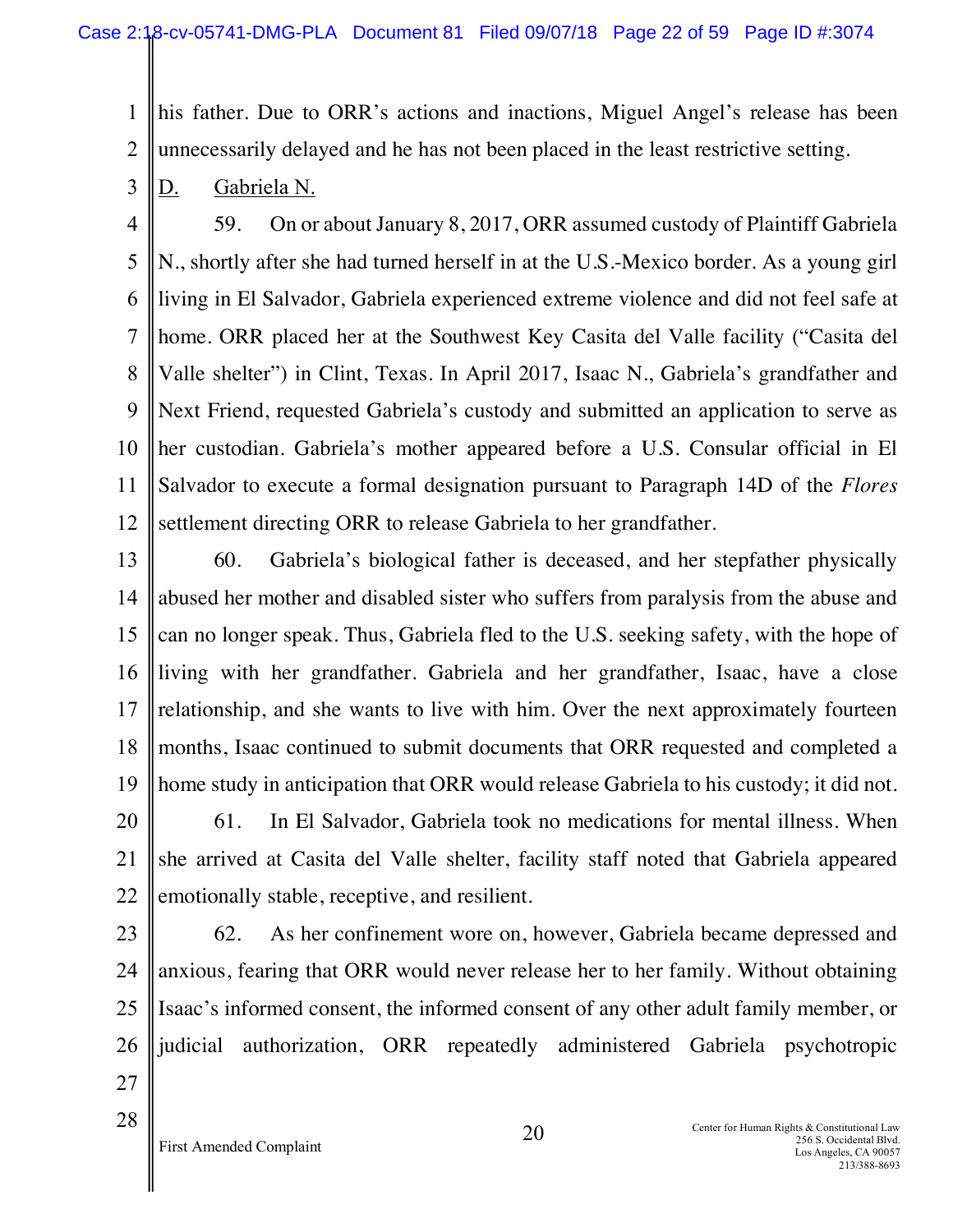1 2 medications, ostensibly to control post-traumatic stress disorder, anxiety, major depressive disorder, and attention-deficit hyperactivity disorder ("ADHD").

3 4 63. While at Casita del Valle shelter, Gabriela was administered Prozac, a psychotropic medication.

5 6 7 8 9 10 11 12 13 14 15 64. On or about September 7, 2017, ORR transferred Gabriela to Shiloh RTC due to her mental health needs. ORR did not afford her notice of the transfer, an opportunity to be heard or a right to appeal. At Shiloh, ORR administered Gabriela another psychotropic medication, Adderall, which includes side effects of irritability and difficulty with sleep initiation. Adderall is also known to cause or worsen depression in a significant proportion of those who take it. Over the course of Gabriela's detention in Shiloh, the psychiatrist at Shiloh increased the dosage of Adderall administered to Gabriela several times. Upon information and belief, ORR did not involve a neutral decision maker in the initial determination of whether to prescribe psychotropic medications to Gabriela or in ongoing review of those medications.

- 16 17 18 19 20 21 22 65. Gabriela does not believe the medications help her, and she does not want to take them. However, Gabriela believes that she must take the medications in order to be released from detention. Shiloh staff told Gabriela that ORR would not release her until Shiloh medical personnel declare her psychologically sound. Gabriela's experiences in ORR custody, including prolonged separation from her family and taking medications she does not want to take, exacerbated her mental health symptoms and made this approval less likely, thereby delaying her release.
- 23

24 25 66. In February 2018, ORR sent an investigator to Isaac's home in Oakland, California, where he lived, and continues to live, alone. Isaac moved to a new apartment and purchased a new bed for Gabriela in preparation for her release.

26 27 67. The investigator's report acknowledges the close relationship between Isaac and Gabriela, credits Isaac for having "adequate housing," "access to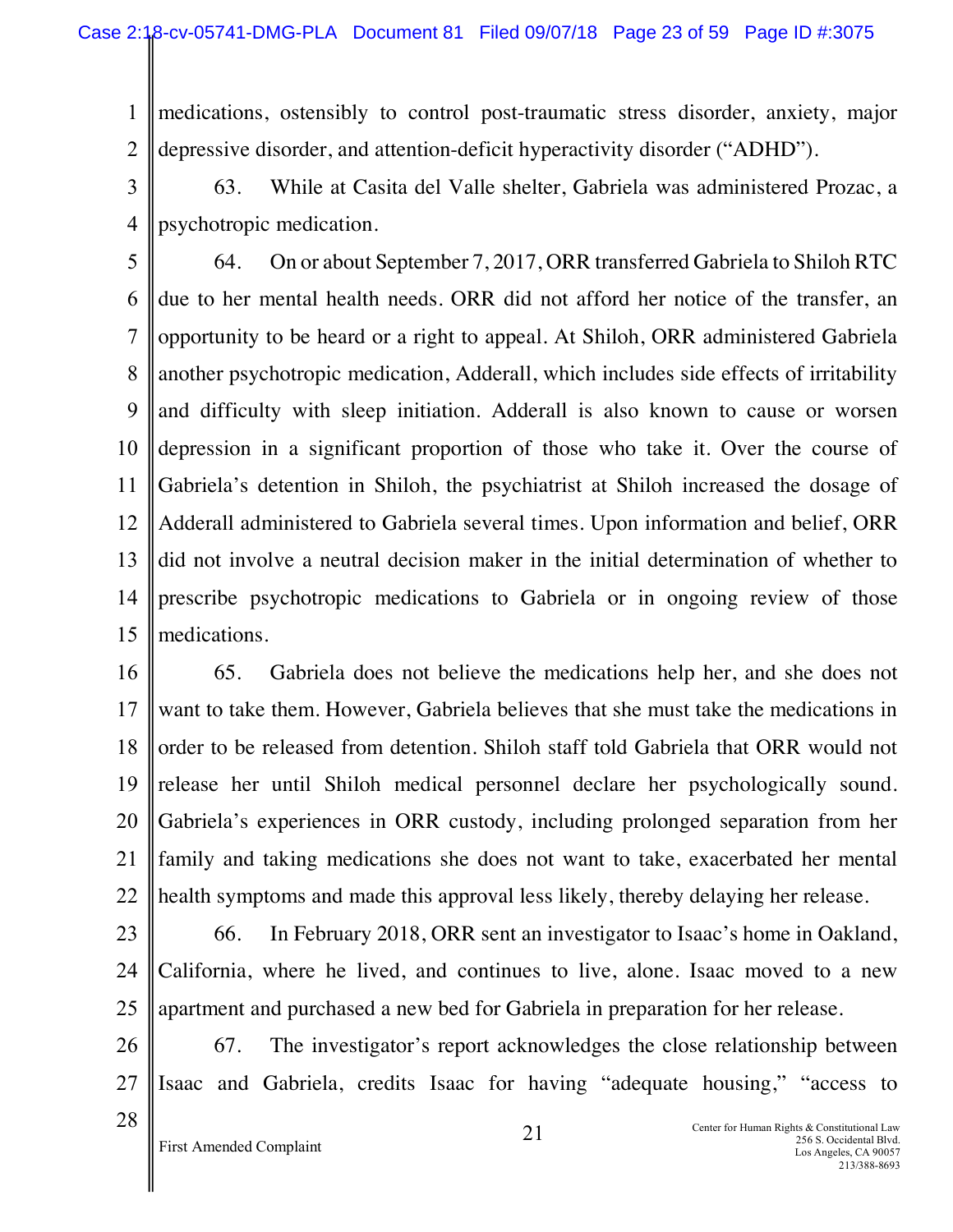1 2 3 4 5 6 7 8 9 10 11 12 13 transportation," and "maintain[ing] stable employment," and notes that Isaac is committed to "oversee[ing] [Gabriela's] arrival to school each day and . . . provid[ing] afterschool supervision," is aware of a local "hospital where he could take [Gabriela] for any medical needs," and has "identified a local mental health provider . . . where he intends to connect [Gabriela]." However, the investigator questioned Isaac's ability to support Gabriela's education and care for her financially. Isaac assured the investigator that he would do everything required to provide for Gabriela. Later, Gabriela's social worker at Shiloh told Isaac that ORR was no longer considering him as a custodian for his granddaughter. ORR afforded neither Isaac nor Gabriela any hearing, right to administrative appeal, or other means to change its decision. ORR failed to provide Isaac with a written decision or written explanation for denying him custody of Gabriela. Due to ORR's actions and inactions, Gabriela's release has been unnecessarily delayed and Gabriela has not been placed in the least restrictive setting.

14 15 16 17 18 19 68. Seventeen-year-old Gabriela remains detained in ORR custody at St. Michael's Home for Children, where she has been administered Prozac and Adderall. For four months, St. Michael's personnel continued to administer Adderall to Gabriela without obtaining new prescriptions from a psychiatrist. After Gabriela finally met with a psychiatrist four months into her detention at St. Michael's, the psychiatrist increased the dosage of Adderall yet again.

20 21 22 23 24 25 69. After being detained for over one and a half years, Gabriela is miserable and desperately wants to live with her grandfather. Her grandfather is ready and eager to care for her. Shiloh staff have nonetheless told Gabriela that ORR will not release her to her grandfather. ORR has provided Gabriela no legal counsel to represent her with respect to release, the administration of psychotropic medications, or her placement at Shiloh.

26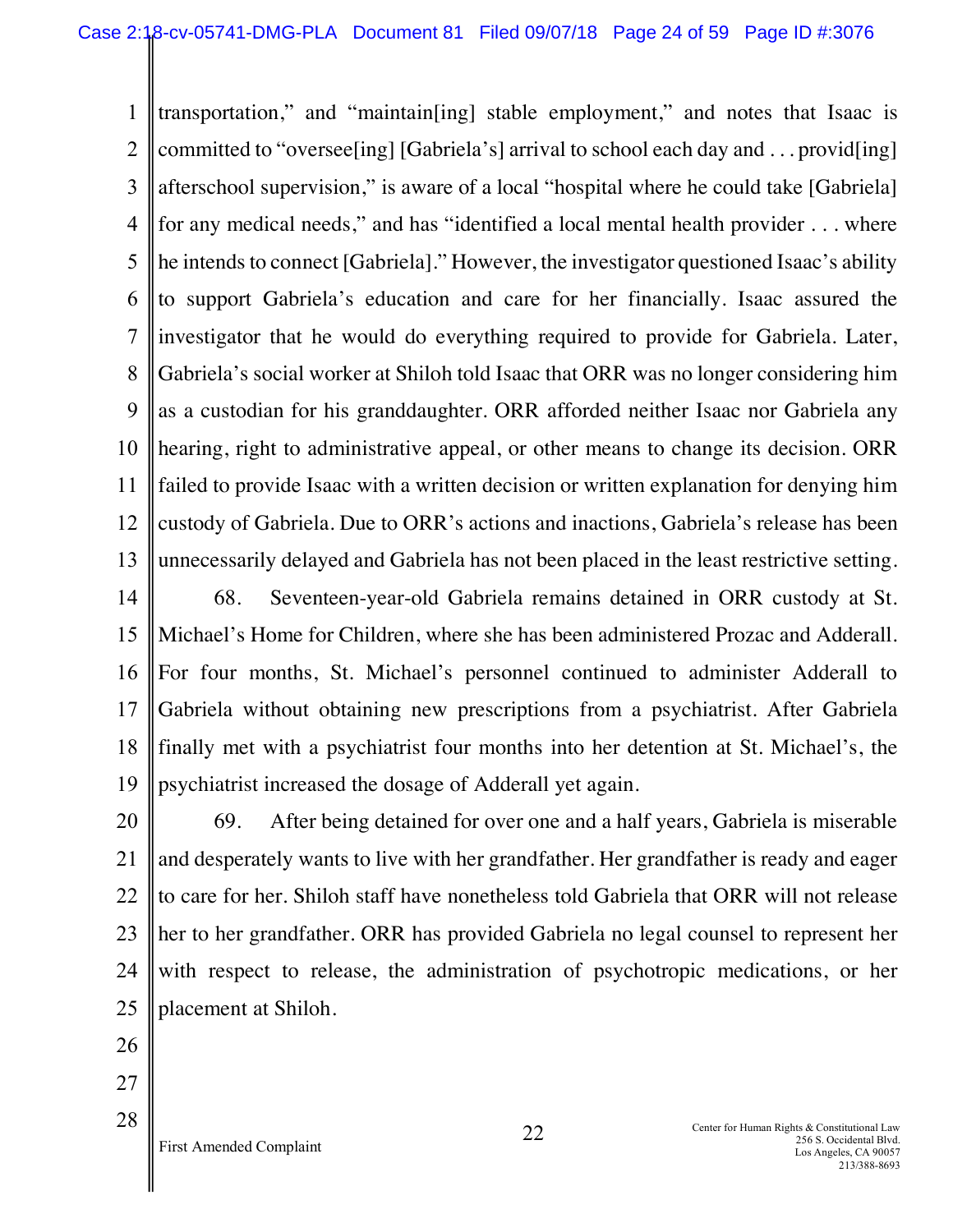E. Jaime D.

1

2 3 4 5 6 7 8 9 10 11 12 70. On or about April 8, 2018, ORR assumed custody of thirteen-year-old Plaintiff Jaime D. after he arrived at the U.S.-Mexico border with his six-year-old sister and ten-year-old aunt. ORR placed Jaime and his younger sister and aunt at the Cayuga Centers shelter in Bronx, New York. On or about April 10, 2018, Reyna D., Jaime's aunt and Next Friend, requested Jaime's custody and submitted a family reunification packet to ORR. Reyna is Jaime's only family in the United States. Jaime desperately wants to be released to Reyna's care. Jaime's mother died when he was seven years old and, upon information and belief, his father died before he was born. Reyna discussed ORR's requirements for becoming Jaime's custodian in detail with Jaime's case manager at Cayuga Centers and immediately began gathering the required documents to send to ORR.

13 14 15 16 17 71. When Jaime was first sent to Cayuga Centers, the staff made him feel very nervous. Jaime was terrified that he would be forced to return to his home country, where his life had been threatened. He made up a story about his life in his home country, because he thought that this would make the shelter staff leave him alone. He later recanted this story multiple times.

18 19 20 21 22 23 24 72. On or about April 18, 2018, ORR transferred Jaime to Yolo County Juvenile Detention Center in Woodland, California. ORR transferred Jaime to Yolo without affording him notice, an opportunity to be heard or a right to appeal. He was awakened at 4:00 in the morning and restrained with heavy shackles throughout the cross-country flight from New York to California. Jaime was not allowed to say goodbye to his younger sister or aunt. He was extremely worried they would think he had abandoned them.

25 26 27 73. Yolo staff first contacted Reyna regarding her application for Jaime's custody about a week after Jaime arrived at Yolo. Approximately two weeks later, Jaime's case manager noted that Reyna had "provided all that [had] been asked of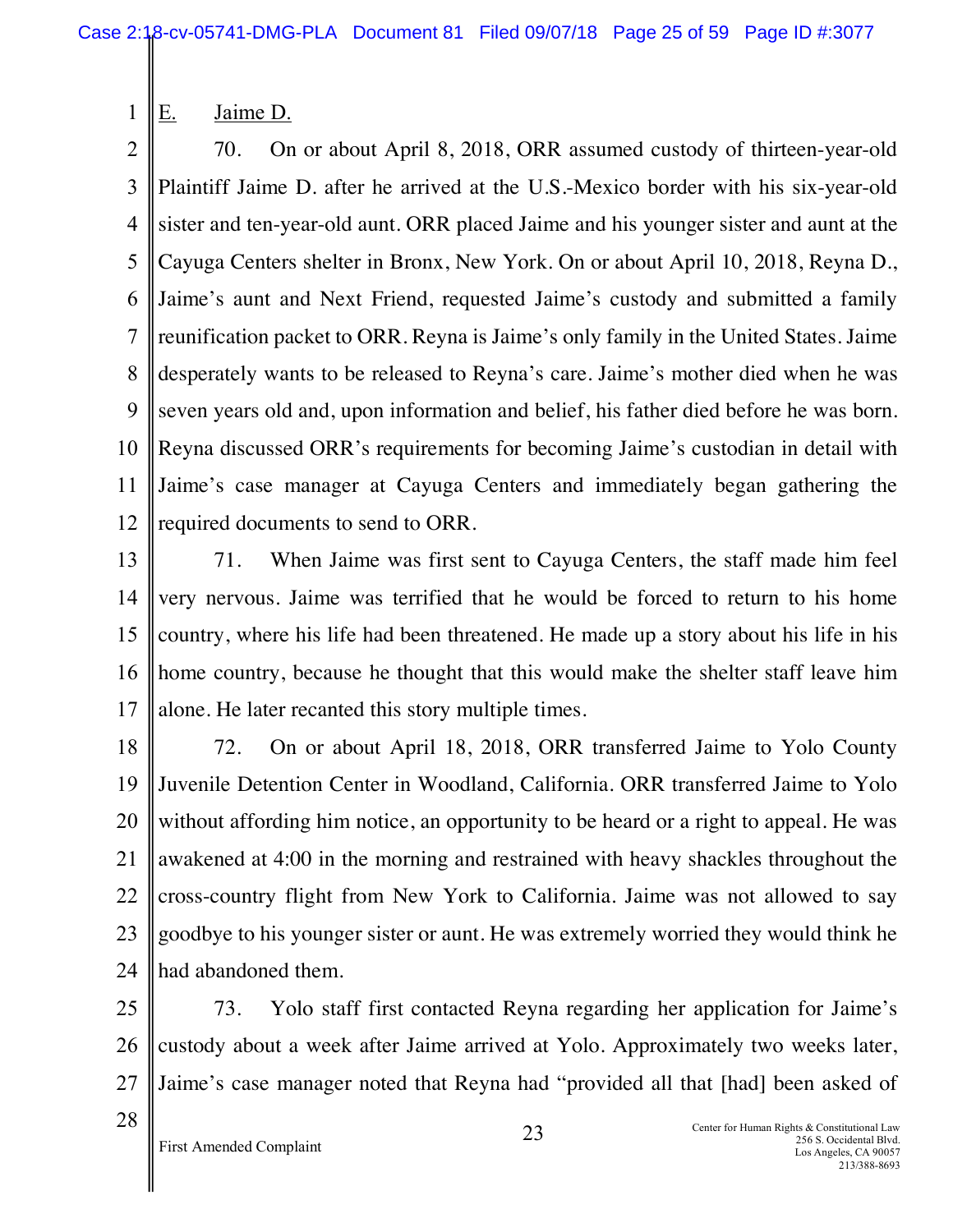1 2 3 4 her," including a complete family reunification packet and fingerprints. In late May 2018, Reyna completed a home study and interview with a home investigator. ORR found Reyna a suitable custodian for Jaime's younger sister and aunt. ORR released the two girls to Reyna's care on or about June 8, 2018.

5

6 7 8 9 10 74. While detained at Yolo, Jaime felt unsafe and suffered from anxiety. Reyna was extremely concerned for his well-being as well, as Jaime sounded increasingly sad and scared during their phone calls. Throughout his time at Yolo, Jaime suffered physical abuse at the hands of older youth in the facility. Jaime alerted facility staff of the abuse, but staff ignored his concerns and said they did not believe him.

11 12 13 14 15 16 75. Two weeks after he was transferred to Yolo, Jaime's case manager noted that the Yolo staff were "all in agreement that [Jaime] isn't appropriately placed in a secure setting." Jaime was told by his case worker that he was too young to be at Yolo and would hopefully be transferred soon. However, Jaime remained at Yolo for another three weeks. On or about May 24, 2018, ORR transferred Jaime to Children's Village medium secure facility in Dobbs Ferry, New York.

17 18 19 20 21 22 23 24 25 76. Thirteen-year-old Jaime remains detained at Children's Village, where he is increasingly anxious and worried that he will never be released to his aunt's care. As of the filing of this Amended Complaint, Reyna has not heard from Jaime's case worker at Children's Village for almost a month. ORR has not provided Jaime or Reyna with written notification of its refusal to release Jaime or the basis for the refusal, or an opportunity to review the underlying evidence or appeal ORR's refusal to release Jaime to his aunt. Due to ORR's actions and inactions, Jaime's release has been unnecessarily delayed and Jaime has not been placed in the least restrictive setting.

26 27 77. ORR has provided Jaime no legal counsel to represent him with respect to release or his placement at Children's Village.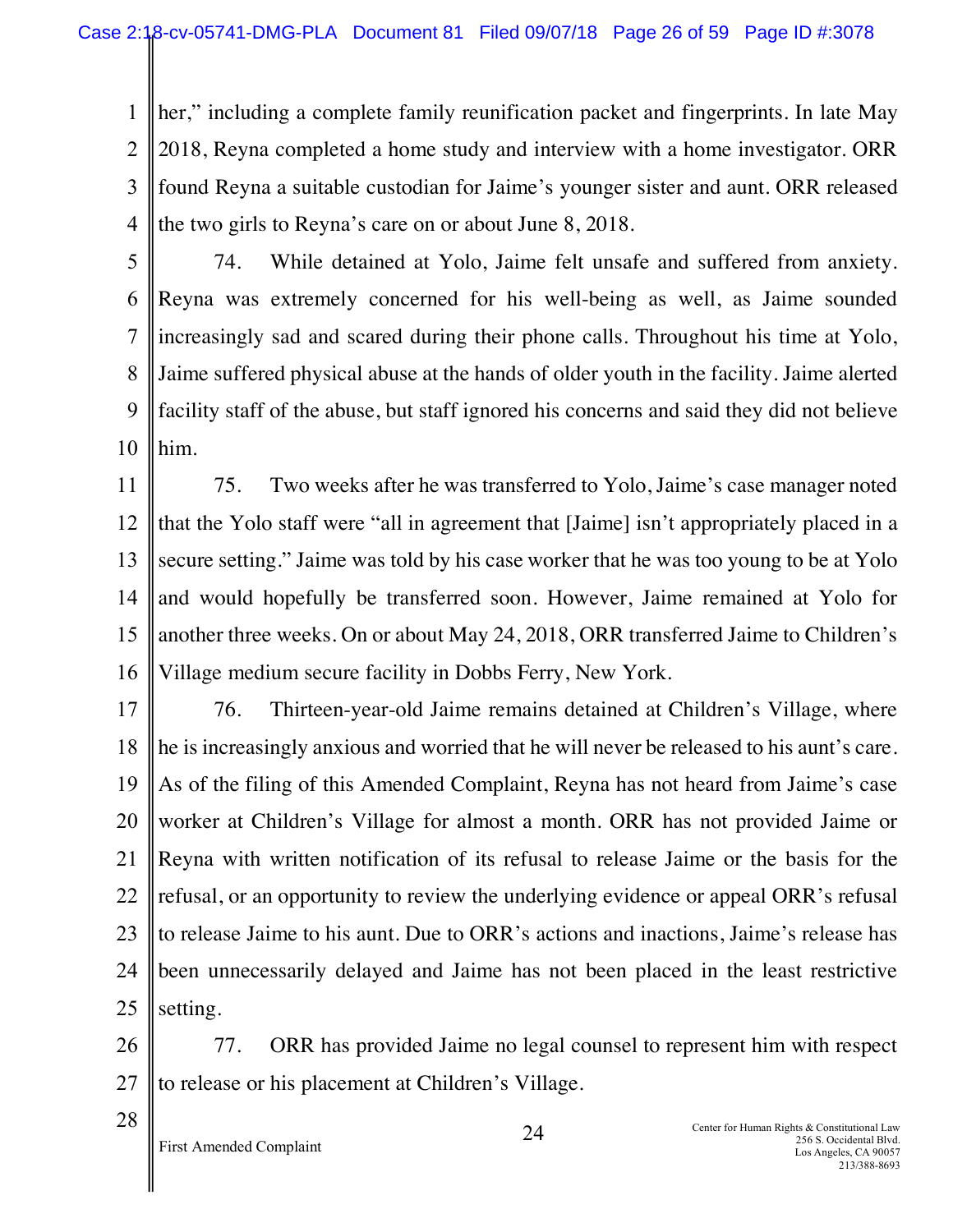F. Sirena P.

1

2 3 4 5 6 7 8 9 10 78. On or about April 14, 2018, ORR assumed custody of Plaintiff Sirena P. after she arrived at the U.S.-Mexico border with her two siblings. ORR placed Sirena and her siblings at the Southwest Key Campbell shelter ("Campbell") in Phoenix, Arizona. Shortly after, Eduardo P., Sirena's father and Next Friend, requested Sirena's custody and submitted a family reunification packet to ORR. Sirena's father has completed two home studies and received positive recommendations for both. After the first home study was completed, Campbell released Sirena's siblings to her parents' custody. ORR prohibited Sirena from joining her siblings and parents, citing Sirena's mental health needs.

11 12 13 14 79. Sirena's separation from her parents upset her so severely that she was hospitalized twice in May 2018. Sirena has explained that her mental health needs are fueled solely by the agony she feels as a result of her ongoing separation from her parents.

15 16 17 18 19 80. Without obtaining Eduardo's informed consent, the informed consent of any other adult family member, or judicial authorization, while detained at Campbell and during her hospitalization, shelter and hospital personnel administered multiple psychotropic medications to Sirena, including Hydroxyzine, Prozac, Abilify, and Zoloft.

20 21 22 23 81. On or about June 4, 2018, ORR transferred Sirena to Shiloh RTC in Manvel, Texas due to her mental health needs. ORR transferred Sirena to Shiloh without affording her notice, an opportunity to be heard or a right to appeal. She was awakened around 3:00 in the morning and transported to Shiloh against her wishes.

- 24 25 26 27 82. At Shiloh, Sirena struggles with anxiety, depression, and hopelessness. Sirena's Admission Assessment indicated that Sirena's major stressors include "[s]eparation from family" and "[f]rustration with lengthy reunification process." Without obtaining Eduardo's informed consent, the informed consent of any other
- 28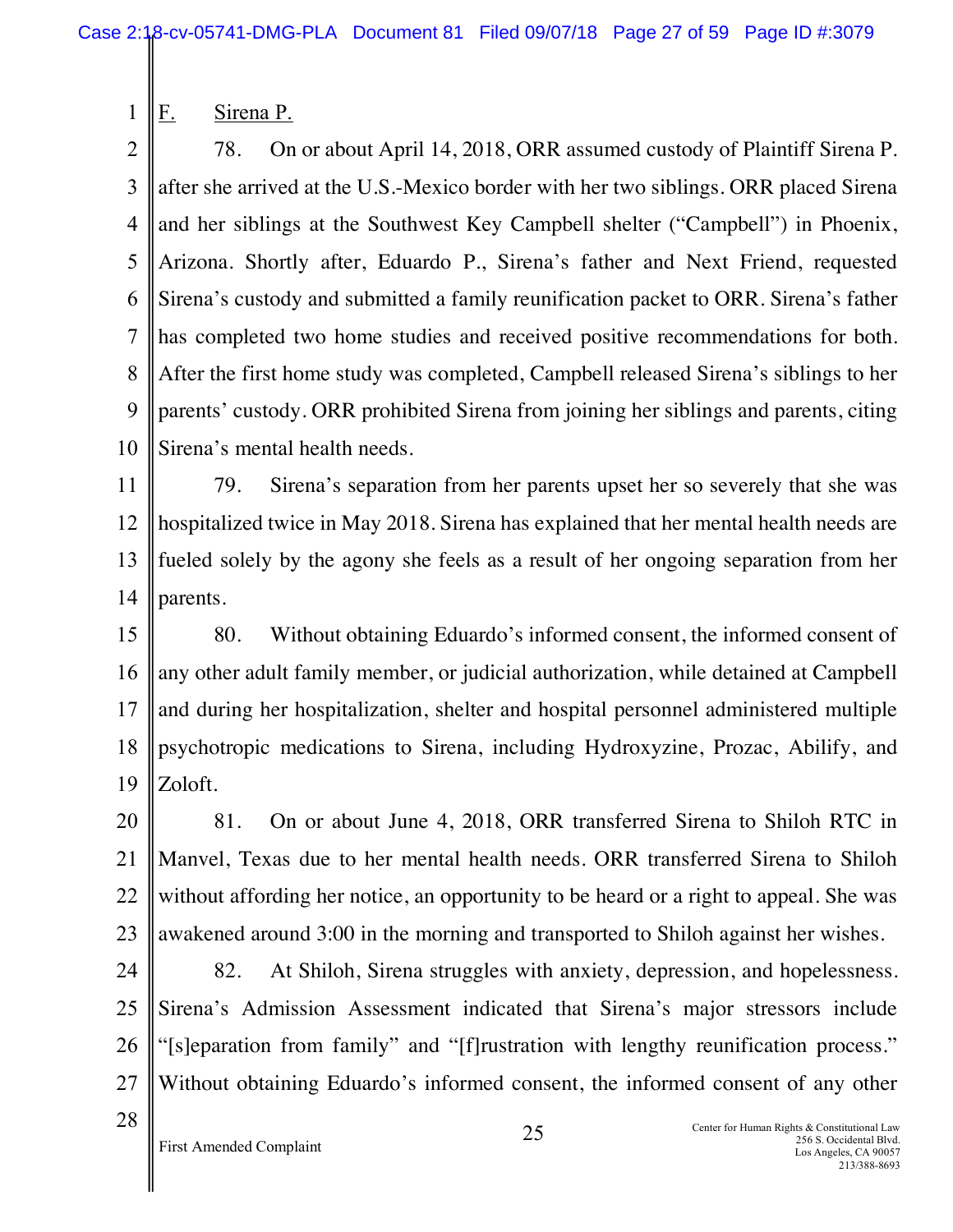1 2 adult family member, or judicial authorization, Shiloh personnel have administered Buproprion, a psychotropic medication, to Sirena.

3 4 5 6 7 8 83. Sirena remains detained at Shiloh, where she is increasingly anxious and worried that she will never be released to her parents' care. As of August 24, 2018, Sirena's release was still pending her doctor's approval. Sirena's experiences in ORR custody, including prolonged separation from her family and administration of psychotropic medications without informed consent, have exacerbated her mental health symptoms, thereby making this approval less likely and delaying her release.

9 10 11 12 13 84. Due to ORR's actions and inactions, Sirena's release has been unnecessarily delayed and Sirena has not been placed in the least restrictive setting. While Sirena's two nondisabled siblings have been released to their parents, Sirena has been placed at Shiloh and her release has been delayed on the basis of her mental health needs.

14 15 85. Upon information and belief, ORR has provided Sirena no legal counsel to represent her with respect to release or her placement at Shiloh.

16 G. Benjamin F.

17 18 19 86. On or about July 2, 2018, ORR assumed custody of Benjamin F. after he and his brother were inexplicably separated from their mother in the South Texas Family Residential Center, known as Dilley.

20 21 22 23 24 87. Nine-year-old Benjamin, who is autistic and developmentally delayed, struggles to function and speak when he is not in the presence of his mother. His traumatic separation from his mother and placement in ORR custody has led to a cascading effect of multiple physical and emotional challenges for him, none of which are being addressed by ORR.

25 26 27 88. Benjamin was initially placed at St. PJ's Children's Home with his brother, Mateo P. Isabella, Benjamin's grandmother and Next Friend, immediately began the process of filling out the Family Reunification Packet so that both of her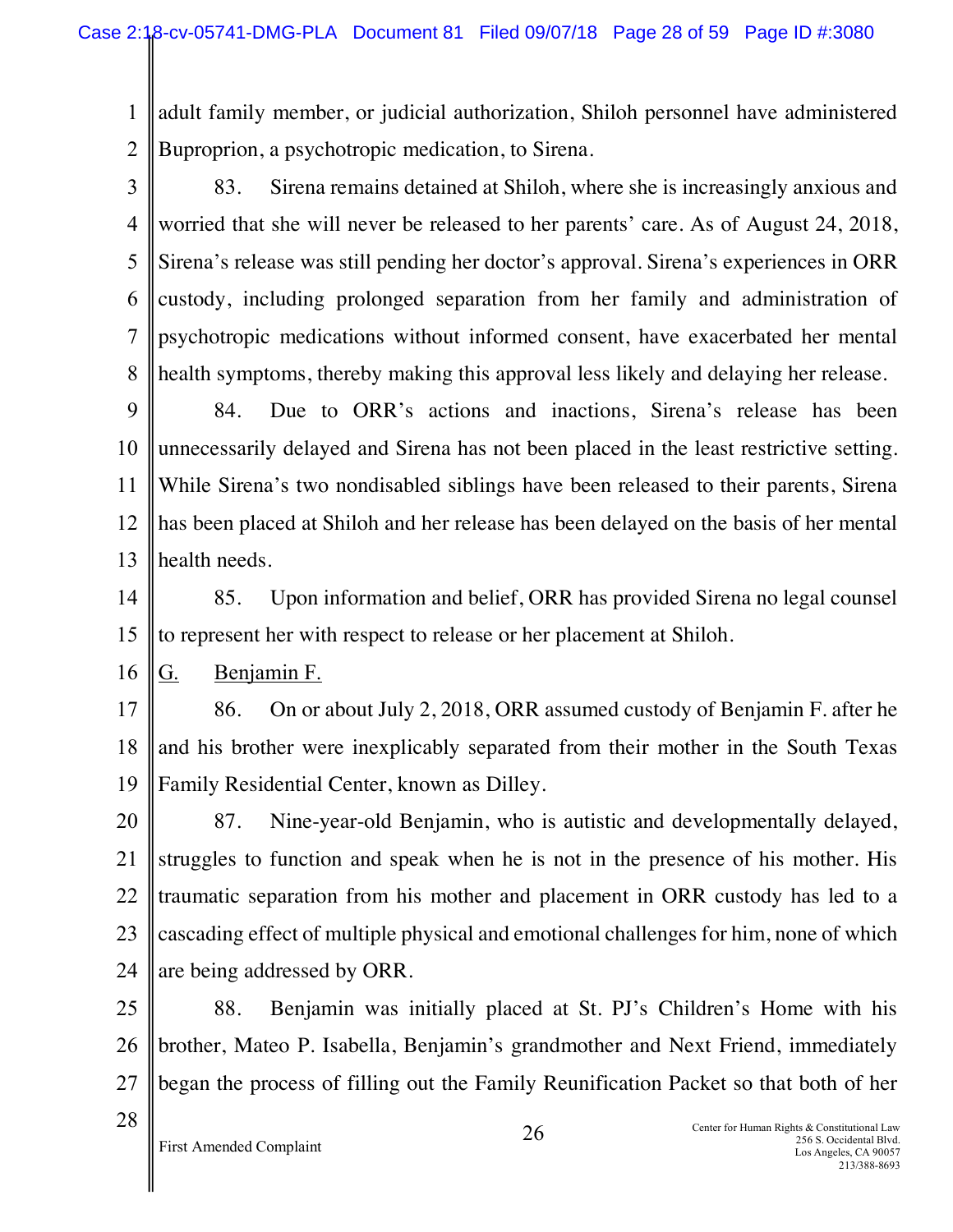1 2 3 4 5 grandsons could be released to her in Los Angeles, California. Isabella received confusing and conflicting information about additional information she needed to provide to ORR, but she kept responding to every request that she received and she successfully submitted a completed packet to ORR. ORR conducted a home study of Isabella and gave her a positive recommendation.

6 7 8 9 10 11 12 89. Without obtaining Isabella's informed consent, the informed consent of any other adult family member, or judicial authorization, Benjamin was placed on multiple psychotropic medications, including Guanfacine and Risperidone, while he was at St. PJ's Children's Home. The Guanfacine made Benjamin severely drowsy. Upon information and belief, ORR did not involve a neutral decision maker in the initial determination of whether to prescribe psychotropic medications to Benjamin or in ongoing review of those medications.

13 14 15 16 17 90. On or about July 23, 2018, ORR transferred Benjamin to Shiloh RTC in Manvel, Texas due to his mental health and behavioral health needs. ORR transferred Benjamin to Shiloh without affording him notice, an opportunity to be heard or a right to appeal. This transfer resulted in yet another devastating separation: between Benjamin and his older brother Mateo.

18 19 20 21 22 91. Benjamin's isolation and trauma have worsened at Shiloh. Shortly after Benjamin was transferred to Shiloh, in August 2018, St. PJ's released Mateo to his grandmother's care. While Mateo now lives in the comfort of Isabella's home hundreds of miles away in Los Angeles, Benjamin continues to languish in detention without the benefits of the daily protection and care of his older brother.

23

24 25 26 27 92. At Shiloh, personnel continued to administer Guanfacine and Risperidone to Benjamin. Within three weeks of his arrival, Shiloh administered a new psychotropic medication, Lexapro, and increased the dosages of both Guanfacine and Lexapro administered to Benjamin. Upon information and belief, as was the case at St. PJ's, ORR did not involve a neutral decision maker in the initial determination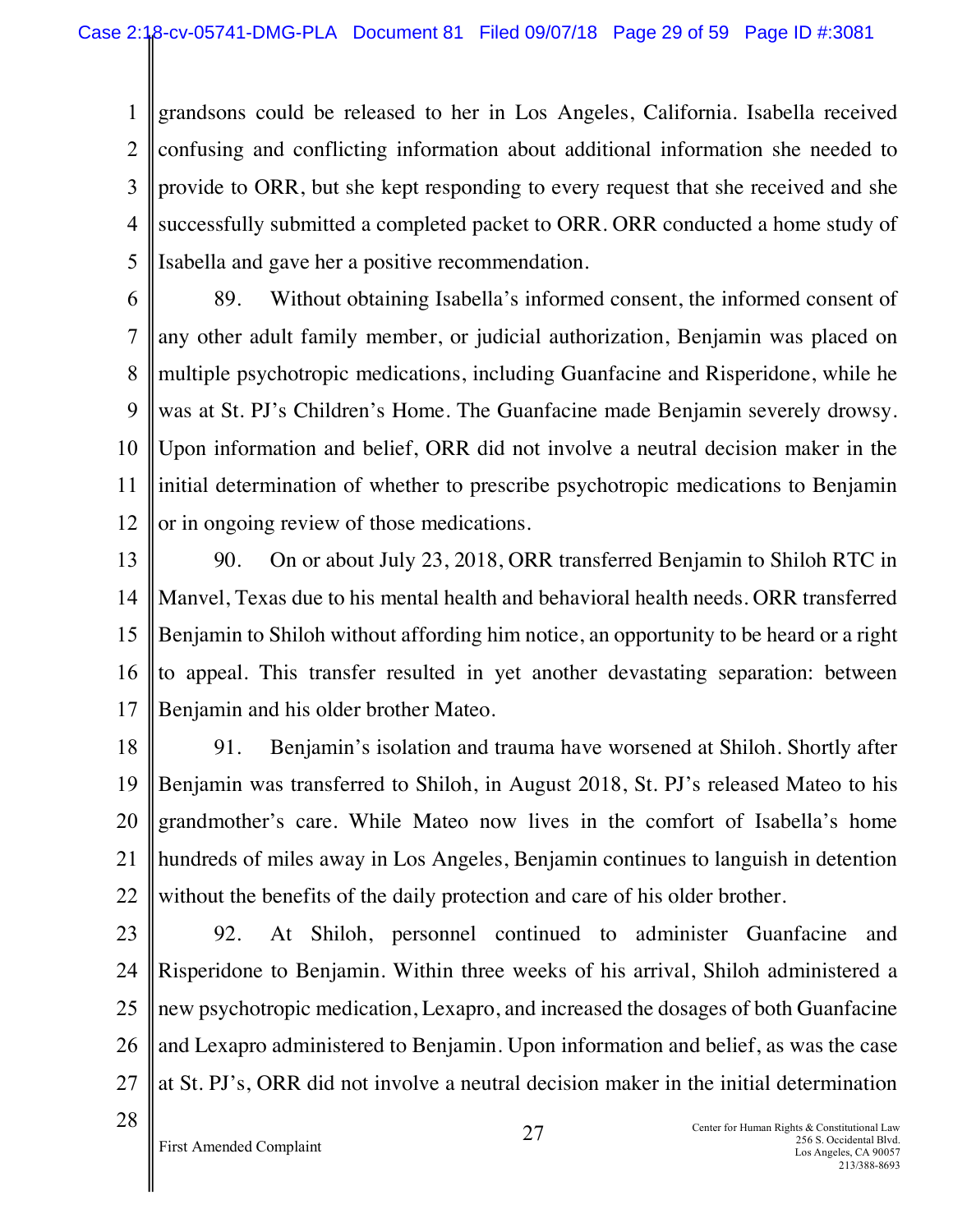1 2 of whether to prescribe psychotropic medications to Benjamin or in ongoing review of those medications.

3 4 5 6 7 8 9 93. Upon information and belief, Benjamin will not be released from Shiloh until medical personnel declare him psychologically sound and approve his release. Benjamin's experiences in ORR custody, including prolonged separation from his family—in particular his mother, the only person with whom he communicates effectively verbally—and administration of psychotropic medications without informed consent, have exacerbated his mental health symptoms and made this approval less likely, thereby delaying his release.

10 11 12 13 94. While Benjamin's nondisabled brother has been released to his grandmother, Benjamin has been placed at Shiloh and his release has been delayed on the basis of his mental health needs, which are in no way being met in his current placement.

14 15 16 17 95. Nine-year-old Benjamin remains detained at Shiloh, where he is increasingly anxious and desperate to reunite with his brother and grandmother. Due to ORR's actions and inactions, Benjamin's release has been unnecessarily delayed and Benjamin has not been placed in the least restrictive setting.

18 19 20 21 22 23 V. CLASS ACTION ALLEGATIONS 96. The named Plaintiffs bring this action pursuant to Federal Rule of Civil Procedure 23(a) and (b)(2) on behalf of themselves and the following similarly situated proposed class members: All children in ORR custody pursuant to 6 U.S.C. § 279 and/or 8 U.S.C.

24  $$1232 -$ 

25 26

27

(a) whom ORR refuses to release to parents or other available custodians within thirty days of the proposed custodian's submitting a complete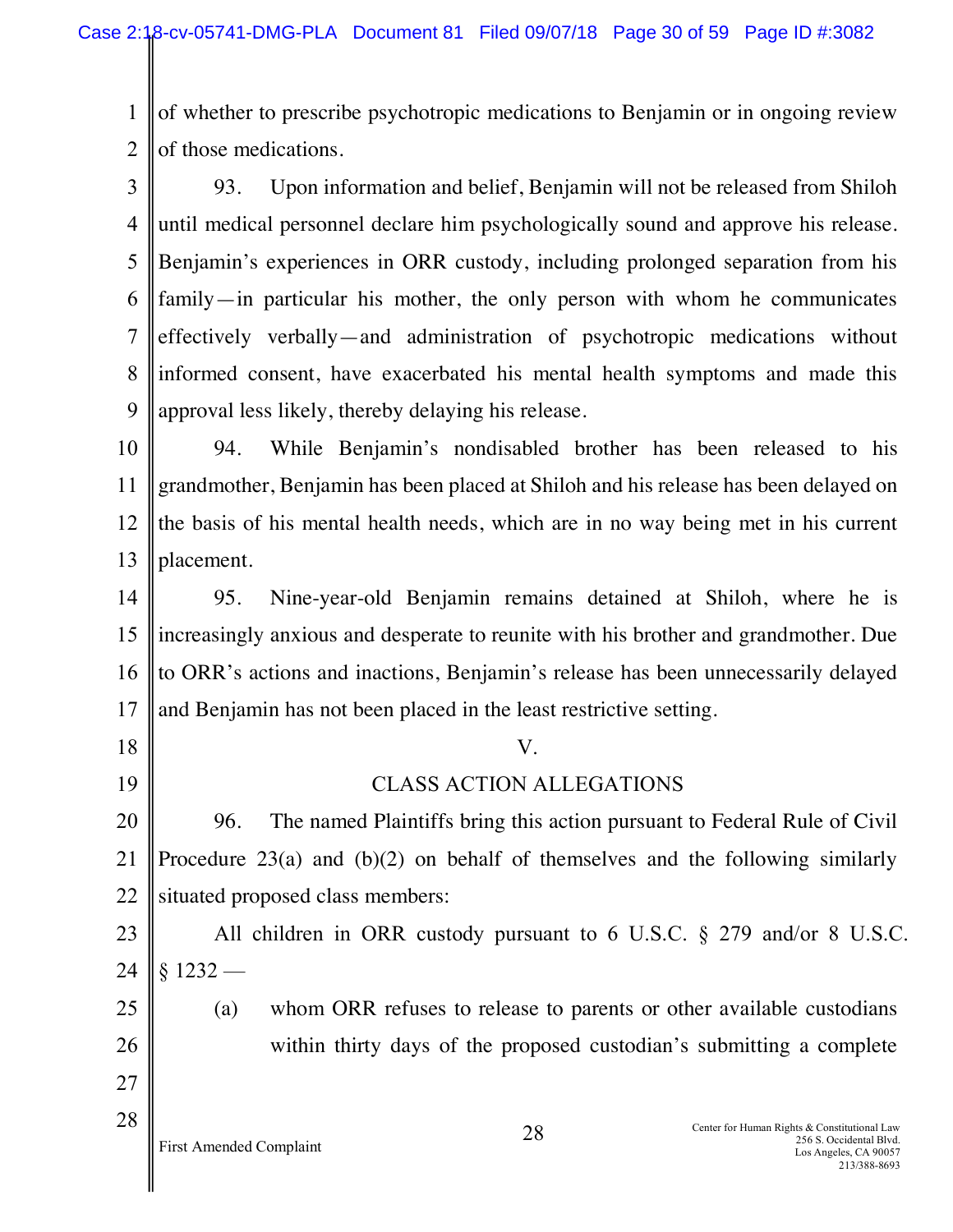family reunification packet on the ground that the proposed custodian is or may be unfit;

- (b) who have been, are or will be placed in a secure facility, medium-secure facility, or RTC, or continued in any such facility for more than thirty days, without being afforded notice and an opportunity to be heard before a neutral and detached decisionmaker regarding the grounds for such placement;
- 8 9 10 11 12 13 14 (c) who have been or will be administered psychotropic medication without procedural safeguards, including obtaining informed consent or court authorization prior to medicating a child, involving a neutral decisionmaker in the initial determination of whether to prescribe psychotropics to a child in ORR custody, and involving a neutral decision-maker to conduct periodic reviews of those medications as treatment continues;
- 15 16 17 18 (d) who are natives of non-contiguous countries and to whom ORR blocks legal assistance in legal matters or proceedings involving their custody, placement, release, and/or non-consensual consumption of psychotropic drugs;
- 19 20 21 22 (e) who have, will have, or are perceived to have a behavioral, mental health, intellectual and/or developmental disability, and who have been, are, or will be placed in a secure facility, medium-secure facility, or RTC because of such disability or perceived disability; or
	- (f) who have, will have, or are perceived to have a behavioral, mental health, intellectual and/or developmental disability, and whose release has been, is, or will be delayed or obstructed because of such disability or perceived disability.

1

2

3

4

5

6

7

23

24

25

26

27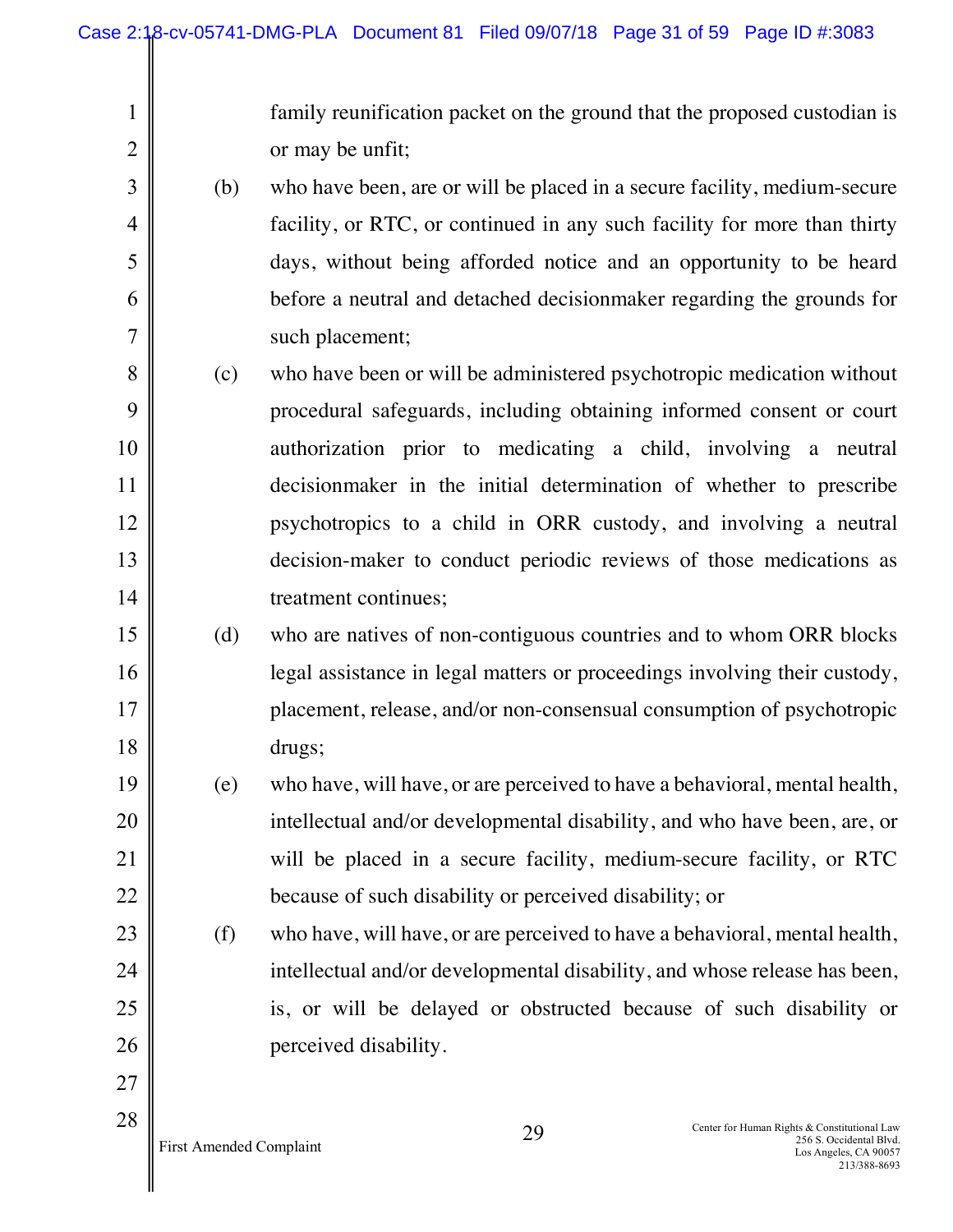1 2 3 97. The exact size of the proposed class is unknown, but likely includes hundreds of children. The size of the class is so numerous that joinder of all members is impracticable.

4 5 6 7 8 9 10 11 12 13 98. The claims of Plaintiffs and those of the proposed class members raise common questions of law and fact concerning whether Defendants' policies and practices relating to the release, placement, treatment, and legal representation of detained immigrant children are consistent with the *Flores* Settlement, § 235 of the TVPRA, the Fifth Amendment to the United States Constitution, the First Amendment of the Constitution, and Section 504 of the Rehabilitation Act. These questions are common to the named Plaintiffs and the members of the proposed class because Defendants have acted and will continue to act on grounds generally applicable to the named Plaintiffs and the proposed class members. Plaintiffs' claims are typical of the class's claims.

14 15 16 17 18 19 20 21 22 23 24 25 26 27 99. The prosecution of separate actions by individual members of the proposed class would create a risk of inconsistent or varying adjudications establishing incompatible standards of conduct for Defendants. Proposed class members are predominantly indigent, non-English-speaking children who are being denied basic fairness and/or being discriminated against on the basis of disability in ORR's prolonging their detention in lieu of releasing them to parents or other proposed custodians, "stepped up" to RTC, secure or medium-secure placement without notice or opportunity to be heard and/or on the basis of disability, and administered psychotropic medications without a parent's informed consent. The proposed class members are under ORR's exclusive physical control and often understand little, if anything, about their rights under the *Flores* Settlement, the TVPRA, the Constitution, or Section 504 of the Rehabilitation Act. ORR actively obstructs lawyers from representing members of the proposed class in legal proceedings relating to custody, placement, or release. Unless this matter proceeds as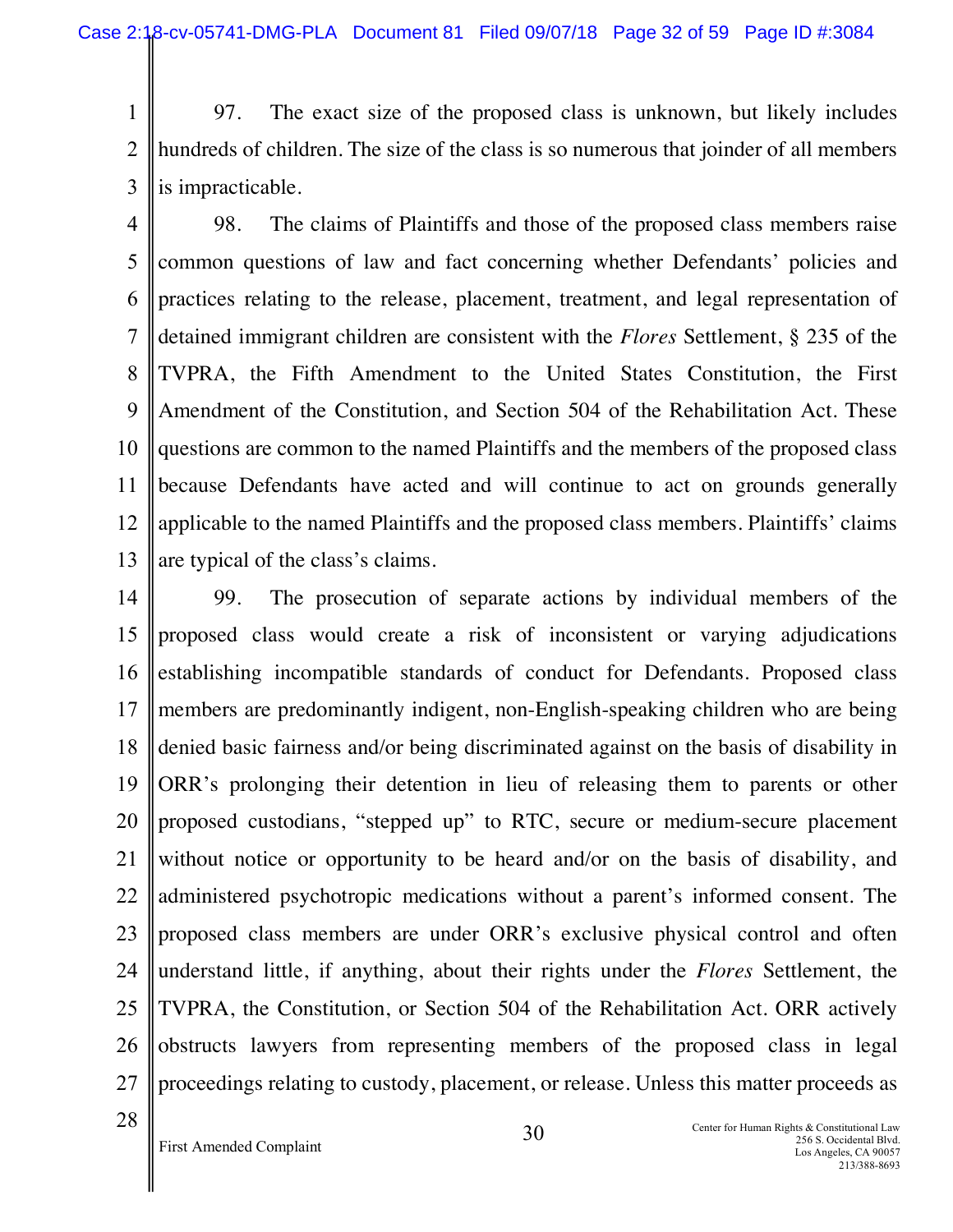1 2 a class action, the majority of class members have little chance of securing judicial review of the policies and practices challenged herein.

3 4 5 6 7 8 9 100. Defendants, their agents, employees, and predecessors and successors in office have acted or refused to act, and will continue to act or refuse to act, on grounds generally applicable to the class, thereby making injunctive relief and corresponding declaratory relief appropriate with respect to the class as a whole. Plaintiffs will vigorously represent the interests of unnamed class members. All members of the proposed class will benefit by this action. The interests of the named Plaintiffs and those of the proposed class members are identical.

10 11 12 13 14 101. Plaintiffs are represented by experienced and reputable lawyers associated with non-profit public interest law firms and an international law firm serving *pro bono publico*. Plaintiffs' counsel includes attorneys with years of experience litigating complex suits and class actions on behalf of children and foreign nationals, including counsel for the plaintiff class in *Flores v. Sessions*.

15 16 17 18 19 20 21 22 23 24 25 26 27 28 VI. ORR POLICY & PRACTICE VIOLATES DUE PROCESS A. Defendants have violated Plaintiffs' due process and family association rights, the TVPRA, and the *Flores* Settlement in determining custodians' fitness. 102. When children are held in government custody apart from their primary caregivers for long periods, they suffer profound and long-lasting injury. The American Academy of Pediatrics has explained that "highly stressful experiences, like family separation, can cause irreparable harm, disrupting a child's brain architecture and affecting his or her short- and long-term health. This type of prolonged exposure to serious stress—known as toxic stress—can carry lifelong consequences for children." Toxic stress is associated with increased rates of mental health issues, risky health behaviors, and physical illness such as diabetes, cancer, posttraumatic stress disorder ("PTSD"), and heart disease. Studies of immigrant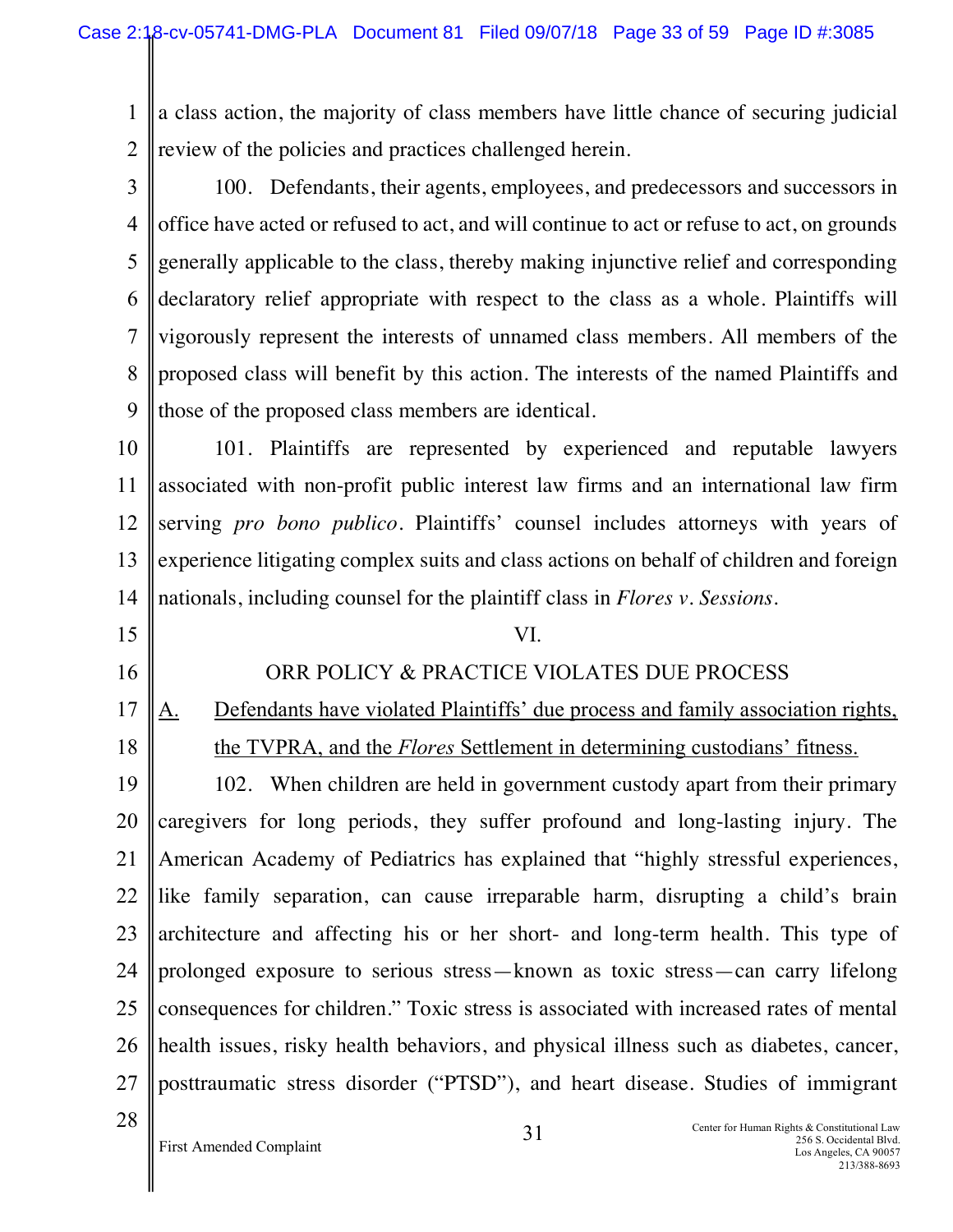1 2 3 4 5 children detained in the United States have discovered high rates of PTSD, anxiety, depression, and suicidal ideation. A primary factor in recovering from such trauma is reunification with a parent or other trusted adult. Without the presence of trusted caregivers, children are often unable to cope with the psychological trauma and stress associated with detention.

6 7 8 9 10 11 103. Paragraph 14 of the *Flores* Settlement requires ORR to release children from immigration-related custody "without unnecessary delay" so long as their continued detention is not required to secure availability for removal or to protect safety. Paragraph 18 of the Settlement requires ORR to make "prompt and continuous efforts" toward family reunifications and to release children to suitable custodians without unnecessary delay.

12 13 14 15 16 17 18 104. Similarly,  $\S$  235(c)(2)(A) of the TVPRA, codified at 8 U.S.C.  $1232(c)(2)(A)$ , requires ORR to "promptly" place detained children "in the least restrictive setting that is in the best interest of the child," generally, with "a suitable family member . . . ." TVPRA § 235(c)(3)(A) provides, "[A]n unaccompanied alien child may not be placed with a person or entity unless the Secretary of Health and Human Services makes a determination that the proposed custodian is capable of providing for the child's physical and mental well-being."

19 20 21 22 23 24 25 105. Paragraph 24A of the *Flores* Settlement guarantees detained children the right to a hearing during which an immigration judge reviews whether they may be continued in custody because they are dangerous or unusually likely to abscond. However, neither the *Flores* Settlement nor the TVPRA prescribe what process is due where ORR unreasonably prolongs a juvenile's detention or refuses to release him or her because ORR questions whether an available parent or other potential custodian is capable of providing for the child's physical and mental well-being.

26 27 106. Plaintiffs have substantial liberty interests in being free from government custody, in preserving their family unity and the ability for their family to care for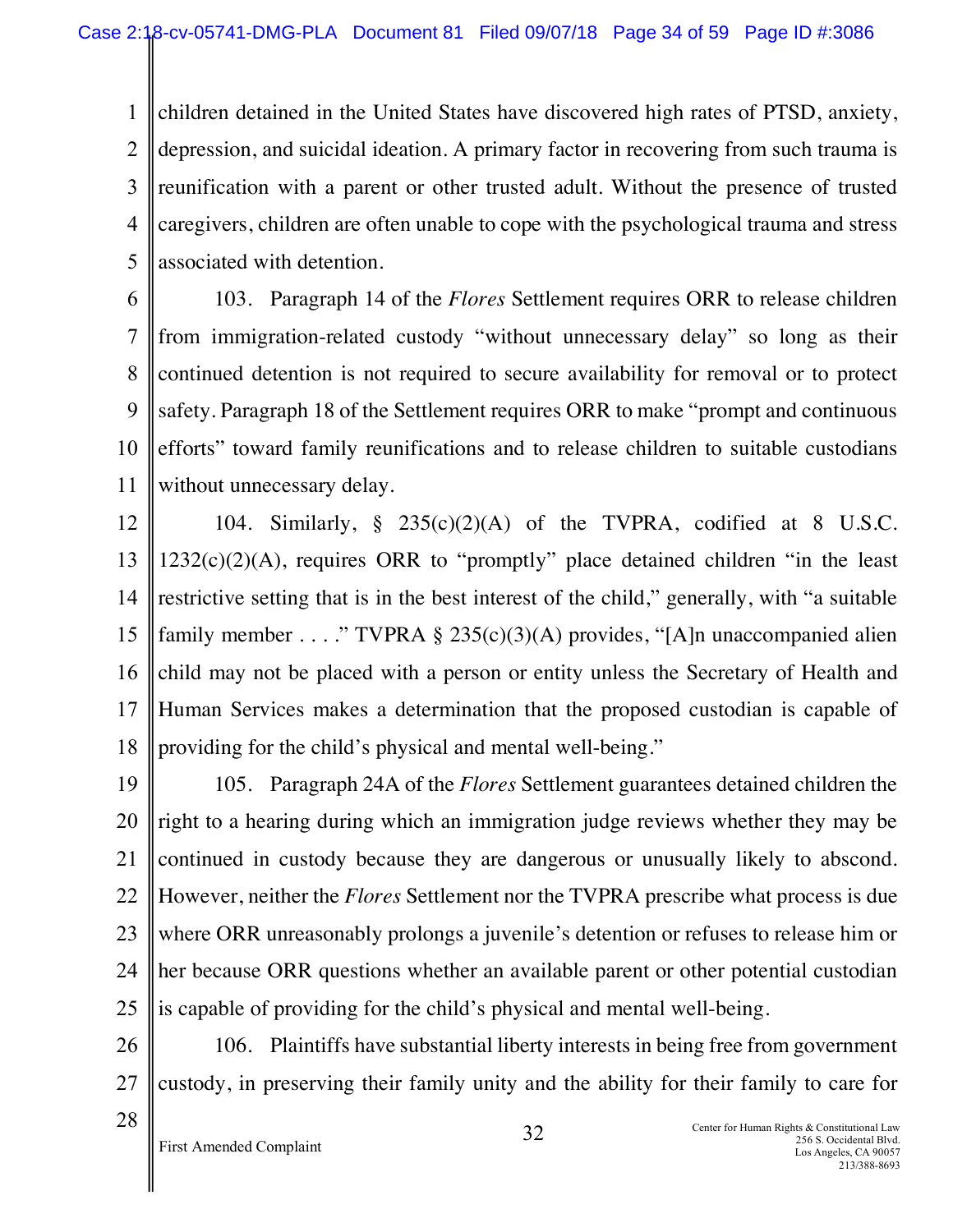1 2 them, and in family association. Defendants may not abridge these liberty interests without appropriate procedures to protect against erroneous deprivation.

3 4 5 6 107. Plaintiffs have a fundamental right to the supervision, companionship, and care of their parents. Absent a showing of parental unfitness, the government may not keep children from their parents or refuse to release children into the custody of their parents.

7 8 9 10 108. As a matter of both policy and practice, ORR does not make prompt and continuous efforts toward family reunification and the release of children in its custody. Instead, it delays or refuses to make determinations about whether proposed custodians are or may be unfit.

11 12 13 14 15 16 17 18 19 109. As a matter of both policy and practice, ORR affords Plaintiffs and their proposed class members little or no procedural protection against prolonged detention on the ground that their parents or other proposed custodians are or may be unfit. ORR's nominal procedures for vetting detained children's parents or other proposed custodians do not appear in the Code of Federal Regulations, nor even in a semipermanent practice manual. Rather, they appear on ORR's web page, www.acf.hhs.gov/orr/resource/children-entering-the-united-states-unaccompaniedsection-2 (last visited September 7, 2018), and are subject to change without prior notice or opportunity for comment. Under its nominal procedures —

20

21

28

- (a) ORR does not decide within any time certain whether a detained minor's parent or other proposed custodian is suitable;
- 22 23 24 (b) ORR does not provide a detained minor, or his or her parent or other proposed custodian, an opportunity to inspect or rebut evidence derogatory of the proposed custodian's fitness;
- 25 26 27 (c) ORR does not afford a detained minor or his or her proposed custodian a hearing before a neutral and detached decisionmaker either before or after ORR declares a potential custodian unfit;

First Amended Complaint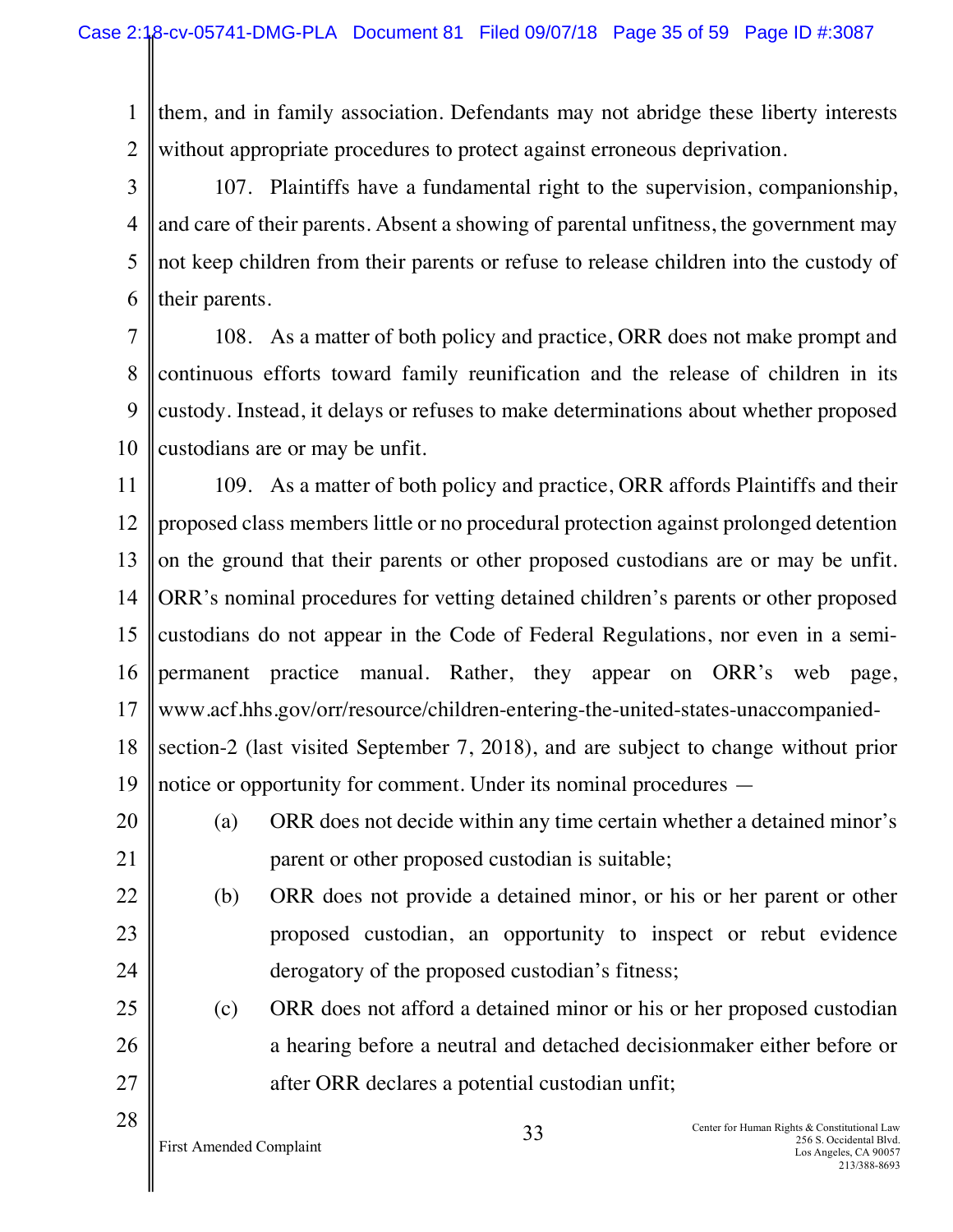$\parallel$ 

| 1              | (d)                                                                                       | Once ORR decides a proposed custodian is unsuitable, it need not inform                                                |  |
|----------------|-------------------------------------------------------------------------------------------|------------------------------------------------------------------------------------------------------------------------|--|
| $\overline{2}$ |                                                                                           | a detained minor or the proposed custodian of its decision for up to 30                                                |  |
| 3              |                                                                                           | days;                                                                                                                  |  |
| $\overline{4}$ | (e)                                                                                       | ORR allows detained minors no appeal or other administrative recourse                                                  |  |
| 5              |                                                                                           | from its finding a proposed custodian unsuitable, though such a decision                                               |  |
| 6              |                                                                                           | nearly always prolongs the minor's detention;                                                                          |  |
| $\overline{7}$ | (f)                                                                                       | Except for parents and legal guardians, ORR allows rejected custodians                                                 |  |
| 8              |                                                                                           | no appeal from a decision declaring them unfit, which nearly always                                                    |  |
| 9              |                                                                                           | prolongs an affected minor's detention;                                                                                |  |
| 10             | (g)                                                                                       | As for parents and legal guardians, ORR's policy requires them to submit                                               |  |
| 11             |                                                                                           | a written request to HHS's Assistant Secretary for Children and Families                                               |  |
| 12             |                                                                                           | to be heard regarding ORR's declaring them unfit, but a hearing need not                                               |  |
| 13             |                                                                                           | be convened within any time certain.                                                                                   |  |
| 14             | 110.                                                                                      | Whether a parent or other custodian is qualified to care for a child is a                                              |  |
| 15             | matter generally committed to state and local governments. Plaintiffs are informed        |                                                                                                                        |  |
| 16             | and believe that in all fifty states and their subdivisions, children may not be detained |                                                                                                                        |  |
| 17             |                                                                                           | for want of a qualified custodian without affording them and/or their parents or other                                 |  |
| 18             | potential custodians a prompt hearing before a judge or other neutral and detached        |                                                                                                                        |  |
|                | 19 decisionmaker, during which allegations of unfitness are tested via trial-like         |                                                                                                                        |  |
| 20             | procedures and any ensuing finding of unsuitability must be based on competent            |                                                                                                                        |  |
| 21             | evidence.                                                                                 |                                                                                                                        |  |
| 22             | 111.                                                                                      | In contrast, in refusing to release Plaintiffs and those similarly situated                                            |  |
| 23             | to parents and other available custodians on grounds of fitness, ORR provides neither     |                                                                                                                        |  |
| 24             | Plaintiffs nor those similarly situated —                                                 |                                                                                                                        |  |
| 25             | (a)                                                                                       | an evidentiary hearing;                                                                                                |  |
| 26             | (b)                                                                                       | the right to review or rebut adverse witnesses and evidence;                                                           |  |
| 27             | (c)                                                                                       | appointed counsel, guardians <i>ad litem</i> , or interpreters;                                                        |  |
| 28             | First Amended Complaint                                                                   | Center for Human Rights & Constitutional Law<br>34<br>256 S. Occidental Blvd.<br>Los Angeles, CA 90057<br>213/388-8693 |  |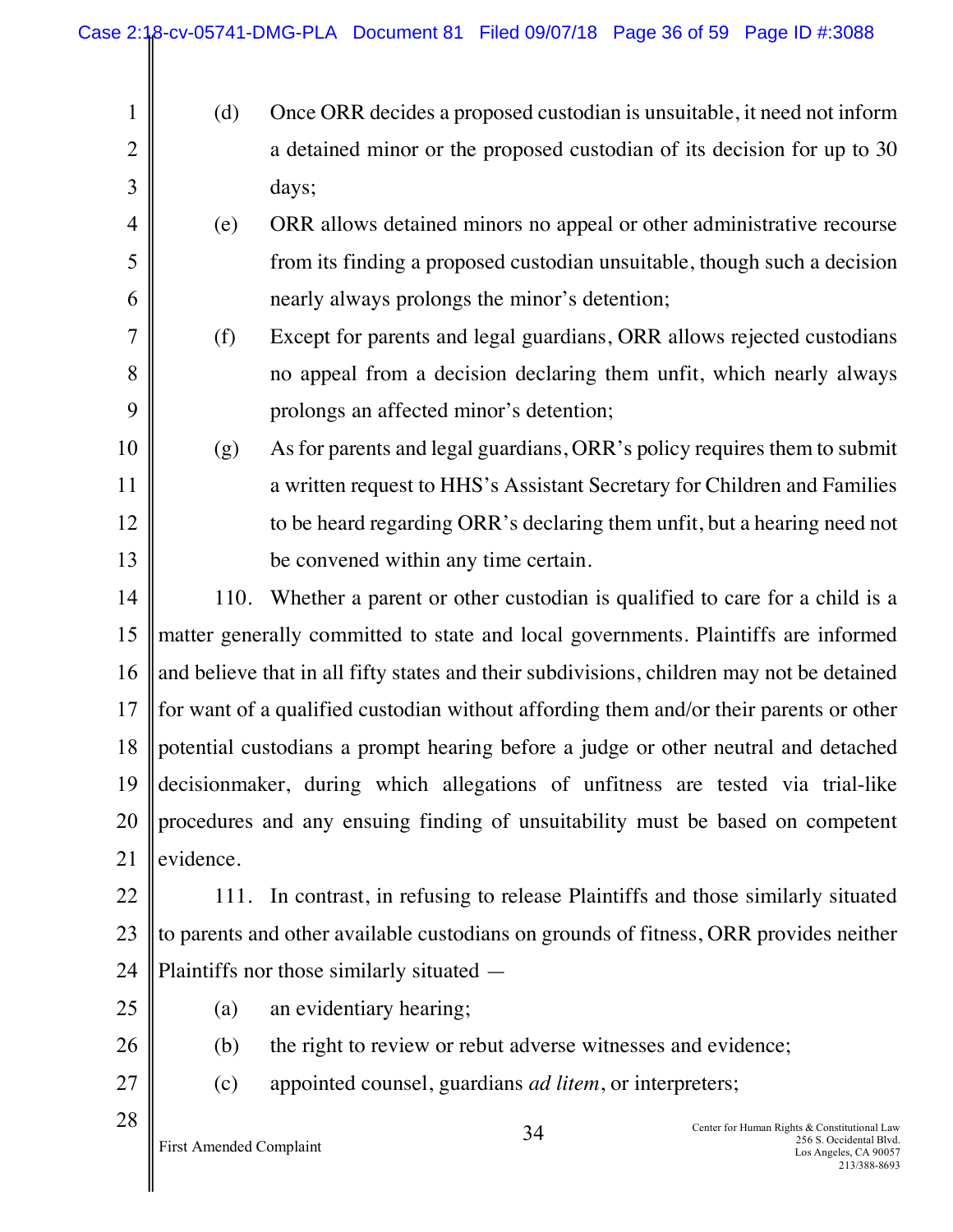| $\mathbf{1}$   | (d)                                                                                  | a finding of suitability or lack thereof by a neutral and detached decision-                                           |  |
|----------------|--------------------------------------------------------------------------------------|------------------------------------------------------------------------------------------------------------------------|--|
| $\overline{2}$ |                                                                                      | maker under defined and consistent legal standards;                                                                    |  |
| $\overline{3}$ | (e)                                                                                  | the right to a prompt determination of a proposed custodian's fitness; or                                              |  |
| $\overline{4}$ | (f)                                                                                  | the right to appeal administratively adverse decisions.                                                                |  |
| 5              |                                                                                      | 112. In practice, ORR often refuses to decide whether a detained child's                                               |  |
| 6              |                                                                                      | proposed custodian is fit, thereby needlessly prolonging detention and family                                          |  |
| $\overline{7}$ | separation.                                                                          |                                                                                                                        |  |
| 8              |                                                                                      | 113. On information and belief, Plaintiffs allege that, to date, HHS's Assistant                                       |  |
| 9              |                                                                                      | Secretary for Children and Families has never convened an actual hearing before a                                      |  |
| 10             |                                                                                      | neutral arbiter to review a decision by ORR declaring a detained child's proposed                                      |  |
| 11             | custodian unsuitable.                                                                |                                                                                                                        |  |
| 12             |                                                                                      | 114. ORR's procedures for determining whether parents and other proposed                                               |  |
| 13             |                                                                                      | custodians are suitable creates an unreasonable risk that Plaintiffs and those                                         |  |
| 14             |                                                                                      | similarly situated will be erroneously —                                                                               |  |
| 15             | (a)<br>subjected to prolonged detention;                                             |                                                                                                                        |  |
| 16             | placed in overly restrictive settings that are not in their best interests;<br>(b)   |                                                                                                                        |  |
| 17             | administered psychotropic medications; and<br>(c)                                    |                                                                                                                        |  |
| 18             | (d) separated from parents and family.                                               |                                                                                                                        |  |
| 19             | 115. As a direct and proximate result of ORR's torpid, opaque, and                   |                                                                                                                        |  |
| 20             | perfunctory procedures for declaring detained children's parents and other proposed  |                                                                                                                        |  |
| 21             | custodians unsuitable, Plaintiffs and those similarly situated have been and will be |                                                                                                                        |  |
| 22             | $\text{erroneously}$                                                                 |                                                                                                                        |  |
| 23             | (a)                                                                                  | subjected to prolonged detention;                                                                                      |  |
| 24             | (b)                                                                                  | placed in overly restrictive settings that are not in their best interests;                                            |  |
| 25             | administered psychotropic medications; and<br>(c)                                    |                                                                                                                        |  |
| 26             | (d)                                                                                  | separated from parents and family.                                                                                     |  |
| 27             |                                                                                      |                                                                                                                        |  |
| 28             | First Amended Complaint                                                              | Center for Human Rights & Constitutional Law<br>35<br>256 S. Occidental Blvd.<br>Los Angeles, CA 90057<br>213/388-8693 |  |

Case 2:18-cv-05741-DMG-PLA Document 81 Filed 09/07/18 Page 37 of 59 Page ID #:3089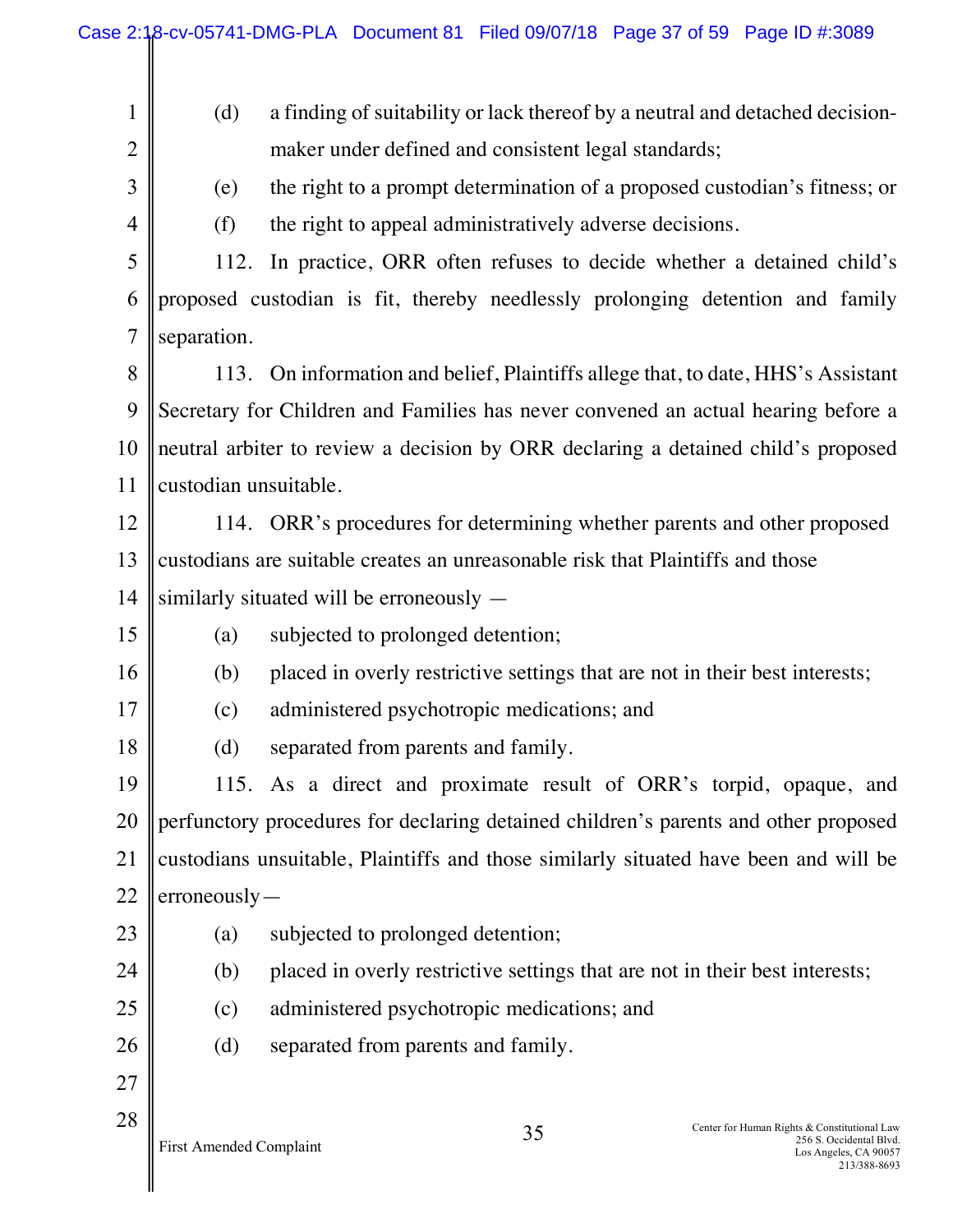1 2 3 4 5 6 7 116. The government's refusing to release children to their parents' custody, or to the custody of adult siblings and other family members, deprives plaintiffs of their fundamental rights without any reasonable justification or legitimate purpose, violates the substantive and procedural components of the Due Process Clause, and violates the freedom of association clause of the First Amendment. In prolonging the separation of children from their proposed custodians, Defendants also compromise the short and long-term health of Plaintiffs and those similarly situated.

- 8 9
- B. Defendants have violated Plaintiffs' due process rights, the TVPRA, and the *Flores* Settlement by placing them in unlicensed placements.

10 11 12 13 14 15 16 117. Definition 6 and paragraph 19 of the *Flores* Settlement require ORR to place a detained child in a non-secure facility holding a state license to care for dependent children except in circumstances enumerated in Settlement paragraph 21: *i.e.*, the child has committed a violent crime or non-petty delinquent act, has threatened violence during federal custody, is an unusual escape-risk, or is so disruptive that secure confinement is necessary to ensure the welfare of the minor or others.

17 18 19 20 21 118. Section  $235(c)(2)(A)$  of the TVPRA similarly requires ORR to place detained children promptly "in the least restrictive setting that is in the best interest of the child . . ." and bars its placing a child "in a secure facility absent a determination that the child poses a danger to self or others or has been charged with having committed a criminal offense."

- 22 23 24 25 26 119. TVPRA  $\S 235(c)(2)(A)$  provides, "The placement of a child in a secure facility shall be reviewed, at a minimum, on a monthly basis, in accordance with procedures prescribed by the Secretary, to determine if such placement remains warranted." The TVPRA is otherwise silent with respect to what process is due when ORR places or continues a child in an RTC, medium-secure or secure facility.
- 27 28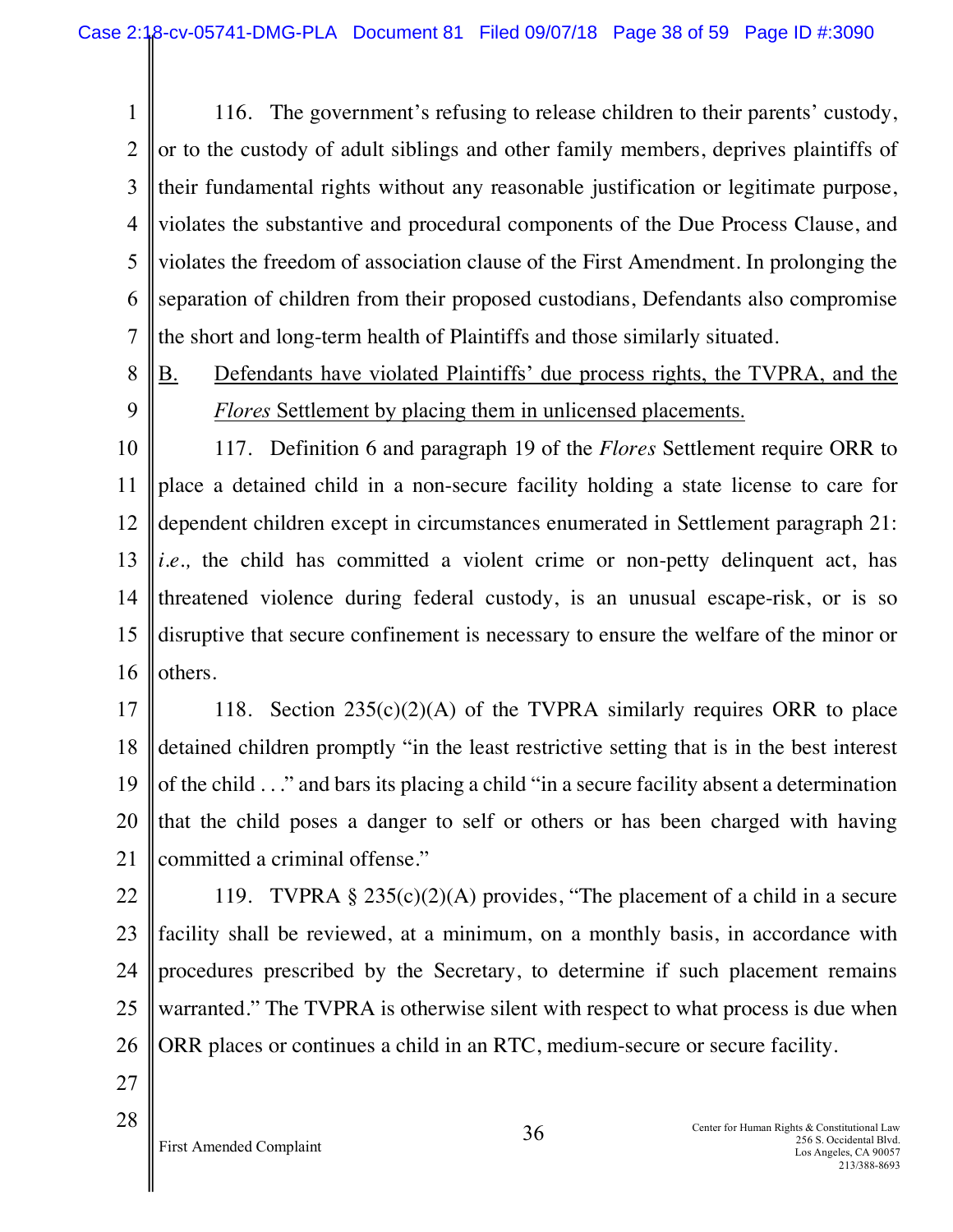1 2 3 4 5 6 7 8 9 10 120. Federal law and policy recognize that both children and communities are better off when children are not needlessly incarcerated. A vast body of research has established that detaining children interferes with healthy development, exposes youth to abuse, undermines educational attainment, makes children with mental health needs worse off, and puts children at greater risk of self-harm. Juvenile detention facilities often respond to threats of self-harm in ways that further endanger youth, such as by placing them in isolation. Schooling children receive during detention is often substandard, which places them at serious disadvantage when they enter school after having been detained for substantial periods. Research has demonstrated that incarceration also exacerbates pre-existing trauma.

11 12 13 14 15 16 17 121. The vast majority of children who end up in secure custody through ORR have never been charged, let alone convicted, of crimes in the U.S. or in their home country. Often, ORR places the most vulnerable children—those with the greatest mental health needs—in medium secure, secure or RTC facilities. Prolonging the detention of children with mental health needs in such facilities is profoundly injurious. ORR's detaining children in such facilities exacerbates mental health issues to the point that ORR eventually consigns children to mental hospitals.

18 19 20 21 22 23 24 25 26 122. The Fifth Amendment's Due Process Clause protects children's freedom from unnecessary physical restraint, including placement in RTCs, medium-secure or secure facilities. ORR's placing children in such facilities is constrained by due process, which requires adequate procedural protections to ensure that ORR's asserted justification for such placement outweighs children's constitutionally protected interest in avoiding excessive physical restraint. Due process requires that ORR give Plaintiffs and their proposed class members meaningful notice and an opportunity to be heard before it places them in RTCs, medium-secure or secure facilities and an ongoing review with commensurate protections every thirty days.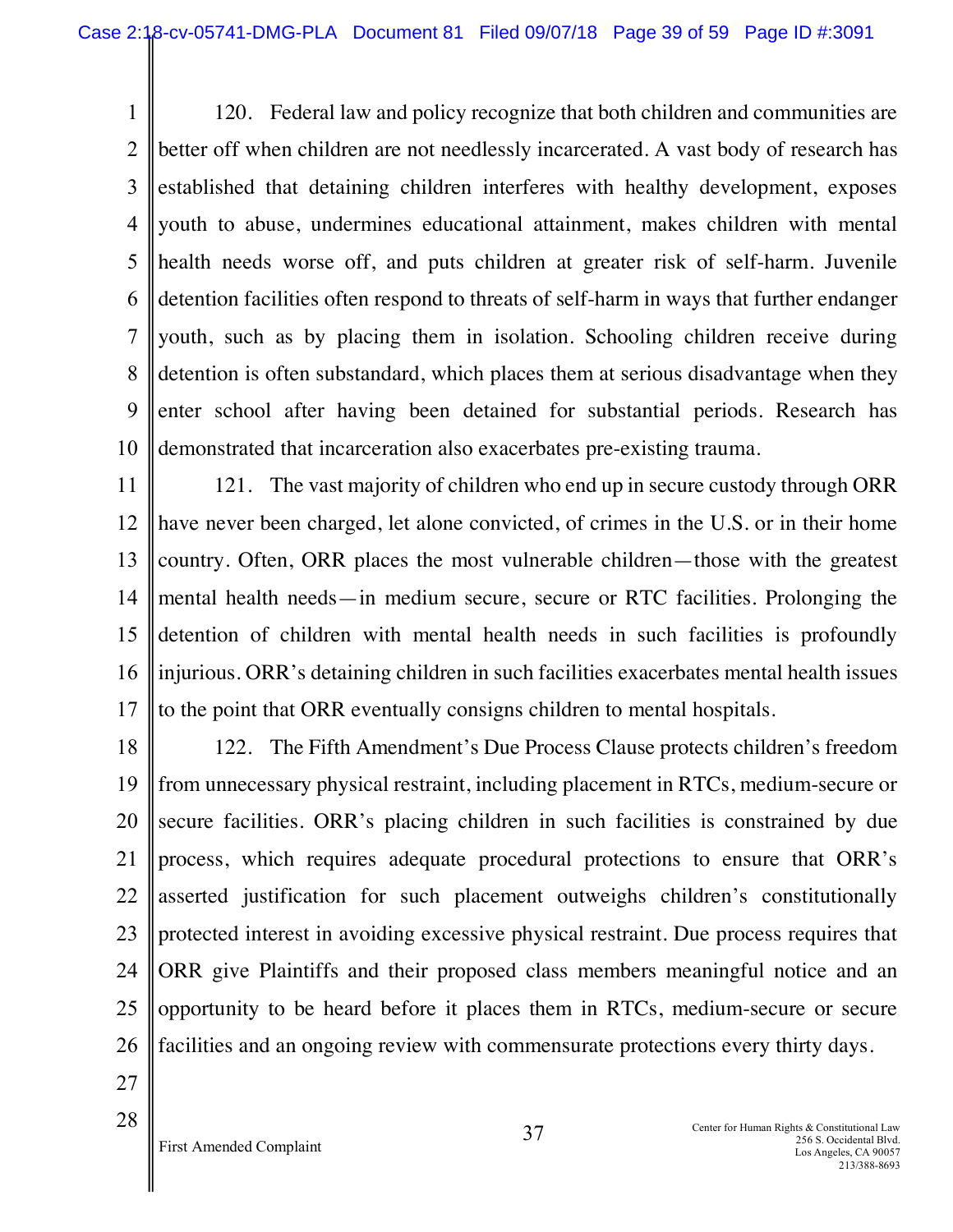1 2 3 4 5 6 7 123. As a matter of policy and practice, Defendant ORR affords detained children wholly inadequate procedural protection against erroneous placement in RTCs, secure or medium-secure facilities. ORR's procedures for initially placing a child in an RTC, secure or medium-secure facility and for periodically reviewing the need for such placements appear nowhere in the Code of Federal Regulations. Rather, they appear on ORR's web page and are subject to change without prior notice or opportunity for public comment.

8 9 10 11 12 13 124. In practice, ORR's placing children in RTCs, secure or medium-secure facilities results from an opaque and peremptory process in which youth are summarily "stepped up" to such facilities without any meaningful opportunity to be heard, either before or after being stepped up, regarding the reasons for placing them in such facilities. In placing children in RTCs, secure and medium-secure facilities, ORR provides neither Plaintiffs nor those similarly situated —

- 14
- (a) an evidentiary hearing;
- 15 (b) notice of the placement decision or individualized reasoning therefor;
- 16 (c) an opportunity to present evidence and witnesses;
- 17 (d) the right to a neutral adjudicator;
- 18 (e) an opportunity to review or rebut adverse witnesses and evidence;
- 19 (f) the right to counsel, guardians *ad litem*, or interpreters;
- 20 21 (g) a finding of dangerousness or other adequate cause for such placement under coherent and consistent legal standards;
- 22 (h) the right to appeal administratively from adverse decisions; or
- 23 24 (i) a monthly review of whether their placement in RTCs, medium-secure, or secure facilities remains warranted.

25 26 27 125. Pursuant to paragraph 24A of the *Flores* Settlement and orders issued by the District Court for the Central District of California, immigration judges may review ORR's decisions to continue detaining children in federal custody on grounds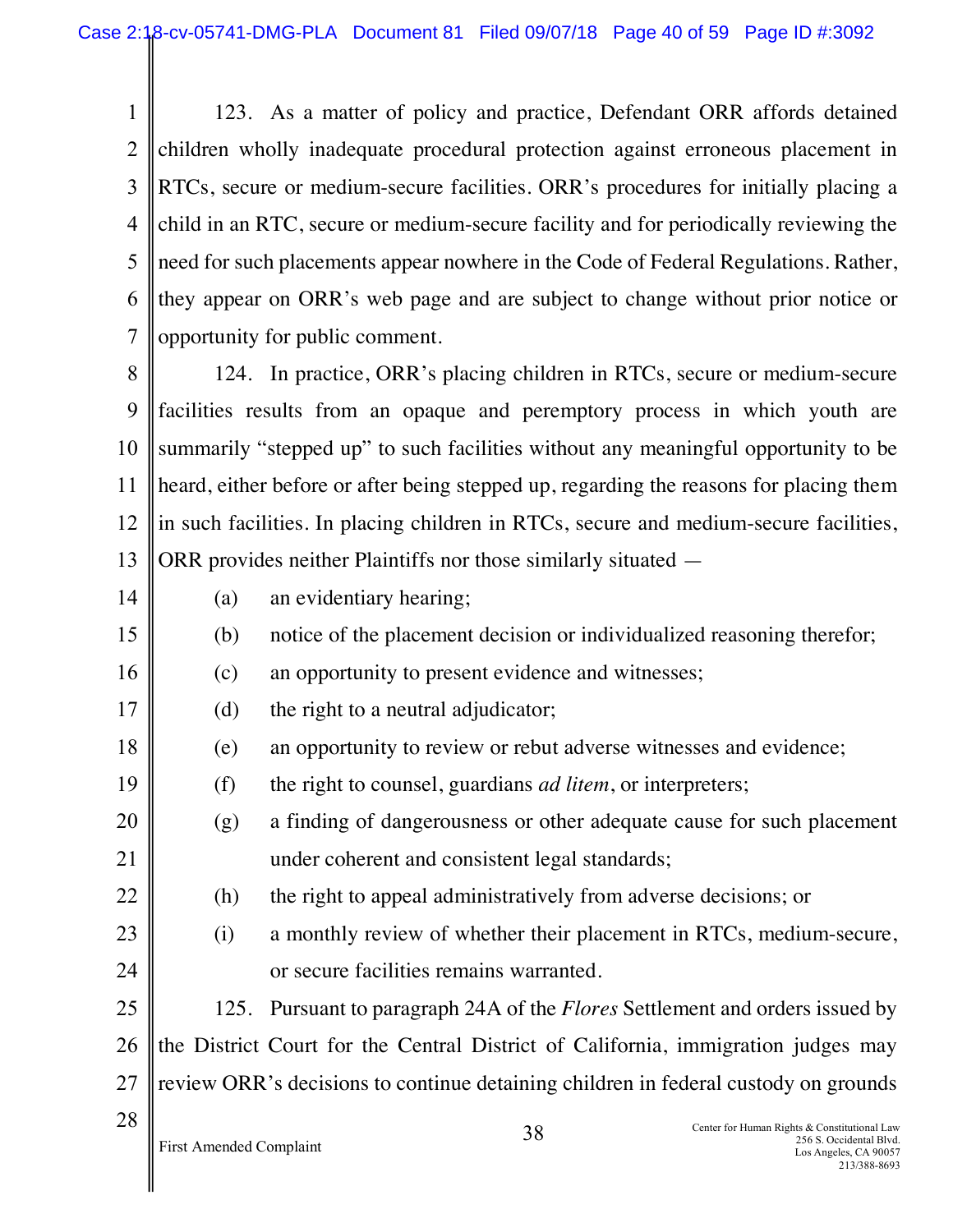1 2 3 they are dangerous or unusual flight-risks. ORR regularly places children in RTCs, secure and medium-secure facilities on the ground that they are dangerous or unusual flight-risks, contrary to immigration judges' determinations that they are neither.

4 5 6 7 8 126. Plaintiffs are informed and believe that in all fifty states and their subdivisions, it is unlawful to place children in RTCs, secure or medium-secure facilities without affording them a prompt and meaningful opportunity to be heard before a neutral and detached decisionmaker regarding the grounds for such placement.

9 10 11 12 13 14 15 16 17 18 127. The lack of procedural protection against erroneous ORR decisions to place children in RTCs, secure and medium-secure facilities creates an unreasonable risk that youth will be placed in overly restrictive settings against their best interests, subjected to needless restrictions on their personal liberty, and unjustly suffer the trauma and stigma of imprisonment. As a direct and proximate result of ORR's peremptorily consigning children to RTCs, secure and medium-secure facilities, Plaintiffs and their proposed class members have been and are being erroneously: (a) placed in restrictive settings against their best interests; (b) subjected to excessive restrictions on their personal liberty; and (c) subjected to the trauma and stigma of imprisonment.

19 20 21 22 23 24 128. Placement in RTCs, secure and medium-secure facilities further injures Plaintiffs and those similarly situated because ORR, as a matter of policy and practice, delays release to parents and other reputable custodians of youth whom it has ever confined in such facilities, even when such placement is based on incomplete, inaccurate, or erroneous evidence, and even if ORR subsequently transfers a child to a non-secure dependent care facility.

25 26 27 129. As a matter of policy and practice, ORR has refused to release children whom it has ever placed in a secure or medium-secure facility until and unless its director or his designee approves release. In practice, this policy prolongs non-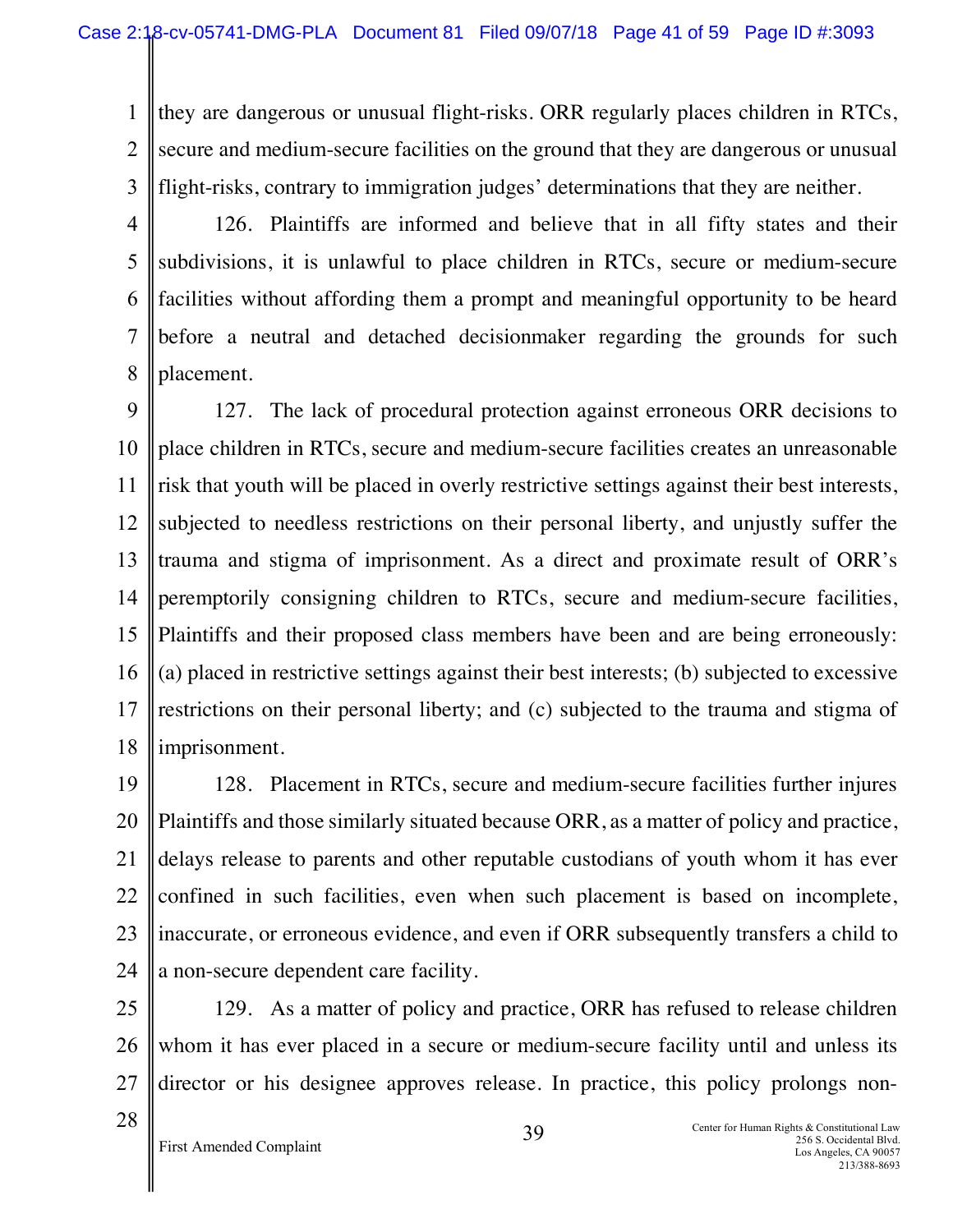1 2 dangerous children's detention for weeks or months notwithstanding that parents or other reputable custodians are available to care for them.

3

4 5 6 7 8 130. As a matter of policy and practice, ORR refuses to release children whom it has placed in RTCs until and unless RTC medical personnel declare the child mentally fit. ORR affords children no hearing or other meaningful procedural recourse when RTC medical personnel refuse to declare them mentally fit. As a direct and proximate result of said policy and practice, children placed in RTCs suffer the functional equivalent of indefinite civil commitment without due process of law.

9 10 11 12 13 14 15 16 17 18 131. On information and belief, Plaintiffs further allege that ORR regularly insists that the parents and other potential custodians possess novel and superfluous qualifications to receive custody of children whom ORR has ever placed in an RTC, secure or medium-secure facility. Such qualifications include being cancer-free, having income sufficient to supply released children with psychotropic drugs, repetitive fingerprinting, and supplying fingerprints of third parties who do not reside in the proposed custodian's home. As a direct and proximate result of said policy and practice, children placed in RTCs, secure and medium-secure facilities have been and are being erroneously: (a) placed in restrictive settings against their best interests; and (b) subjected to excessive restrictions on their personal liberty.

19 20 21 C. Defendants have subjected Plaintiffs to the administration of psychotropic drugs without having procedural safeguards in place, including obtaining informed consent.

22 23 24 25 26 27 132. Paragraph 7 of the *Flores* Settlement provides in pertinent part: "The INS shall assess minors to determine if they have special needs …." A child may have special needs "due to drug or alcohol abuse, serious emotional disturbance, mental illness or retardation, or a physical condition or chronic illness that requires special services or treatment." Paragraph 12 of the *Flores* Settlement provides in pertinent part: "Following arrest, the INS shall hold minors in facilities that are safe and sanitary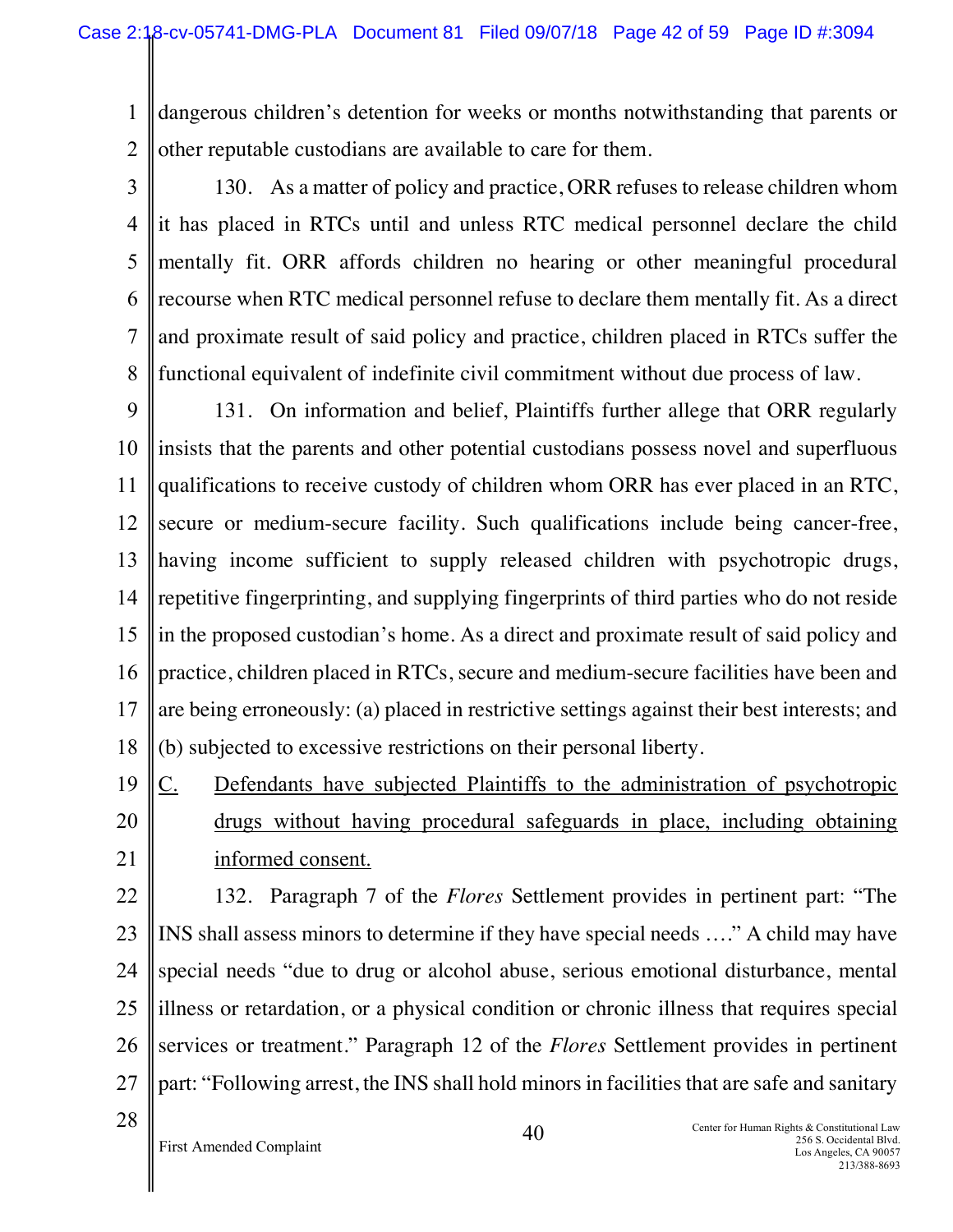1  $\mathcal{L}$ 3 4 5 6 7 and that are consistent with the INS's concern for the particular vulnerability of minors." The *Flores* Settlement further provides that facilities in which ORR places children with mental health needs must "meet those standards . . . set forth in Exhibit 1." *Flores* Settlement ¶¶ 6, 8. Exhibit 1 requires that licensed programs "comply with all applicable state child welfare laws and regulations . . . and shall provide or arrange for the following services for each minor in its care: . . . appropriate mental health interventions when necessary."

8

9 10 133. Section  $235(c)(2)$  of the TVPRA requires ORR to provide children in its custody with safe and secure placements. Placements that involve the unnecessary or coerced administration of psychotropic medications are neither "safe" nor "secure."

11 12 13 14 15 16 17 134. The *Flores* Settlement incorporates by reference relevant law of the state in which children are placed and thereby requires ORR to comply with applicable child welfare laws and regulations when administering psychotropic medications to Plaintiffs and those similarly situated. Plaintiffs are informed and believe, and on such basis allege, that the laws of all states in which ORR places Plaintiffs and those similarly situated require ORR to obtain informed parental consent or its lawful equivalent when administering psychotropic medications to minors.

18 19 20 21 22 23 135. For example, Texas Administrative Code sections 748.2001(b), 748.2253, 748.2255 require informed consent be provided prior to administering psychotropic drugs to children in state custody. Texas Family Code section 266.004(a) provides that before children in the care of the Texas Department of Family and Protective Services may receive medical care, someone authorized by a court must provide consent.

24 25 26 27 136. Similarly, California Welfare and Institutions Code sections 369.5(a)(1) and  $739.5(a)(1)$  provide that only a juvenile court may lawfully authorize the administration of psychotropic medication to children who are in state custody, unless

First Amended Complaint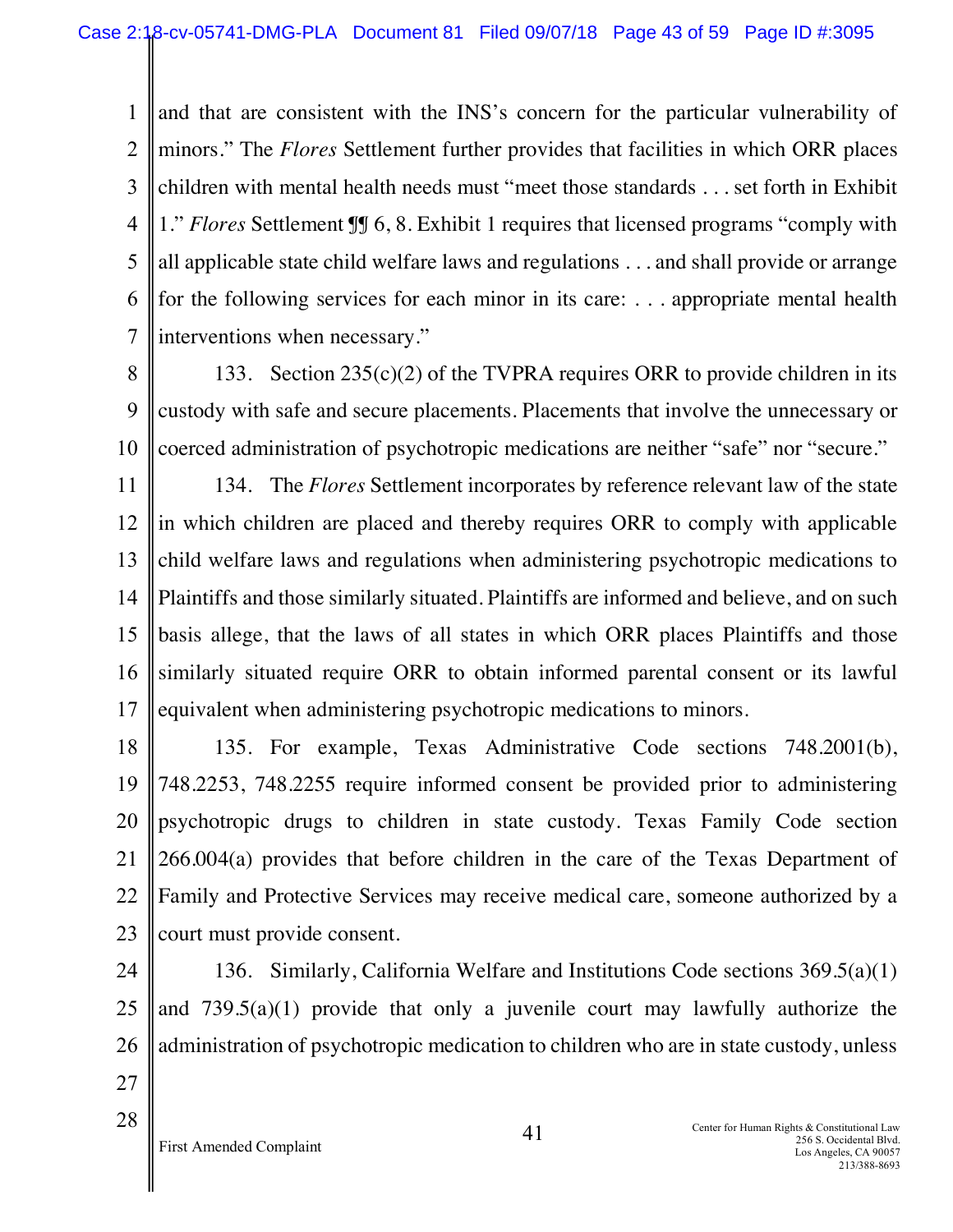1 2 the juvenile court specifically authorizes a parent to do so after making specific findings regarding the parent's fitness and capacity to do so.

3 4 5 6 7 137. Plaintiffs and their proposed class members have a substantial liberty interest protected by the Due Process Clause of the Fifth Amendment in being free from the unauthorized and unnecessary administration of psychotropic medications. Plaintiffs are entitled to constitutionally sufficient procedures to protect against erroneous deprivation of this interest.

8 9 10 11 12 13 14 15 138. Psychotropic medications are powerful drugs that act on the central nervous system and affect cognition, emotions, and behavior. Such drugs should only be administered in combination with other mental health supports to treat specifically diagnosed psychiatric illnesses and mental health disorders. Few psychotropic medications have been approved by the FDA as safe and effective to treat children, and careful oversight and monitoring is accordingly required when children are given such drugs. Such medications should not be used as chemical straitjackets to control behavior.

- 16 17 18 19 20 21 22 23 139. Serious, long-lasting adverse effects are common for individuals given psychotropic medications. The full risks of giving such drugs to children are not well understood, although psychotropics are known to cause serious and sometimes irreversible side effects in adults, including psychosis, seizures, movement disorders, suicidal ideation, aggression, extreme weight gain, and organ damage. Increasing the number of psychotropic drugs children take concurrently increases the likelihood of adverse reactions and long-term side effects. Close and continuing scrutiny of children given such medications is therefore critical.
- 24 25 26 27 140. As a matter of policy and practice, ORR authorizes and condones the administration of psychotropic drugs to children entirely without procedural safeguards, including informed parental consent. Rather, ORR authorizes detention facility staff to "consent" to the involuntary, long-term administration of psychotropic
- 28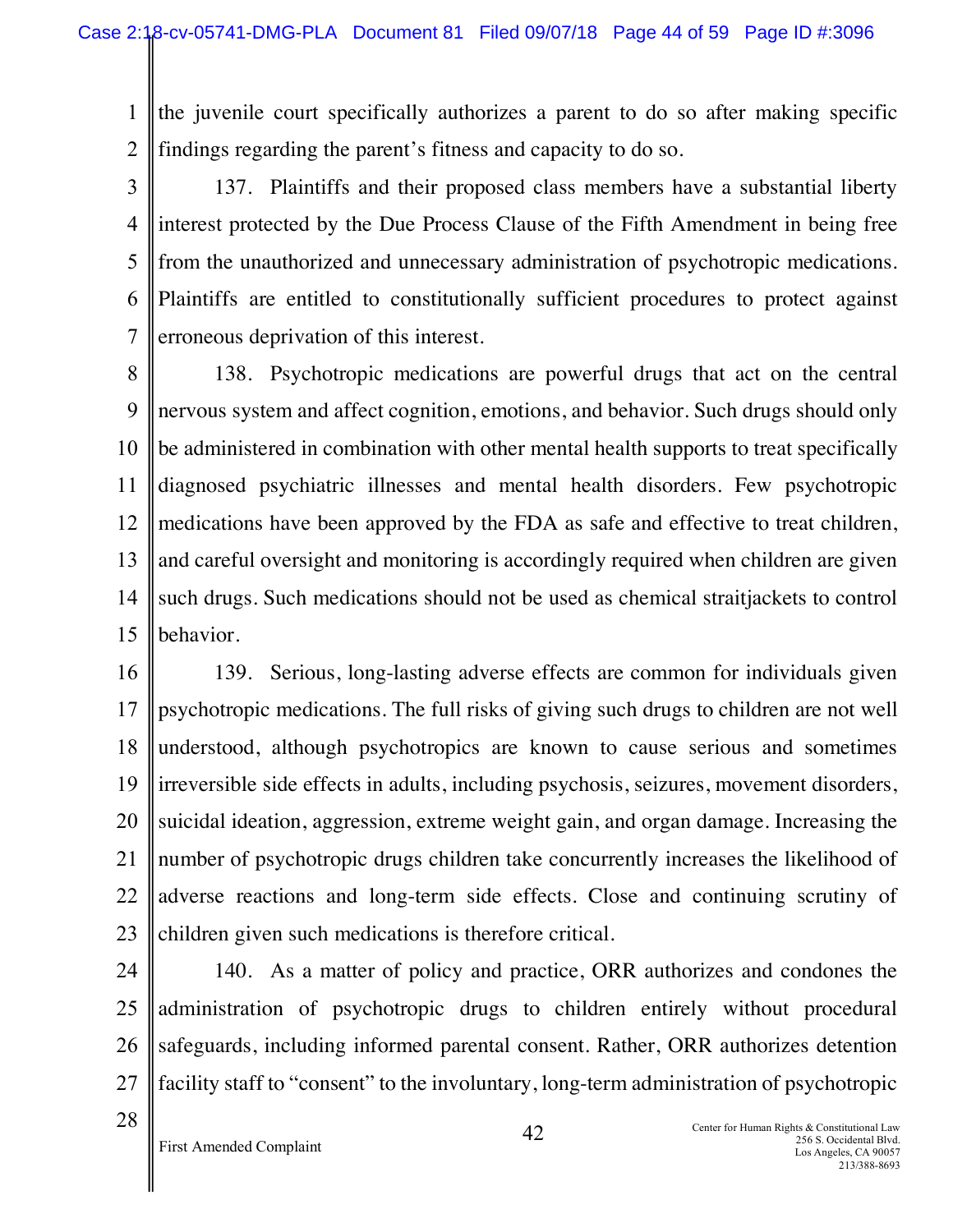1 2 drugs to juveniles in their parents' stead, even when such parents are readily available to ORR and/or the detention facility to give or withhold such consent.

3

4 5 6 7 8 9 141. As a matter of policy and practice, ORR also fails to provide any substantial procedural safeguards against unnecessary or unauthorized administration of psychotropic drugs to children in its custody. At a minimum, such safeguards must include a neutral decisionmaker's approval of the initial decision to administer psychotropics to a child, as well as periodic reviews to ensure that youth are not administered psychotropic medications unnecessarily, for too long, at harmful dosages or in harmful combinations.

10 11 12 13 14 15 142. On information and belief, Plaintiffs allege that ORR failed to have any of these procedural safeguards in place prior to administering psychotropic medications to the named Plaintiffs. In addition, the psychiatrist who currently prescribes psychotropic medications to children at ORR's Shiloh RTC, Dr. Javier Ruíz-Nazario, has received payments from drug companies that manufacture psychotropic drugs given to children at Shiloh RTC.

16

# D. Defendants have obstructed Plaintiffs' access to counsel.

17 18 19 20 21 22 23 24 25 26 143. Paragraph 24A of the *Flores* Settlement requires ORR to give detained children a hearing before an immigration judge to review whether they are dangerous or likely to abscond. Settlement paragraph 24D provides that Defendants must "promptly provide each minor not released with . . . the list of free legal services providers compiled pursuant to INS regulation . . . ." Exhibit 1, paragraph 14 of the *Flores* Settlement requires licensed facilities in which Defendants detain minors to provide "information regarding the availability of free legal assistance, the right to be represented by counsel at no expense to the government . . . ." Exhibit 6 of the *Flores* Settlement advises detained minors, "If you believe that you have not been properly placed or that you have been treated improperly, you may ask a federal judge to review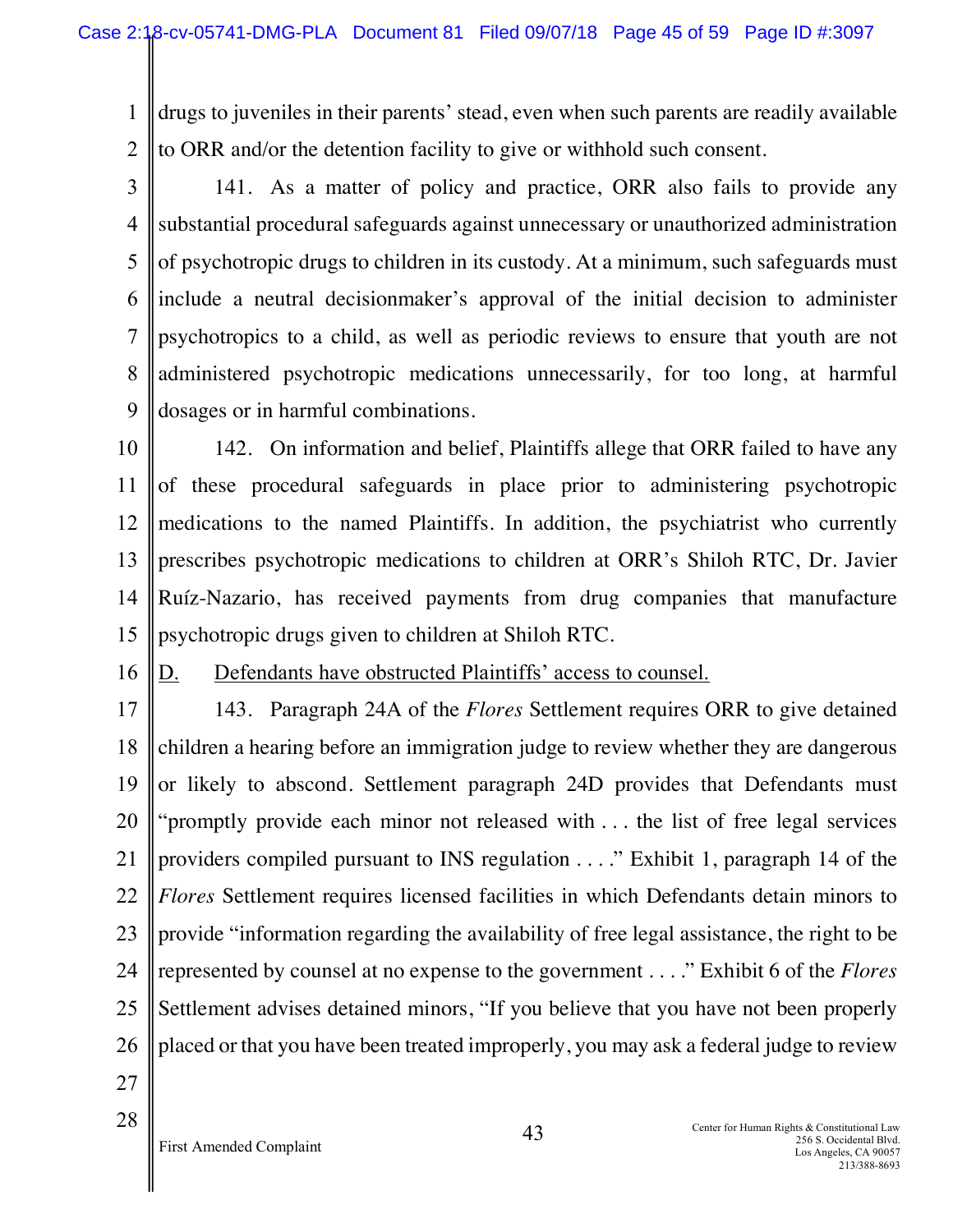1 2 your case. You may call a lawyer to help you do this. If you cannot afford a lawyer, you may call one from the list of free legal services given to you with this form."

3 4 5 6 7 8 9 10 11 12 13 14 15 16 144. Section 235(c)(5) of the TVPRA directs Defendant HHS Secretary to "ensure, to the greatest extent practicable and consistent with section 292 of the Immigration and Nationality Act (8 U.S.C. § 1362), that all unaccompanied alien children who are or have been in the custody of the Secretary or the Secretary of Homeland Security, and who are not [from contiguous countries], have counsel to represent them in legal proceedings or matters and protect them from mistreatment  $\dots$ ." Section 279(b)(A) of the HSA makes ORR responsible for "developing a plan to be submitted to Congress on how to ensure that qualified and independent legal counsel is timely appointed to represent the interests of each such [unaccompanied alien] child . . . ." Immigration regulations, including 8 C.F.R. §§ 287.3(c), 1003.62, 1240.10(a)(2) and 1292.1 *et seq*., generally guarantee Plaintiffs and their proposed class members the right to be represented by retained and *pro bono* counsel in proceedings before U.S. Citizenship and Immigration Services and the Executive Office for Immigration Review.

17 18 19 20 21 22 23 145. In furtherance of TVPRA § 235(c)(5), Defendant HHS contracts with the Vera Institute of Justice ("VIJ"), a non-profit organization, to coordinate the delivery of free legal services to unaccompanied children from non-contiguous countries who are or have been in ORR custody. VIJ in turn subcontracts with non-profit legal aid providers to counsel and represent such children in applying for affirmative immigration benefits, such as asylum or Special Immigrant Juvenile Status, and in asserting other defenses against removal.

24 25 26 27 146. In many regions of the country, VIJ-funded legal services providers are the only legal counsel available to juveniles in ORR custody. Plaintiffs and the members of the proposed class are almost uniformly indigent, speak little or no English, and have little or no ability to represent themselves in hearings pursuant to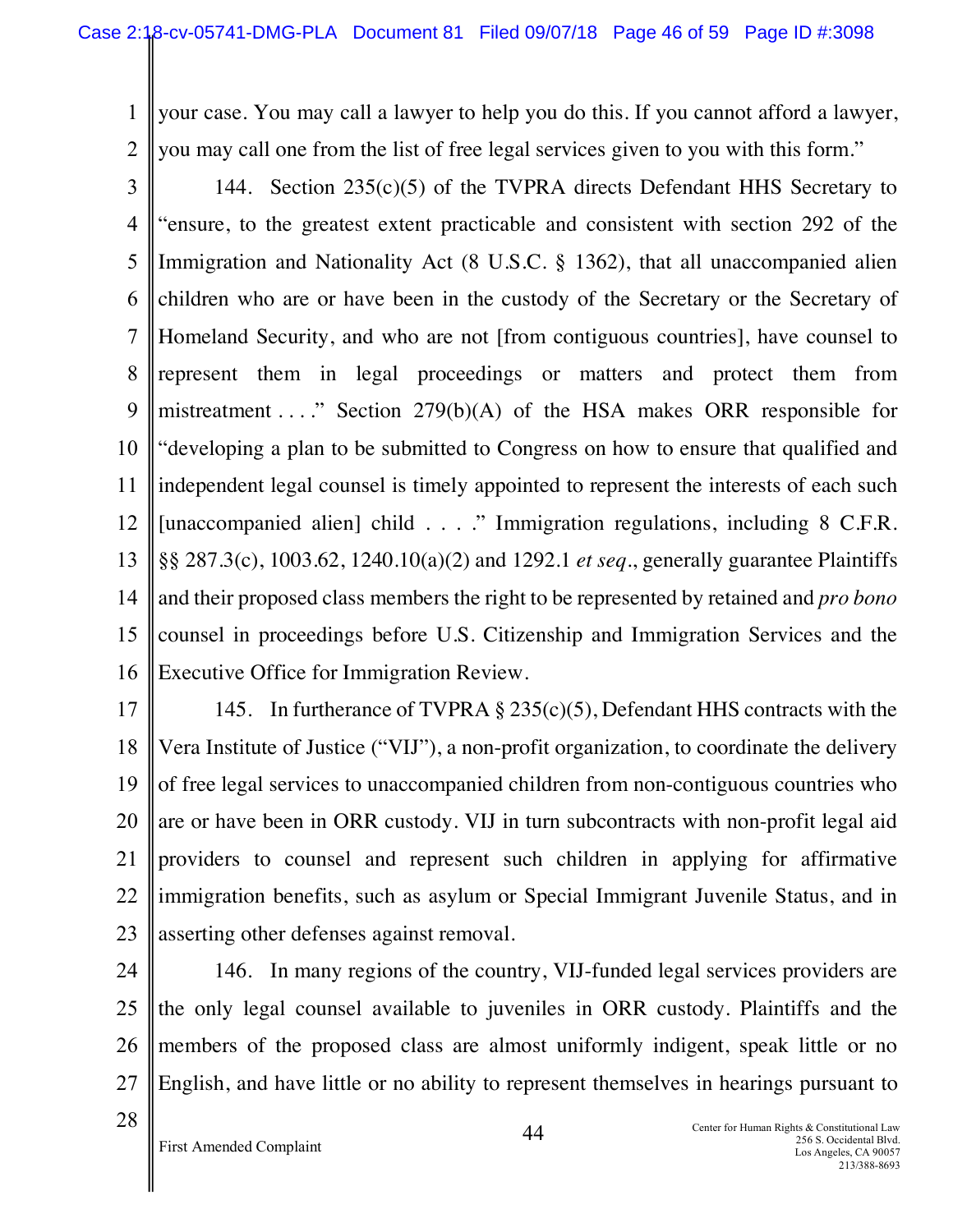1 2 paragraph 24A of the *Flores* Settlement or in any other legal proceedings involving ORR's custody, release, placement or medication decisions.

3 4 5 6 7 147. On information and belief, ORR has no eligibility standards for providing VIJ-funded legal services to detained children. Rather, ORR exercises opaque and arbitrary discretion to prescribe those legal matters or proceedings in which VIJ-funded legal providers may represent detained children and those in which they may not.

8 9 10 11 12 148. As a matter of policy and practice, ORR routinely bars VIJ-funded legal services providers from representing unaccompanied children from non-contiguous countries in legal proceedings involving ORR's custody, release, placement, and medication decisions, even when such legal services providers have the time and desire to undertake such representation.

13 14 15 16 149. Legal proceedings involving ORR's custody, release, placement, and medication decisions, including hearings pursuant to paragraph 24A of the *Flores* Settlement, are "legal proceedings or matters" within the meaning of TVPRA  $§ 235(c)(5).$ 

17 18 19 20 21 22 23 24 25 26 150. By blocking VIJ-funded legal services providers from representing children in legal proceedings involving ORR's custody, release, placement and medication decisions, ORR forces Plaintiffs and those similarly situated to fend for themselves in a complex and foreign adversarial legal system with little hope of prevailing. Without meaningful access to counsel, Plaintiffs and those similarly situated are denied a fair chance of succeeding in legal challenges to ORR's custody, release, placement and medication decisions and, *a fortiori*, suffer prolonged detention and the harms extended confinement and family separation inflicts. ORR deprives youth of liberty for years, which is comparable to imprisonment for a felony conviction.

27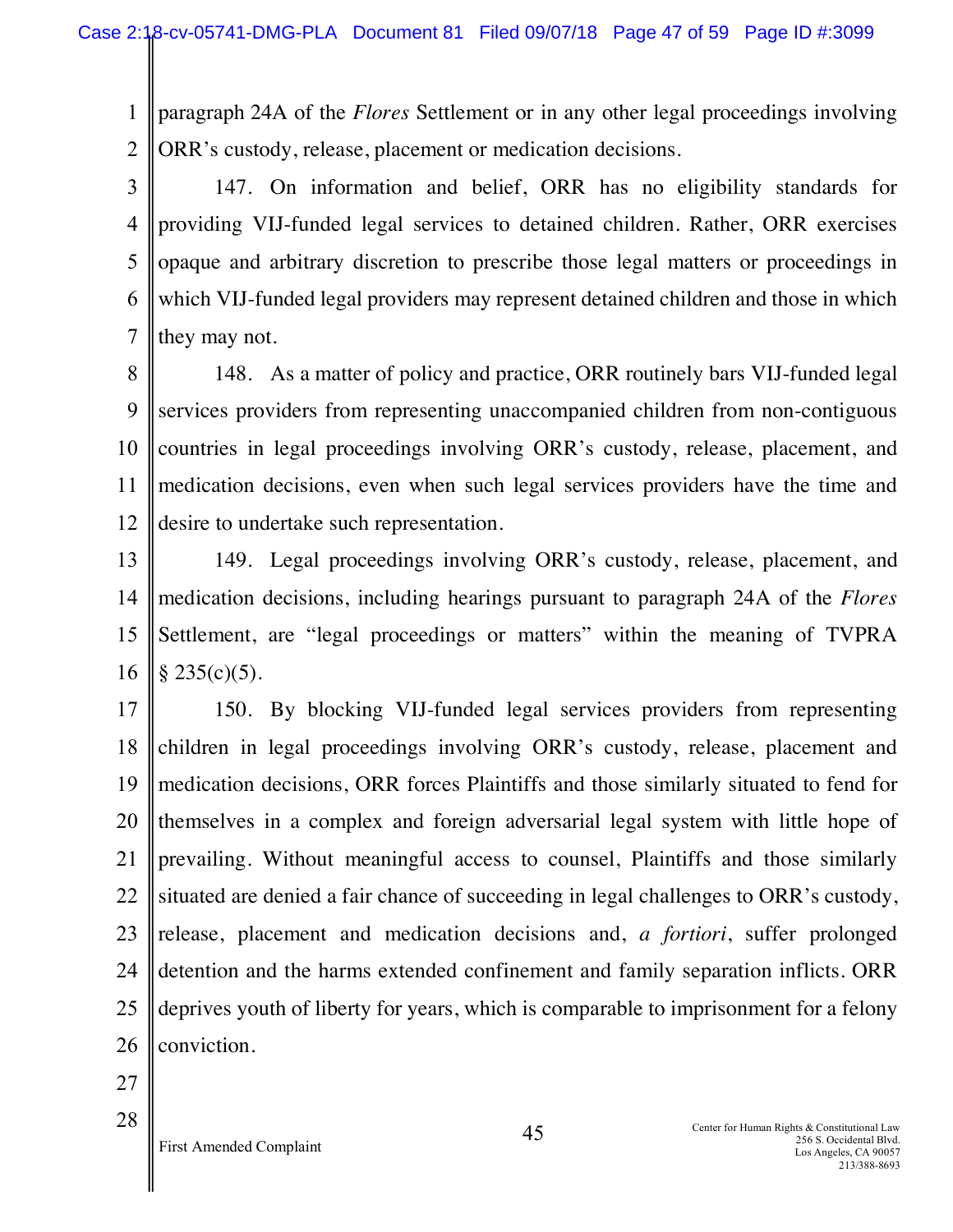1 2 3 4 5 151. In blocking Plaintiffs and those similarly situated from receiving assistance in legal matters and proceedings involving ORR's custody, placement, medication, and release decisions, ORR acts arbitrarily, capriciously, abusively of discretion, and contrary to children's best interests, and obstructs lawyers from discharging their duty of zealous representation.

6

7 8 9 10 11 12 13 152. As a direct and proximate result of ORR's blocking VIJ-funded legal services providers from representing Plaintiffs and those similarly situated children in legal proceedings involving ORR's custody, release, placement, or medication decisions, including hearings pursuant to paragraph 24A of the *Flores* Settlement, Plaintiffs and those similarly situated are being: (a) improperly administered psychotropic drugs; (b) erroneously denied placement in the least restrictive setting that is in their best interest and appropriate to their needs; and (c) erroneously denied release to available custodians without unnecessary delay.

14

- VII.
- 15 16 A. Defendants have violated Plaintiffs' rights under Section 504 by unnecessarily placing them in restrictive settings on the basis of disability.

17 18 19 20 21 153. Under Section 504 of the Rehabilitation Act, 29 U.S.C. § 794, "[n]o otherwise qualified individual with a disability . . . shall, solely by reason of her or his disability, be excluded from the participation in, be denied the benefits of, or be subjected to discrimination under any program or activity receiving Federal financial assistance or under any program or activity conducted by any Executive agency . . . ."

22 23 24 25 26 27 154. Members of the Plaintiff class are qualified individuals with disabilities because they have, have a record of having, and/or are regarded as having a physical or mental impairment which substantially limits one or more major life activities, such as caring for one's self, learning, and working, and because they are unaccompanied alien children whose placement, care, custody, and release is the responsibility of ORR. 45 C.F.R. § 84.3(j), (l).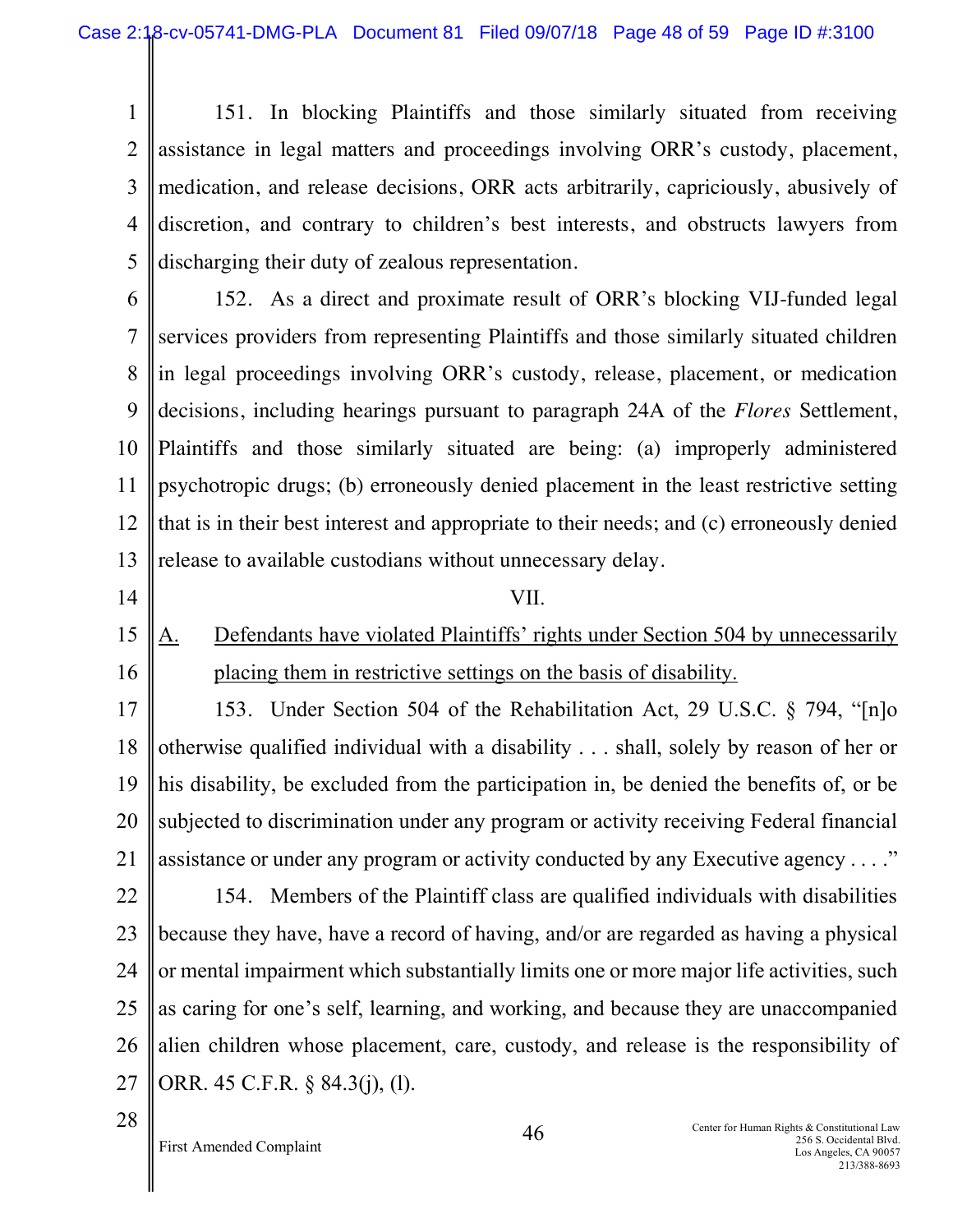1 2 3 155. ORR's placement, care, custody, and release of immigrant children is a program or activity conducted by an Executive agency and which receives Federal financial assistance.

4 5 6 7 8 9 10 11 12 13 14 156. HHS regulations implementing Section 504 prohibit any entity receiving federal financial assistance from "[a]fford[ing] a qualified handicapped person an opportunity to participate in or benefit from [an] aid, benefit, or service that is not equal to that afforded others;" "[p]rovid[ing] a qualified handicapped person with an aid, benefit, or service that is not as effective as that provided to others;" "[p]rovid[ing] different or separate aid, benefits, or services to handicapped persons or to any class of handicapped persons unless such action is necessary to provide qualified handicapped persons with aid, benefits, or services that are as effective as those provided to others;" and "[o]therwise limit[ing] a qualified handicapped person in the enjoyment of any right, privilege, advantage, or opportunity enjoyed by others receiving an aid, benefit, or service."  $45$  C.F.R.  $\S$   $84.4(b)(1)(ii)$ , (iii), (iv), (vii).

15 16 17 18 19 157. The aids, benefits, and services ORR provides to immigrant children need not "produce the identical result . . . for handicapped and nonhandicapped persons, but [they] must afford handicapped persons equal opportunity to obtain the same result, to gain the same benefit, or to reach the same level of achievement, in the most integrated setting appropriate to the person's needs." 45 C.F.R. § 84.4(b)(2).

20 21 22 158. Upon information and belief, as a matter of both policy and practice, ORR is not equipped to provide even minimal mental health services or supports to children it places in most shelters.

23

24 25 26 27 159. As a matter of both policy and practice, ORR therefore steps up children who need such services and supports, or whom shelter staff believe need such services and supports, to more restrictive placements, including secure facilities, medium secure facilities, or RTCs. ORR licenses only two RTCs in the entire country, so such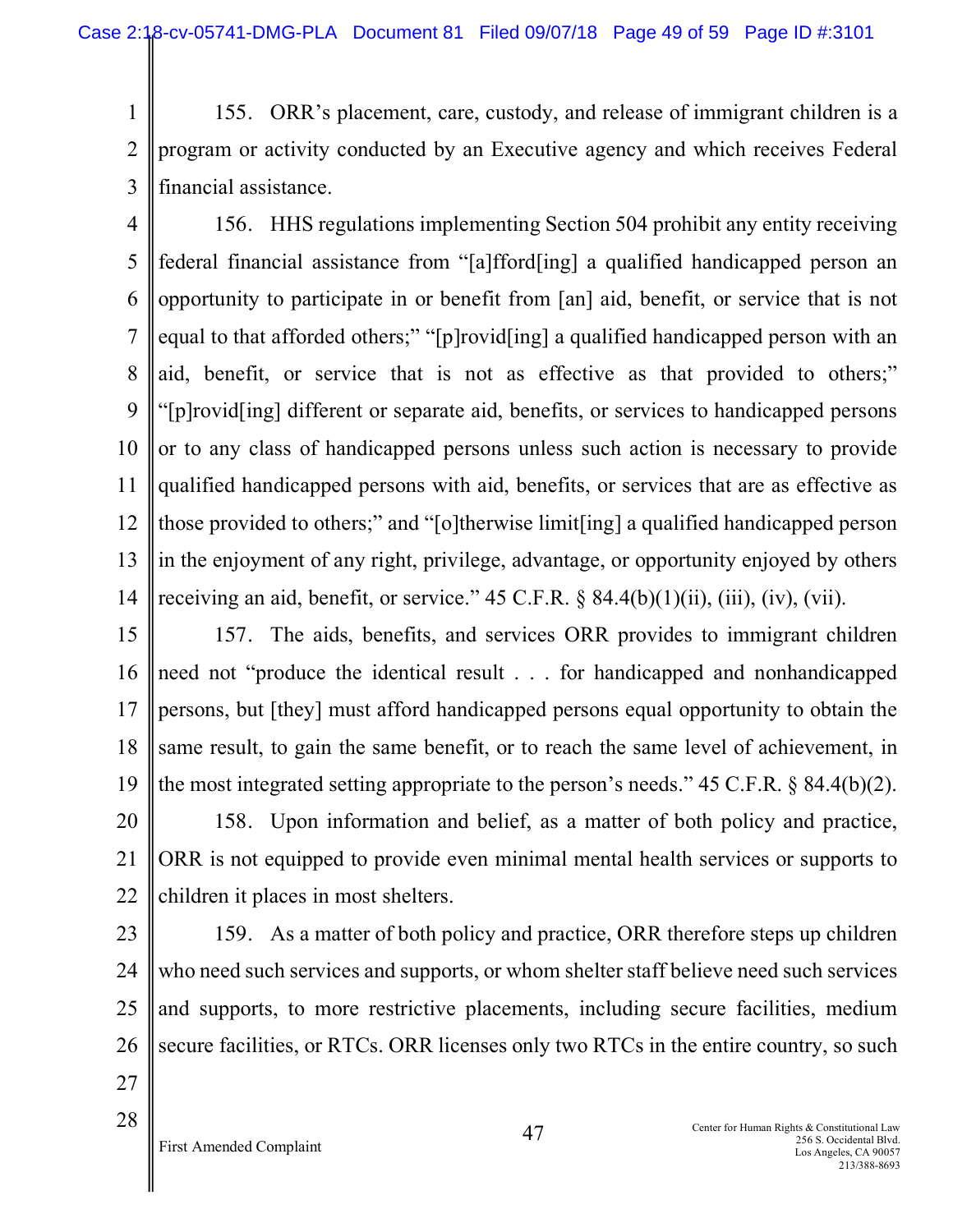1 2 a placement often results in ORR abruptly separating young people with mental health needs or perceived needs from their peers and transporting them across the country.

3 4 5 160. ORR steps up some children with minimal mental health needs, including children who require counseling or medication management that could be effectively provided in a shelter setting.

6 7 8 9 10 11 161. Members of the Plaintiff class who have or are perceived to have a behavioral, mental health, intellectual, and/or developmental disability and whose needs therefore exceed or are perceived to exceed the resources of ORR shelters are consequently segregated from their non-disabled peers on the basis of their disabilities and are unnecessarily placed in restrictive settings, instead of the most integrated setting appropriate to their needs.

12 13 14 15 16 162. In warehousing youth with disabilities in secure facilities, medium secure facilities, and RTCs, instead of providing them appropriate mental health services in the most integrated setting appropriate to their needs, Defendants unlawfully discriminate against youth on the basis of disability in violation of Section 504 of the Rehabilitation Act.

17 18 B. Defendants have violated Plaintiffs' rights under Section 504 by delaying and/or obstructing their release because of disability.

19 20 21 22 23 163. Under Section 504 of the Rehabilitation Act, 29 U.S.C. § 794, "[n]o otherwise qualified individual with a disability . . . shall, solely by reason of her or his disability, be excluded from the participation in, be denied the benefits of, or be subjected to discrimination under any program or activity receiving Federal financial assistance or under any program or activity conducted by any Executive agency. . . ."

24 25 26 27 164. Members of the Plaintiff class are qualified individuals with disabilities because they have, have a record of having, and/or are regarded as having a physical or mental impairment which substantially limits one or more major life activities, such as caring for one's self, learning, and working, and because they are unaccompanied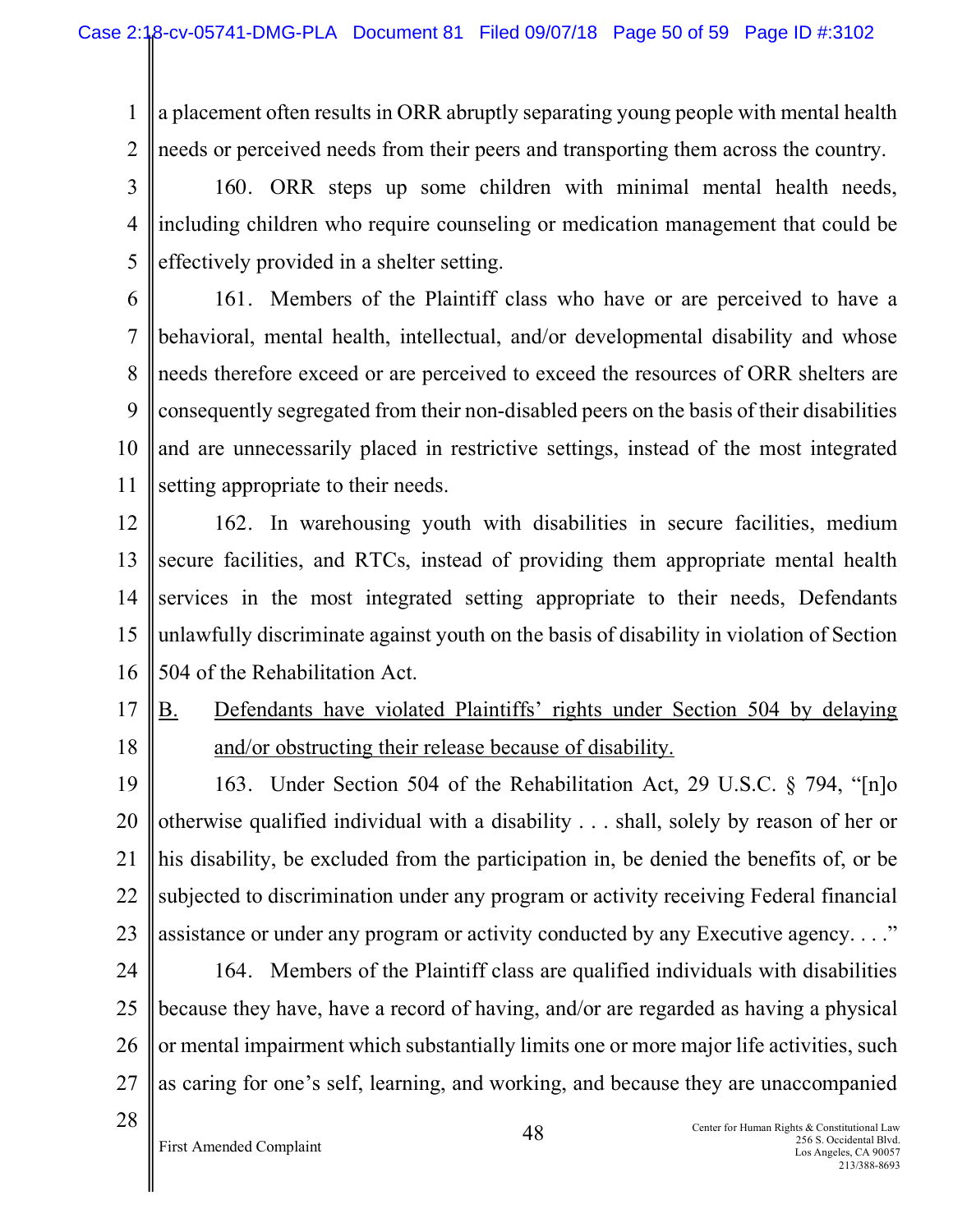1 2 alien children whose placement, care, custody, and release is the responsibility of ORR. 45 C.F.R. § 84.3(j), (l).

3 4 5 165. ORR's placement, care, custody, and release of immigrant children is a program or activity conducted by an Executive agency and which receives Federal financial assistance.

6 7 8 9 10 11 12 13 14 15 16 166. HHS regulations implementing Section 504 prohibit any entity receiving federal financial assistance from "[a]fford[ing] a qualified handicapped person an opportunity to participate in or benefit from [an] aid, benefit, or service that is not equal to that afforded others;" "[p]rovid[ing] a qualified handicapped person with an aid, benefit, or service that is not as effective as that provided to others;" "[p]rovid[ing] different or separate aid, benefits, or services to handicapped persons or to any class of handicapped persons unless such action is necessary to provide qualified handicapped persons with aid, benefits, or services that are as effective as those provided to others;" and "[o]therwise limit[ing] a qualified handicapped person in the enjoyment of any right, privilege, advantage, or opportunity enjoyed by others receiving an aid, benefit, or service."  $45$  C.F.R.  $\S$   $84.4(b)(1)(ii)$ , (iii), (iv), (vii).

17 18 19 20 21 22 167. "A recipient may not, directly or through contractual or other arrangements, utilize criteria or methods of administration (i) that have the effect of subjecting qualified handicapped persons to discrimination on the basis of handicap, [or] (ii) that have the purpose or effect of defeating or substantially impairing accomplishment of the objectives of the recipient's program or activity with respect to handicapped persons."  $45$  C.F.R. § 84.4(b)(4).

23

24 25 26 27 168. The methods of administration utilized by Defendants in providing for the placement, care, custody, and release of immigrant children discriminate on the basis of disability. They further have the effect of substantially impairing accomplishment of the objective of release to an appropriate sponsor with respect to children with disabilities.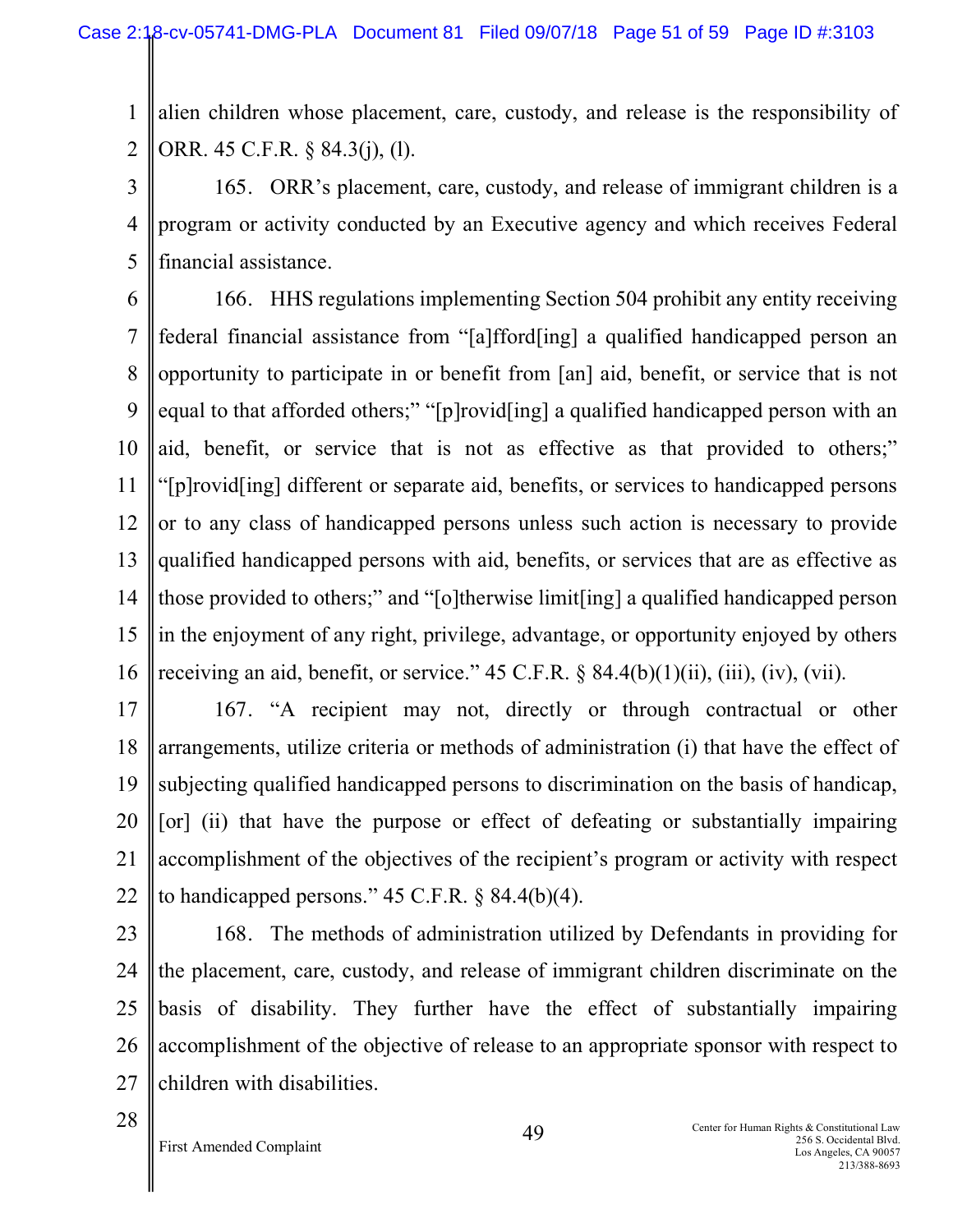1 2 3 169. Upon information and belief, as a matter of policy and practice, ORR is not equipped to provide even minimal mental health services or supports to children it places in most shelters.

4 5 6 7 8 9 170. As a matter of policy and practice, ORR steps up children who need mental health services and supports, or whom shelter staff believe need such services and supports, to more restrictive placements, including secure facilities, medium secure facilities, or RTCs. Members of the Plaintiff class who have or are perceived to have a behavioral, mental health, intellectual, and/or developmental disability are therefore placed in such restrictive placements on the basis of disability.

10 11 171. Placement in secure facilities, medium-secure facilities, or RTCs delays release to parents and other custodians of youth.

12 13 14 15 16 17 18 172. As a matter of policy and practice, ORR has refused to release children whom it has ever placed in a secure or medium secure facility until and unless its director or his designee approves release. In practice, this policy prolongs children's detention for weeks or months even when parents or other reputable custodians are available to care for them. When children are placed in secure or medium secure facilities because of disability, this policy and practice results in the prolonged detention and separation of children from their families on the basis of disability.

19 20 21 22 23 173. As a matter of policy and practice, ORR refuses to release children whom it has placed in RTCs until and unless RTC medical personnel declare the child mentally fit. When children are placed in RTCs because of disability, this policy and practice results in the prolonged separation of children from their families on the basis of disability.

24 25 26 27 174. On information and belief, Plaintiffs further allege that ORR regularly insists that the parents and other potential custodians possess novel and superfluous qualifications to receive custody of children whom ORR has ever placed in an RTC, secure, or medium secure facility. When children are placed in restrictive settings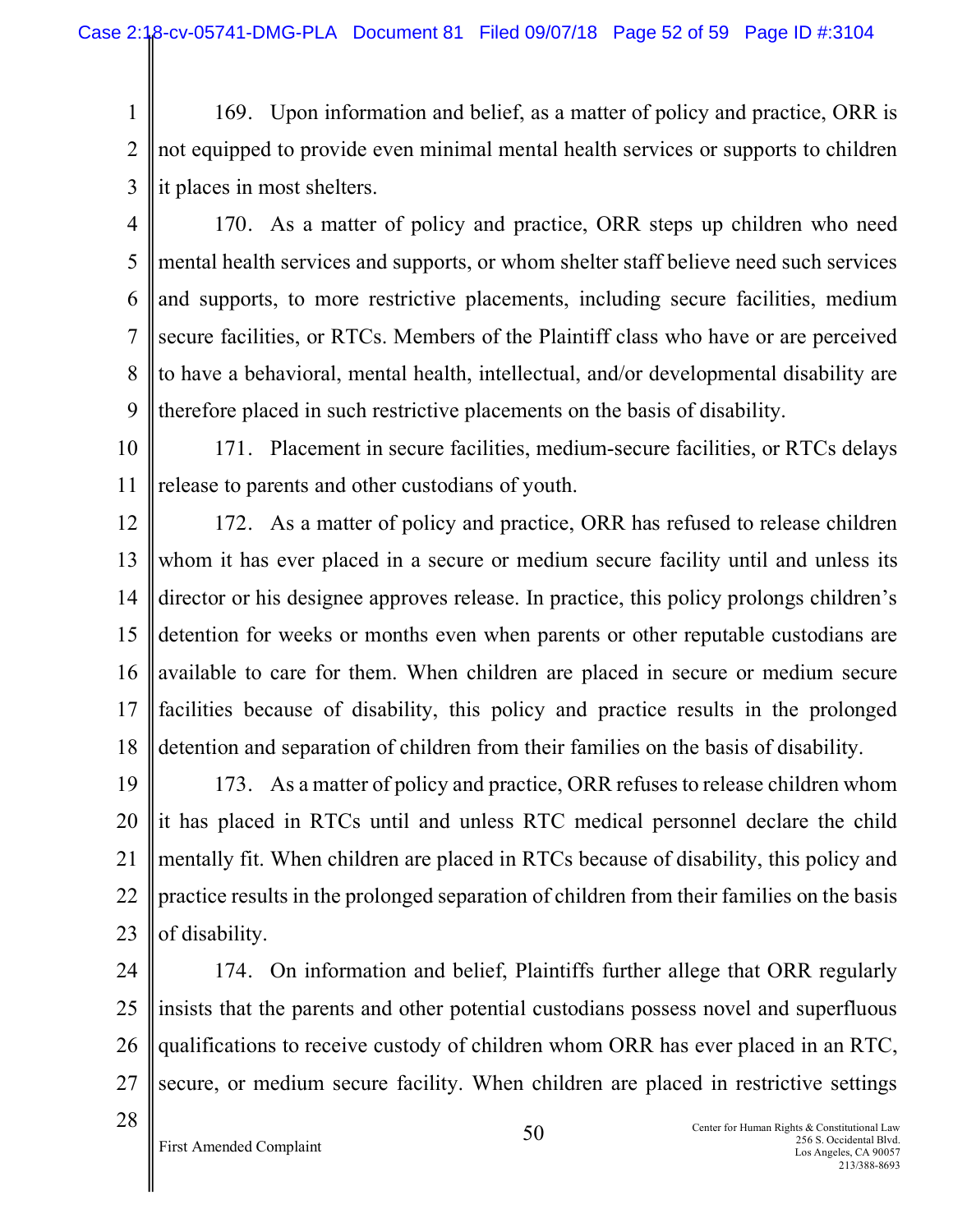1 2 because of disability, such practices result in the prolonged separation of children from their families on the basis of disability.

3

4 5 6 7 8 175. Prolonged detention of children with behavioral, mental health, intellectual, and/or developmental disabilities can exacerbate their disabilities and result in deterioration of their mental health. By placing children with disabilities in restrictive settings and prolonging their detention and separation from their families, Defendants exacerbate their symptoms, making it less likely that they will be approved for release, and thereby further prolonging their detention.

9 10 11 12 13 176. Defendants' methods of administration therefore have the effect of discriminating against children with disabilities and substantially impairing accomplishment of the objectives of ORR's programs and activities with respect to such children in violation of Section 504. Defendants are subjecting children to prolonged detention and separation from their families based on their disabilities.

14 15 16 17 18 19 20 177. Defendants fail to make reasonable accommodations in policies, practices, and procedures that are necessary to avoid discrimination on the basis of disability. Specifically, *inter alia*, Defendants fail to provide adequate and appropriate mental health services in an integrated setting; fail to implement trauma-sensitive policies and procedures for children with disabilities in ORR custody; and fail to afford children with disabilities access to counsel to challenge restrictive placements that prolong their detention.

21

22

#### VIII.

#### IRREPARABLE INJURY

23 24 25 26 27 178. Plaintiffs have suffered and will continue to suffer irreparable harm because of Defendants' policies and practices as challenged herein. ORR has deprived and will continue to deprive Plaintiffs and those similarly situated of their rights under the First and Fifth Amendments, the TVPRA, the *Flores* Settlement, and Section 504 of the Rehabilitation Act. ORR confines children to jail-like settings without affording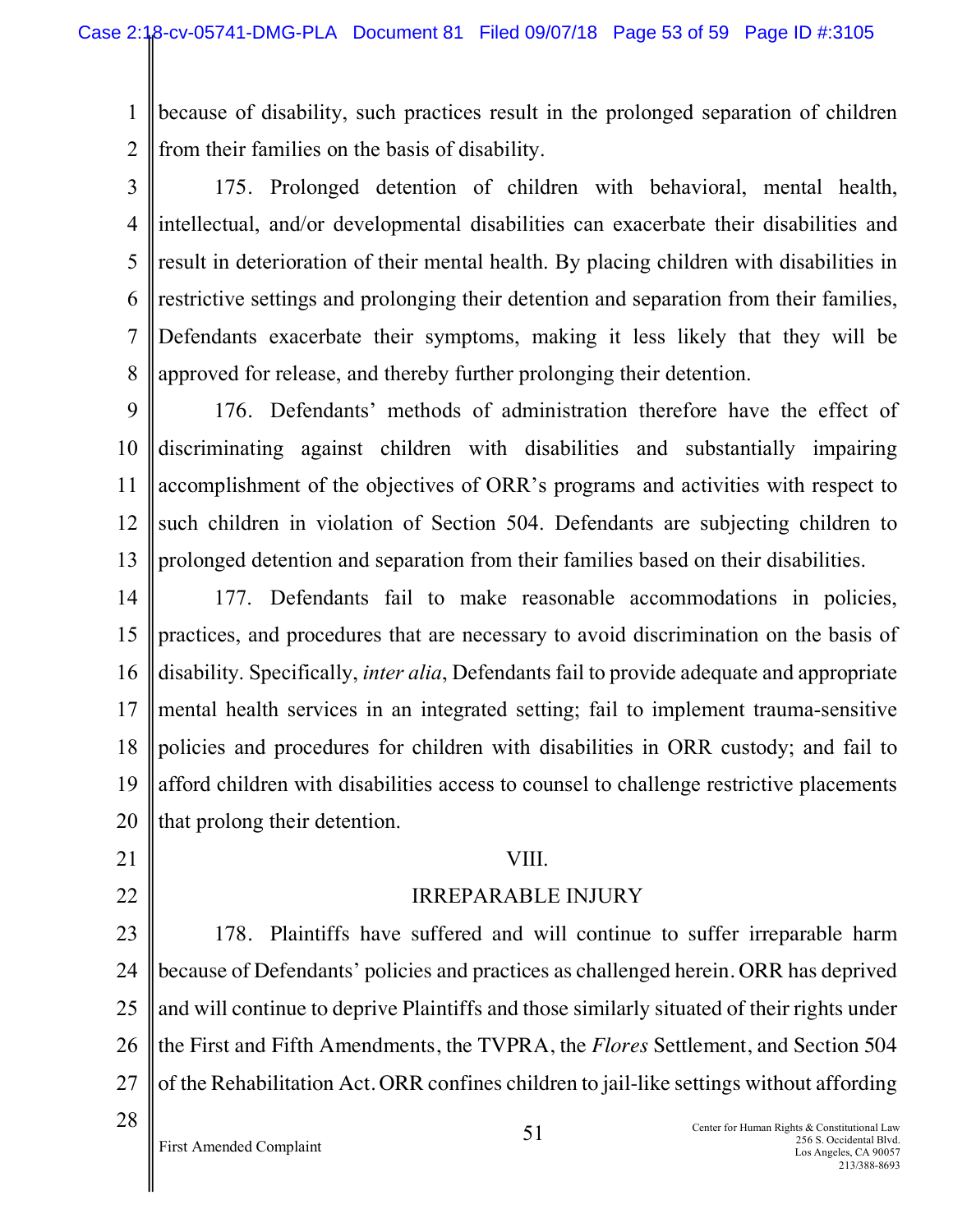1 2 3 4 5 6 7 8 9 10 11 12 13 them a meaningful or timely opportunity to be heard regarding the reasons for such placement; prolongs children's detention on the ground that their parents or other available custodians are or may be unfit, while affording neither detained children nor their proposed custodians a meaningful or timely opportunity to be heard regarding a proposed custodian's fitness; places children in facilities in which it knows they will be administered powerful psychotropic medications without procedural safeguards; blocks lawyers from representing detained children with respect to placement, administration of psychotropic medications, or release to available custodians; unnecessarily places youth in restrictive settings on the basis of disability; and delays and/or obstructs their release on the basis of disability. In doing so, Defendants have profoundly undermined the health and well-being of Plaintiffs and those similarly situated along multiple domains, as described above.

14

15

## IX.

## FIRST CLAIM FOR RELIEF

## [DENIAL OF DUE PROCESS: DETERMINING CUSTODIANS' FITNESS]

16 17 179. Plaintiffs hereby incorporate by reference Paragraphs 1-178 of this Complaint as though fully set forth here.

18 19 20 21 22 23 24 25 180. As a matter of policy and practice Defendants unreasonably and unnecessarily delay or refuse to release children to parents, close family members, and other available custodians on the ostensible grounds that such custodians are or may be unfit, and they do so without affording detained minors or their proposed custodians a timely, prompt, or meaningful opportunity to be heard regarding such custodians' fitness. Defendants' policies and practices violate the fundamental rights of Plaintiffs and those similarly situated and demonstrate a deliberate indifference to risk of harm to children.

26 27 181. Such policy and practice individually and collectively violate paragraphs 14 and 18 of the *Flores* Settlement, TVPRA § 235(c)(2)(A), the Administrative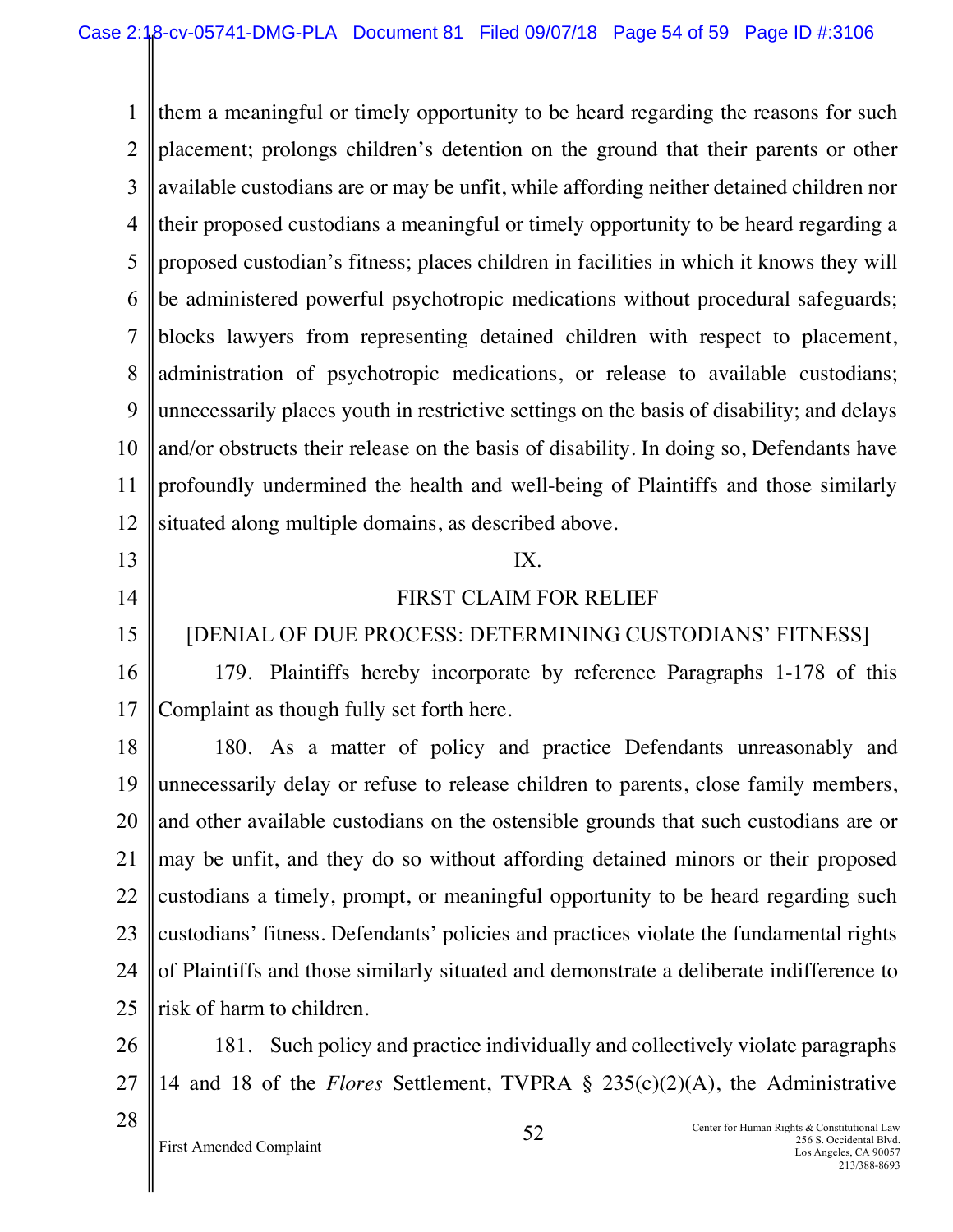1 2 3 4 Procedure Act, 5 U.S.C. §§ 701 *et seq*., the procedural and substantive components of the Due Process Clause of the Fifth Amendment of the United States Constitution, and the Freedom of Association Clause of the First Amendment of the United States Constitution.

First Amended Complaint Center for Human Rights & Constitutional Law 256 S. Occidental Blvd. 53 5 6 7 8 9 10 11 12 13 14 15 16 17 18 19 20 21 22 23 24 25 26 27 28 X. SECOND CLAIM FOR RELIEF [DENIAL OF DUE PROCESS: RESTRICTIVE PLACEMENT] 182. Plaintiffs hereby incorporate by reference Paragraphs 1-178 of this Complaint as though fully set forth here. 183. As a matter of policy and practice, Defendants place Plaintiffs and those similarly situated in RTCs, secure facilities, and medium-secure facilities without affording them a meaningful opportunity to be heard either prior or subsequent to such placement. 184. Such policy and practice individually and collectively violate Definition 6 and paragraph 19 of the *Flores* Settlement, TVPRA § 235(c)(2)(A), the Administrative Procedure Act, 5 U.S.C. §§ 701 *et seq*., and the Due Process Clause of the Fifth Amendment to the United States Constitution. XI. THIRD CLAIM FOR RELIEF [UNLAWFUL ADMINISTRATION OF PSYCHOTROPIC DRUGS] 185. Plaintiffs hereby incorporate by reference Paragraphs 1-178 of this Complaint as though fully set forth here. 186. As a matter of policy and practice, Defendants administer children psychotropic drugs without procedural safeguards, including: obtaining informed consent or the lawful equivalent; involving a neutral decision maker in the initial determination of whether to prescribe psychotropic medications to children in ORR custody; and conducting a periodic review of such treatment decisions to ensure that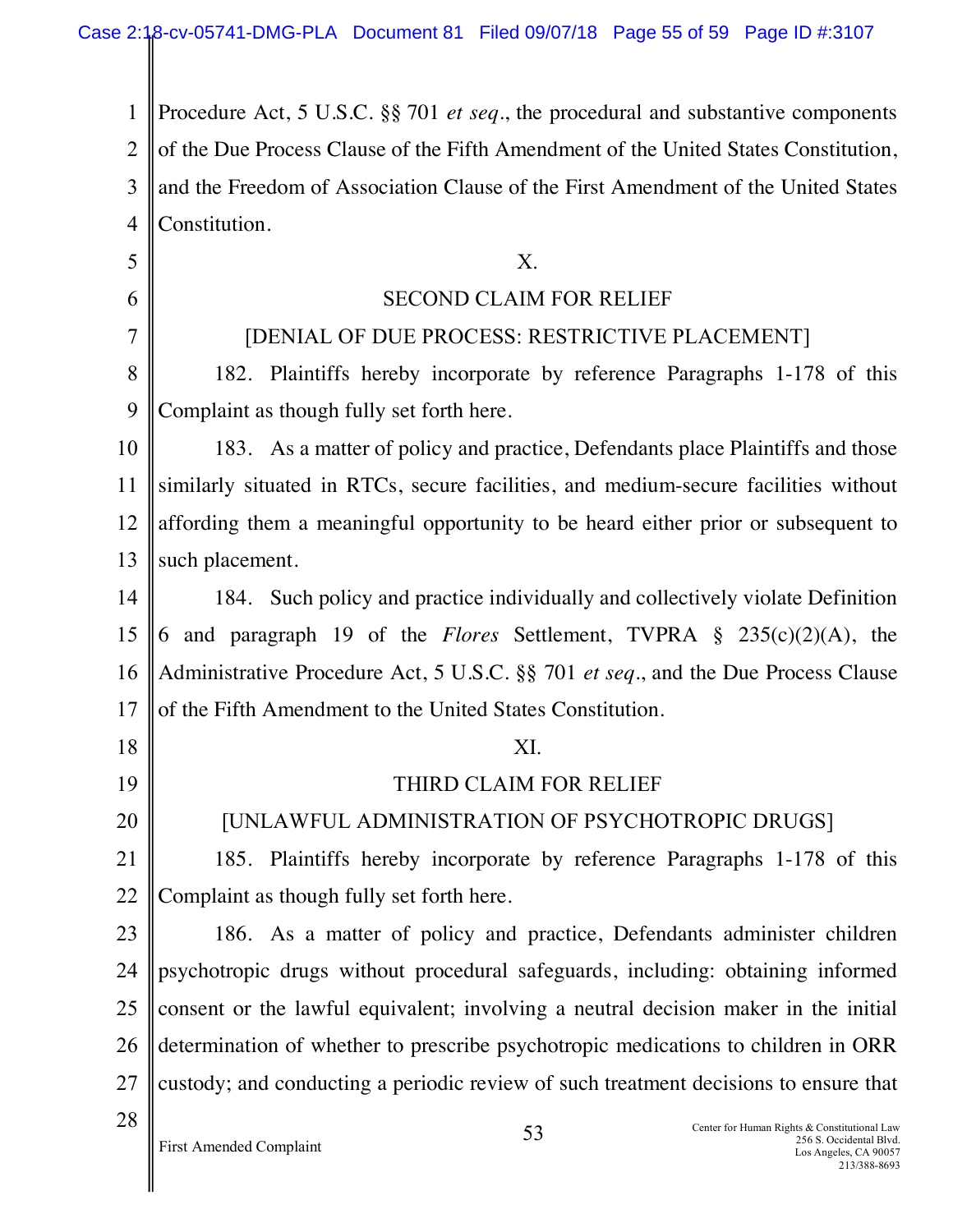II

| 1              | youth are not administered psychotropic medications unnecessarily or at harmful                                                                   |  |  |
|----------------|---------------------------------------------------------------------------------------------------------------------------------------------------|--|--|
| $\overline{2}$ | dosage levels or in harmful combinations.                                                                                                         |  |  |
| 3              | 187. Such policy and practice individually and collectively violate paragraphs                                                                    |  |  |
| $\overline{4}$ | 6, 8, 12, and 19 and Exhibit 1 of the <i>Flores</i> Settlement, the TVPRA, the                                                                    |  |  |
| 5              | Administrative Procedure Act, 5 U.S.C. §§ 501 et seq., and the Due Process Clause                                                                 |  |  |
| 6              | of the Fifth Amendment to the United States Constitution.                                                                                         |  |  |
| 7              | XII.                                                                                                                                              |  |  |
| 8              | FOURTH CLAIM FOR RELIEF                                                                                                                           |  |  |
| 9              | [BLOCKING LEGAL ASSISTANCE IN MATTERS RELATING TO CUSTODY,                                                                                        |  |  |
| 10             | <b>MEDICATION AND RELEASE]</b>                                                                                                                    |  |  |
| 11             | 188. Plaintiffs hereby incorporate by reference Paragraphs 1-178 of this                                                                          |  |  |
| 12             | Complaint as though fully set forth here.                                                                                                         |  |  |
| 13             | 189. As a matter of policy and practice, ORR blocks VIJ-funded lawyers from                                                                       |  |  |
| 14             | representing Plaintiffs and those similarly situated in legal matters and proceedings                                                             |  |  |
| 15             | involving ORR's decisions regarding custody, release, medication, and placement.                                                                  |  |  |
| 16             | 190. Such policy and practice individually and collectively violate paragraphs                                                                    |  |  |
| 17             | 24A and 24D, Exhibit 1 paragraph 14, and Exhibit 6 of the <i>Flores</i> Settlement, TVPRA                                                         |  |  |
| 18             | $\S$ 235(c)(5), HSA $\S$ 279(b)(A), 8 C.F.R. $\S$ $\S$ 287.3(c), 1003.62, 1240.10(a)(2) and                                                       |  |  |
| 19             | 1292.1 et seq., the Administrative Procedure Act, 5 U.S.C. §§ 501 et seq., and the Due                                                            |  |  |
| 20             | Process Clause of the Fifth Amendment to the United States Constitution.                                                                          |  |  |
| 21             | XIII.                                                                                                                                             |  |  |
| 22             | FIFTH CLAIM FOR RELIEF                                                                                                                            |  |  |
| 23             | [DISCRIMINATION ON THE BASIS OF DISABILITY]                                                                                                       |  |  |
| 24             | Plaintiffs hereby incorporate by reference Paragraphs 1-178 of this<br>191.                                                                       |  |  |
| 25             | Complaint as though fully set forth here.                                                                                                         |  |  |
| 26             | 192. As a matter of policy and practice, ORR places Plaintiffs who have or                                                                        |  |  |
| 27             | are perceived to have behavioral, mental health, intellectual and/or developmental                                                                |  |  |
| 28             | Center for Human Rights & Constitutional Law<br>54<br>256 S. Occidental Blvd.<br>First Amended Complaint<br>Los Angeles, CA 90057<br>213/388-8693 |  |  |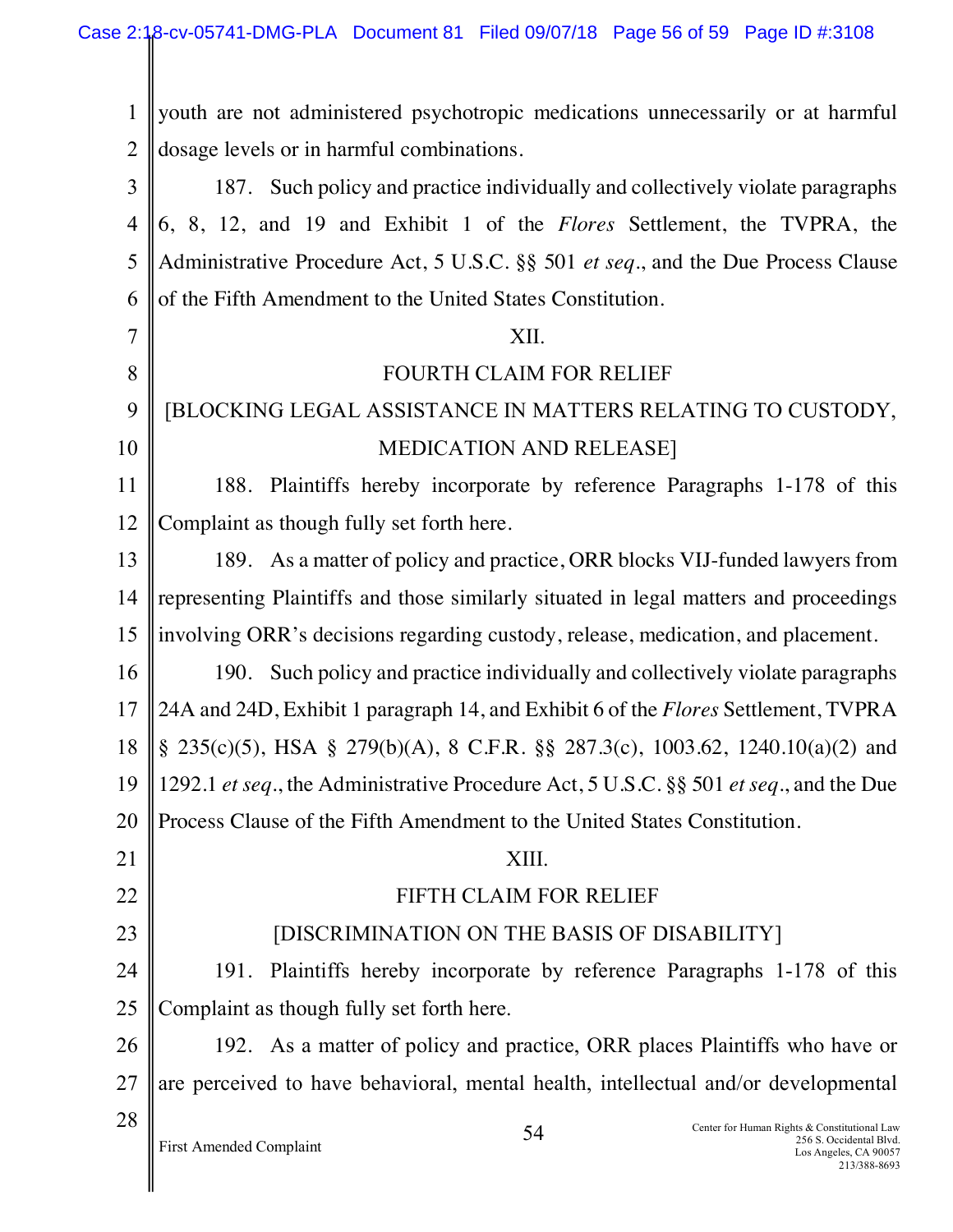1 2 disabilities in restrictive settings, such as secure facilities, medium secure facilities, or RTCs, because of their disabilities.

3 4 5 6 193. As a matter of policy and practice, ORR delays or obstructs the release of Plaintiffs who have or are perceived to have behavioral, mental health, intellectual and/or developmental disabilities to parents, close family members, and other available custodians because of their disabilities.

7 8 194. Such policy and practice individually and collectively violate Section 504 of the Rehabilitation Act.

| 9  |                                | XIV.                                                                                                                   |
|----|--------------------------------|------------------------------------------------------------------------------------------------------------------------|
| 10 |                                | PRAYER FOR RELIEF                                                                                                      |
| 11 |                                | WHEREFORE, Plaintiffs pray that this Court —                                                                           |
| 12 | 1.                             | assume jurisdiction of this cause;                                                                                     |
| 13 | 2.                             | certify this case as a class action on behalf of the class proposed herein;                                            |
| 14 | 3.                             | enter declaratory judgment that Defendants' policies and practices as                                                  |
| 15 |                                | challenged herein are unlawful;                                                                                        |
| 16 | 4.                             | issue temporary and permanent injunctions enjoining Defendants                                                         |
| 17 | $from-$                        |                                                                                                                        |
| 18 | (a)                            | denying Plaintiffs or their proposed class members due process in                                                      |
| 19 |                                | evaluating the fitness of parents and other available custodians;                                                      |
| 20 | (b)                            | denying Plaintiffs or their class members due process in placing them in                                               |
| 21 |                                | RTCs, medium-secure or secure facilities;                                                                              |
| 22 | (c)                            | administering psychotropic drugs to Plaintiffs or their class members in                                               |
| 23 |                                | non-exigent circumstances without parental consent or the lawful                                                       |
| 24 |                                | equivalent thereof;                                                                                                    |
| 25 | (d)                            | blocking Plaintiffs or their class members from receiving legal assistance                                             |
| 26 |                                | pursuant to 8 U.S.C. § 1232(c)(5) in hearings in legal proceedings or                                                  |
| 27 |                                |                                                                                                                        |
| 28 | <b>First Amended Complaint</b> | Center for Human Rights & Constitutional Law<br>55<br>256 S. Occidental Blvd.<br>Los Angeles, CA 90057<br>213/388-8693 |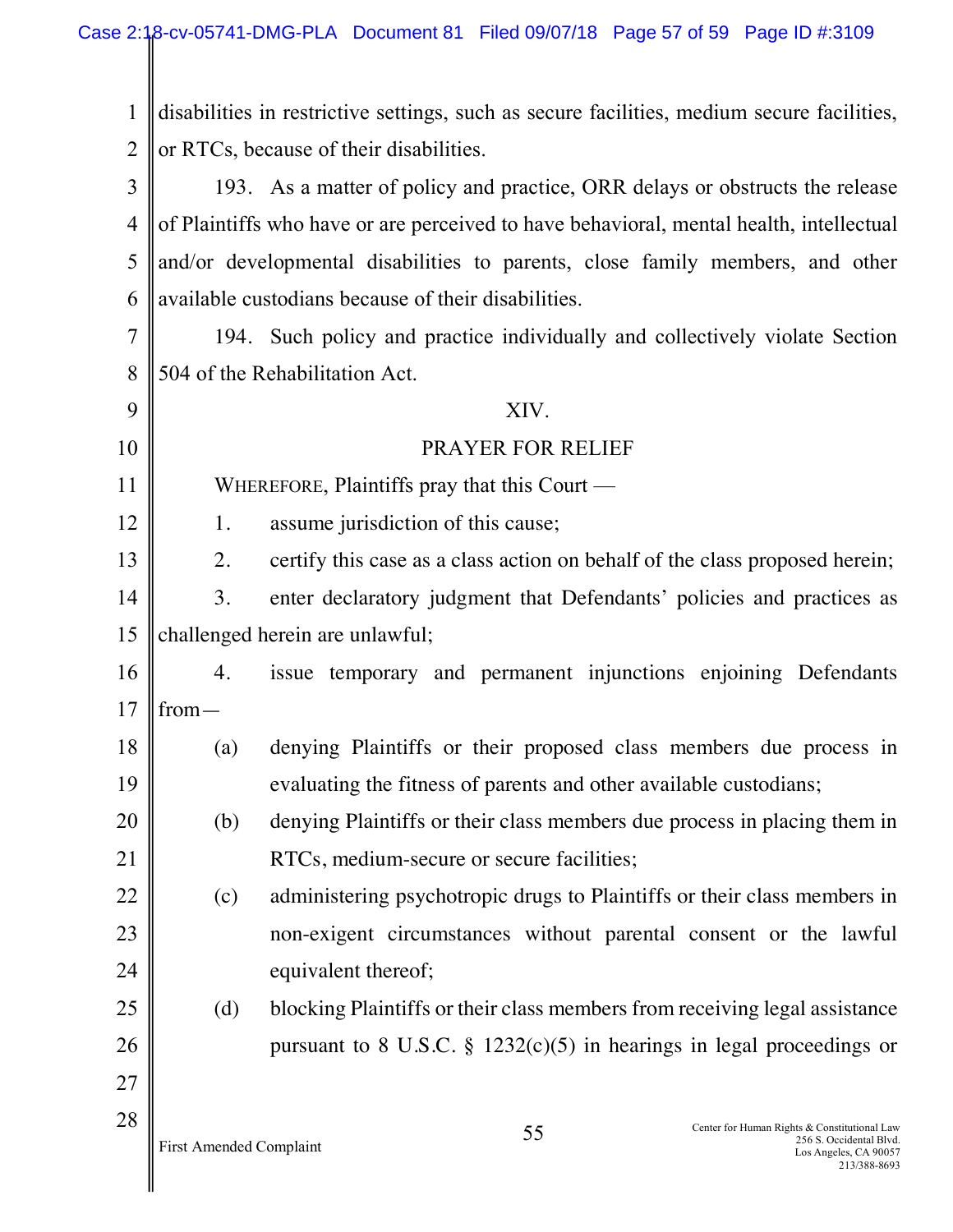|                |                         |                                       |    | Case 2:18-cv-05741-DMG-PLA Document 81 Filed 09/07/18 Page 58 of 59 Page ID #:3110 |                                                                  |
|----------------|-------------------------|---------------------------------------|----|------------------------------------------------------------------------------------|------------------------------------------------------------------|
| $\mathbf{1}$   |                         |                                       |    | matters involving ORR's decisions regarding custody, placement, or                 |                                                                  |
| $\overline{c}$ |                         | release;                              |    |                                                                                    |                                                                  |
| $\mathfrak{Z}$ | (e)                     |                                       |    | unnecessarily placing Plaintiffs in restrictive settings on the basis of           |                                                                  |
| $\overline{4}$ |                         | disability;                           |    |                                                                                    |                                                                  |
| 5              | (f)                     |                                       |    | delaying and/or obstructing Plaintiffs' release on the basis of disability;        |                                                                  |
| 6              | 5.                      |                                       |    | award the named Plaintiffs and their class members nominal damages                 |                                                                  |
| $\overline{7}$ |                         |                                       |    | pursuant to Bivens v. Six Unknown Named Agents of Fed. Bureau of Narcotics, 403    |                                                                  |
| $\,$ $\,$      | U.S. 388 (1971);        |                                       |    |                                                                                    |                                                                  |
| 9              | 6.                      |                                       |    | award Plaintiffs costs and attorney's fees pursuant to the Equal Access            |                                                                  |
| 10             |                         | to Justice Act, 28 U.S.C. § 2412; and |    |                                                                                    |                                                                  |
| 11             | 7.                      |                                       |    | issue such further relief as the Court deems just and proper.                      |                                                                  |
| 12             |                         |                                       |    |                                                                                    |                                                                  |
| 13             |                         |                                       |    |                                                                                    |                                                                  |
| 14             |                         |                                       |    |                                                                                    |                                                                  |
| 15             |                         |                                       |    |                                                                                    |                                                                  |
| 16             |                         |                                       |    |                                                                                    |                                                                  |
| 17             |                         |                                       |    |                                                                                    |                                                                  |
| 18             |                         |                                       |    |                                                                                    |                                                                  |
| 19             |                         |                                       |    |                                                                                    |                                                                  |
| 20             |                         |                                       |    |                                                                                    |                                                                  |
| 21             |                         |                                       |    |                                                                                    |                                                                  |
| 22             |                         |                                       |    |                                                                                    |                                                                  |
| 23             |                         |                                       |    |                                                                                    |                                                                  |
| 24<br>25       |                         |                                       |    |                                                                                    |                                                                  |
| 26             |                         |                                       |    |                                                                                    |                                                                  |
| 27             |                         |                                       |    |                                                                                    |                                                                  |
| 28             |                         |                                       |    |                                                                                    |                                                                  |
|                | First Amended Complaint |                                       | 56 | Center for Human Rights & Constitutional Law                                       | 256 S. Occidental Blvd.<br>Los Angeles, CA 90057<br>213/388-8693 |